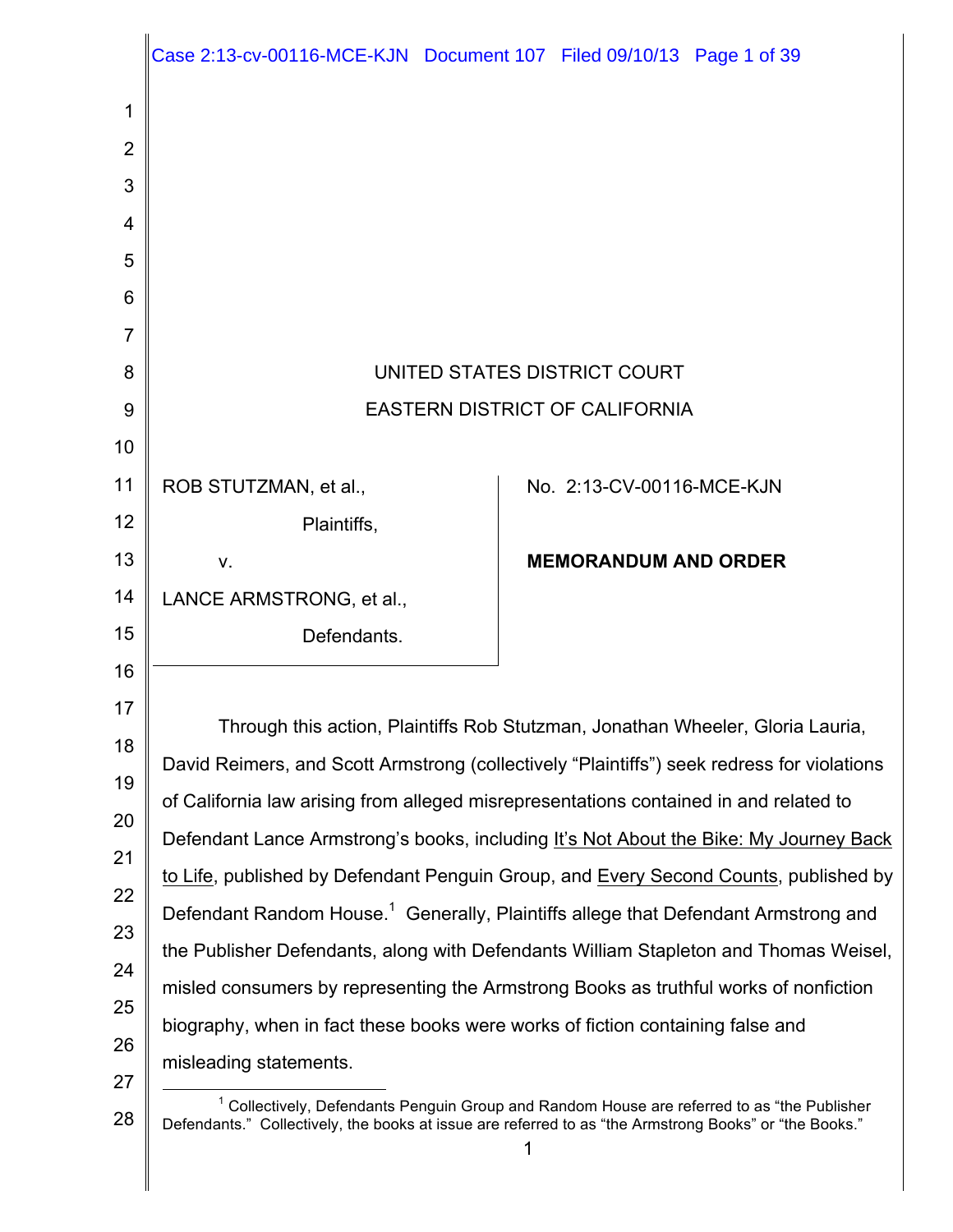# Case 2:13-cv-00116-MCE-KJN Document 107 Filed 09/10/13 Page 2 of 39

1 2 3 4 5 6 7 8 9 10 11 12 13 14 15 16 17 18 19 20 21 22 23 24 25 26 27 28 Plaintiffs, on behalf of themselves and others similarly situated, brought claims for violations of California's Consumer Legal Remedies Act, Cal. Civ. Code §§ 1750 et seq. ("CLRA"); California's Unfair Competition Law, Cal. Bus. & Prof. Code §§ 17200 et seq. ("UCL"); California's False Advertising Law, Cal. Bus. & Prof. Code §§ 17500 et seq. ("FAL"); negligent misrepresentation; and fraud and deceit. (Pls.' Compl., ECF No. 22.) Each Defendant filed an anti-SLAPP<sup>2</sup> Motion to Strike the First Amended Complaint, or portions thereof, pursuant to California Civil Procedure Code section 425.16. (Def. Random House Mot. Strike, April 26, 2013, ECF No. 36; Def. Penguin Mot. Strike, April 26, 2013, ECF No. 42; Def. Armstrong Mot. Strike, April 26, 2013, ECF No. 47; Def. Weisel Mot. Strike, June 3, 2013, ECF No. 55; Def. Stapleton Mot. Strike, June 3, 2013, ECF No. 57.) Specifically, Defendants Random House, Penguin, Weisel, and Stapleton filed anti-SLAPP motions to strike each of Plaintiffs' causes of action pursuant to section 425.16 (ECF Nos. 36, 42, 55, 57), while Defendant Armstrong moves to strike only Plaintiffs' CLRA, UCL, and FAL claims (ECF No. 47). Plaintiffs filed a timely opposition to each motion. (Pls.' Opp'n to Armstrong Mot., June 17, 2013, ECF No. 64; Pls.' Opp'n to Publisher Mots., June 17, 2013, ECF No. 65; Pls.' Opp'n to Defs. Weisel & Stapleton Mots., July 8, 2013, ECF No. 76.) The Court held oral argument on the Motions to Strike on August 8, 2013, and took the matters under submission. (See ECF No. 102.) For the reasons set forth below, Defendants' Motions to Strike are GRANTED. /// /// /// /// /// /// ///  $2$  The anti-SLAPP (strategic lawsuits against public participation) statute allows for the "early dismissal of meritless first amendment cases aimed at chilling expression through costly, time-consuming litigation." Metabolife Int'l, Inc. v. Wornick, 264 F.3d 832, 839 (9th Cir. 2001).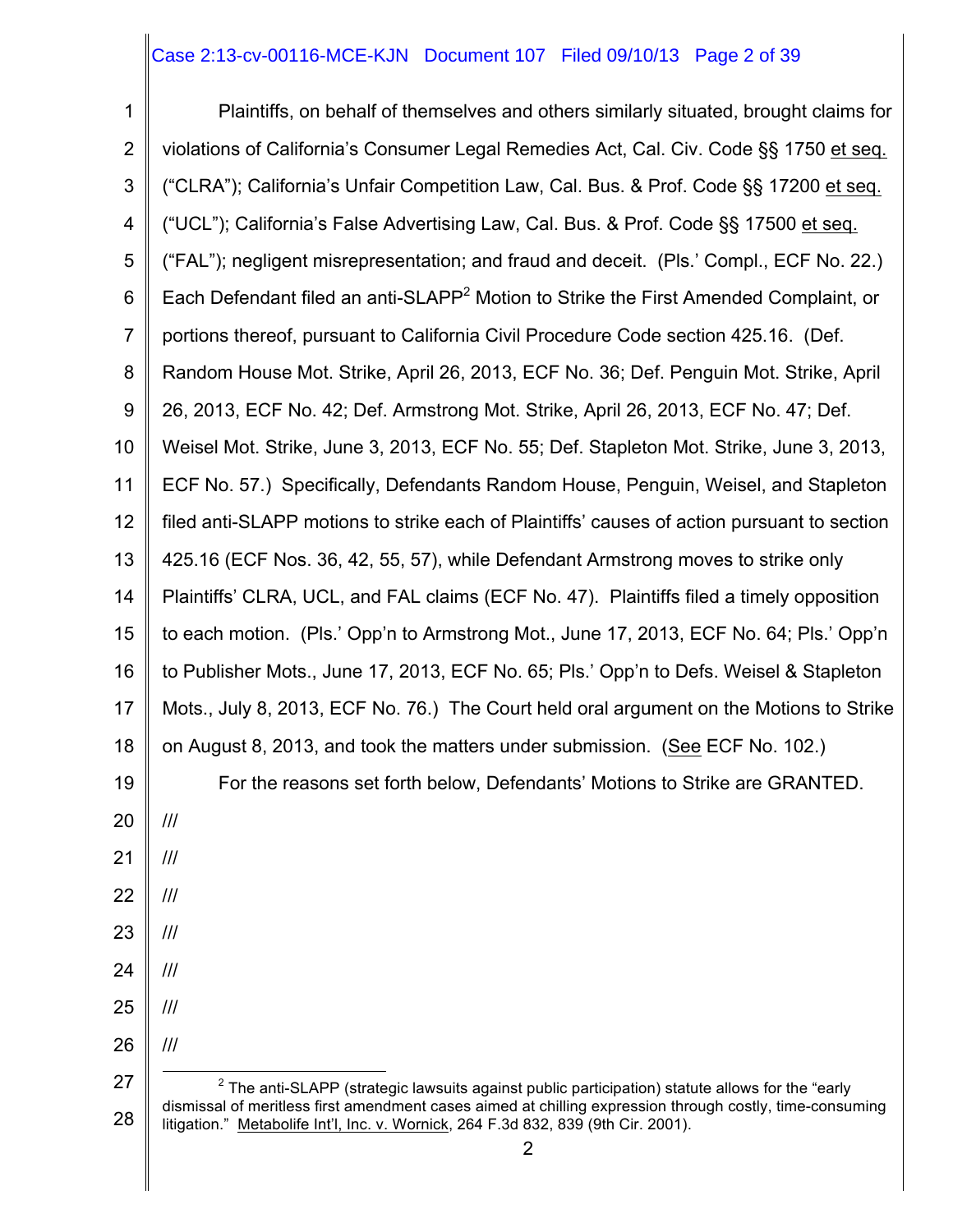### **BACKGROUND<sup>3</sup>**

3 4 5 6 7 8 9 10 11 12 13 14 15 16 17 18 This class action arises from alleged misrepresentations contained in and disseminated about Defendant Lance Armstrong's books, It's Not About the Bike: My Journey Back to Life, published by Defendant Penguin Group beginning in May 2000 and sold throughout California since that date, and Every Second Counts, published by Defendant Random House beginning in January 2003 and sold throughout California since that date. Also at issue are Defendant Lance Armstrong's books The Lance Armstrong Program: 7 Weeks to the Perfect Ride, published beginning in September 2000 and sold throughout California since that date; Lance Armstrong: Images of a Champion, published beginning in June 2004 and sold throughout California since that date; and Comeback 2.0: Up Close and Personal, published beginning in December 2009 and sold throughout California since that date. It's Not About the Bike: My Journey Back to Life was a number one best seller on the New York Times' best seller list, was on the hardcover best seller lists for twenty-four weeks, and was on the paperback best seller list for twenty-two weeks. Every Second Counts was also a best seller. According to Plaintiffs, the success of Every Second Counts and It's Not About the Bike permitted Armstrong to publish and sell, and thereby profit from, the other three books at issue. Plaintiffs alleged that during the Class  $Period<sup>4</sup>$  the books were sold to consumers

19 20 21 22 23 24 in hardback, paperback, electronic, and audio book editions. Throughout the Class Period, Defendants' advertising, marketing, publicity, and other promotional efforts for the books represented these books as truthful and honest works of nonfiction biography or autobiography when, in fact, Defendants knew or should have known that these books were works of fiction.

25

///

26

1

2

28 present.

<sup>27</sup>  $3$  The following recitation of facts is taken, sometimes verbatim, from Plaintiffs' First Amended Complaint. (ECF No. 22 at 2-10.)<br><sup>4</sup> The Class Period begins at the initial date of publication for each particular book and runs to the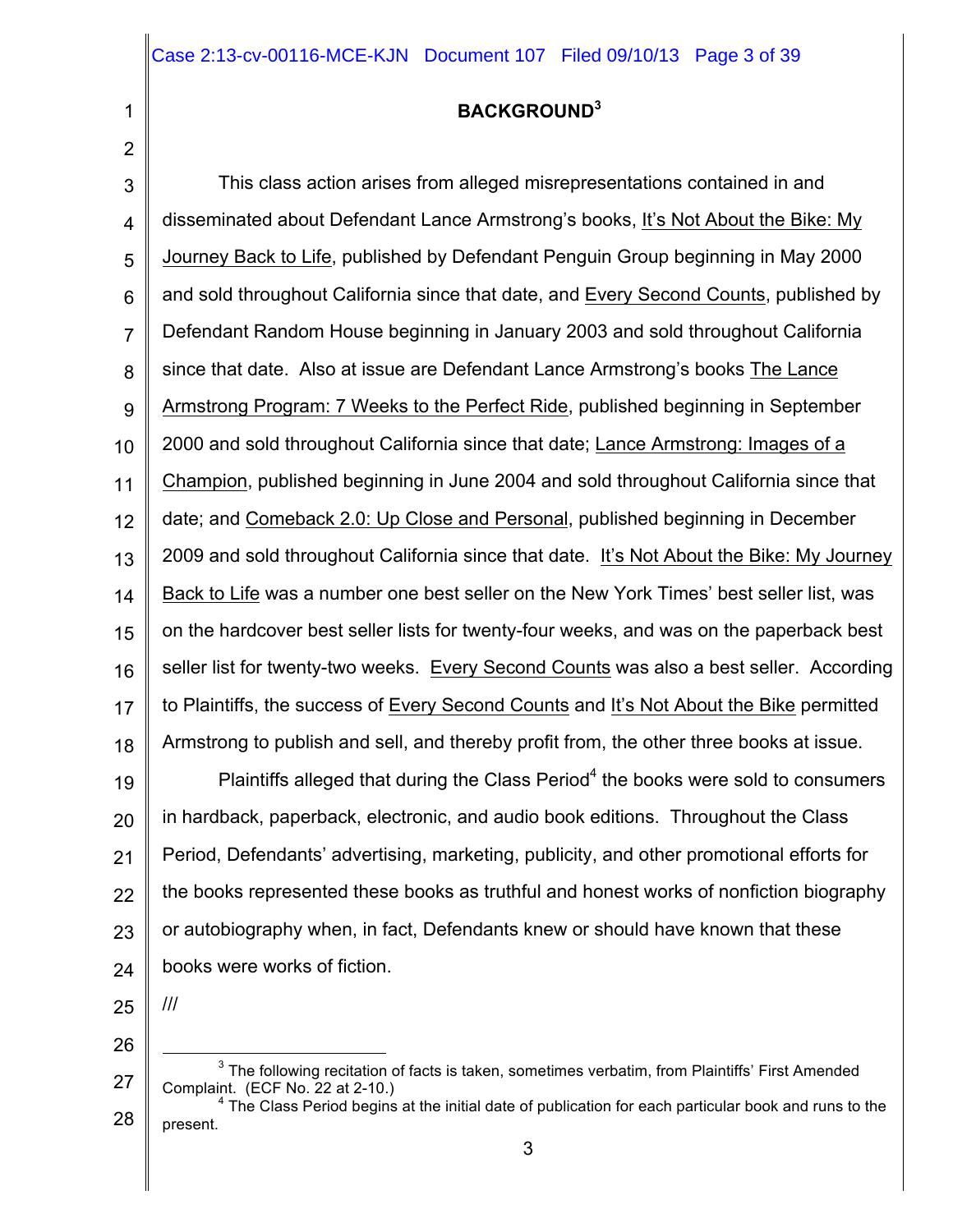#### Case 2:13-cv-00116-MCE-KJN Document 107 Filed 09/10/13 Page 4 of 39

1 2 3 4 5 6 Plaintiffs allege that they were misled by Defendants' statements and purchased the books based upon the false belief that the books were "truthful and honest works of nonfiction biography." (ECF No. 22 at 3.) Plaintiffs would not have purchased these books, or would have not paid as much money for the books, had Plaintiffs known the truth concerning Armstrong's lies and misconduct and his admitted involvement in a sports doping scandal that has led to his recent public exposure and fall from glory.

7 8 9 10 11 12 13 Plaintiffs further allege that prior to and during the Class Period, Defendants engaged in a scheme to defraud consumers, including Plaintiffs and Class Members, by creating and perpetuating the Lance Armstrong "brand" to enable Defendants to reap millions of dollars in unlawful profits. According to Plaintiffs, beginning in 1998, if not earlier, the Lance Armstrong "brand" was created by Defendant Armstrong, his financier and cycling team owner, Defendant Thomas W. Weisel, and his agent-manager, Defendant William J. Stapleton.

14 15 16 17 18 19 20 21 22 23 24 25 26 27 28 Plaintiffs allege that an integral part of the "multi-faceted scheme to defraud Plaintiffs" was the publication, advertising, marketing, and sale of the books throughout California. On the books' covers and flyleaves, as well as in advertisements, marketing, and promotional materials, Defendants portrayed Armstrong as a "regular, hardworking, motivated, complicated, occasionally pissed-off, T-shirt wearing guy," and as a devoted advocate for cancer patients. (ECF No. 22 at 22.) Plaintiffs claim that during the period from 1999 through 2012, Defendants knew that if the public believed that Armstrong had used performance enhancing drugs, Defendants would be unable to sell these books and the books would not be best sellers. Thus, according to Plaintiffs, another integral part of the scheme to defraud Plaintiffs, while maintaining and growing the Lance Armstrong "brand," was to vociferously and publicly deny any charge that Armstrong used performance enhancing drugs. Both Defendants Armstrong and Stapleton made such public denials from July 1999 through August 2012. Plaintiffs allege that such false and misleading denials were made during interviews broadcast on television worldwide, in print media, and in sworn testimony.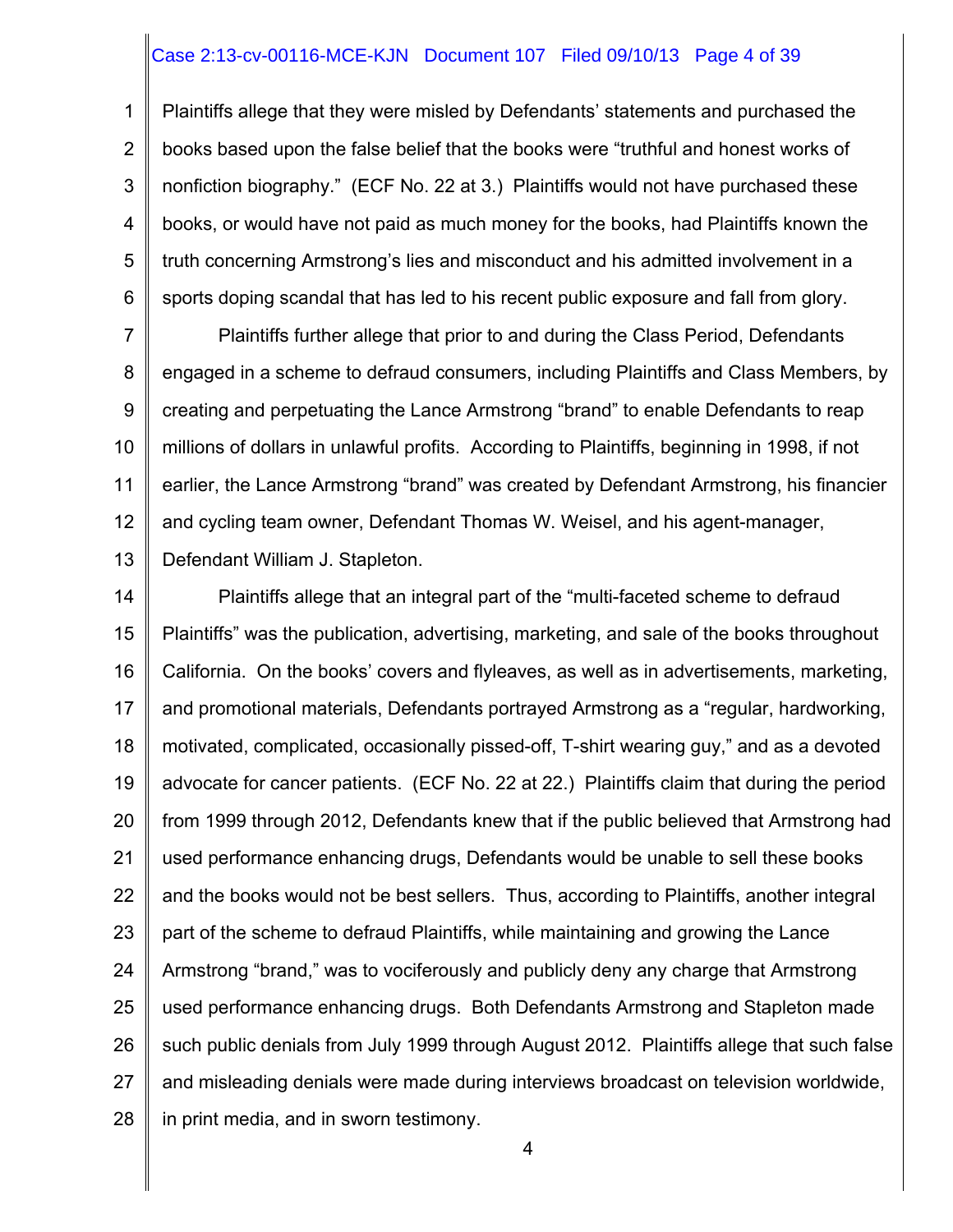# Case 2:13-cv-00116-MCE-KJN Document 107 Filed 09/10/13 Page 5 of 39

1 2 3 4 5 6 7 Furthermore, Plaintiffs claim that "another part of the scheme was the agreement, tacit or otherwise, on the part of the book publishers" Random House and Penguin "to ignore and/or avoid conducting a careful investigation into the merits of the doping charges that were repeatedly leveled against Armstrong during 1999 through 2012." (ECF No. 22 at 5.) Plaintiffs allege that the Publisher Defendants refused to make such an investigation so that they could continue advertising, marketing, and selling It's Not About the Bike and Every Second Counts and thereby continue to profit.

8 9 10 11 12 13 14 15 16 17 18 19 20 21 22 23 24 "Sometime between 2001 and 2003," Plaintiff Stutzman "learned about the book It's Not About the Bike." (ECF No. 22 at 7.) Plaintiff Stutzman bought the book and read it cover to cover; he found the book compelling and recommended the book to several friends. Plaintiff Wheeler followed Defendant Armstrong's early cycling career and his cancer diagnosis and treatment, and purchased a copy of It's Not About the Bike shortly after it was published. Plaintiff Wheeler purchased the book after "learning through the media about [Defendant] Armstrong's supposedly truthful and inspiring account of his triumphant return to dominate the world of cycling after his devastating bout with testicular cancer." (Id. at 8.) Wheeler "was so impressed with It's Not About the Bike . . . that he bought Armstrong's follow-up book, Every Second Counts . . . ." (Id. at 8-9.) Plaintiff Lauria currently has breast cancer, and "was inspired by advertising featuring reports of Armstrong's successful battle against cancer, which moved her to purchase [Defendant] Armstrong's books." (Id. at 9.) Having learned that Armstrong took performance enhancing drugs to win races has left Plaintiff Lauria "bitterly angry," and she would not have purchased either book had she known that Defendant Armstrong had used such drugs. (Id.) ///

- 25 ///
- 26 ///
- 27 ///
- 28 ///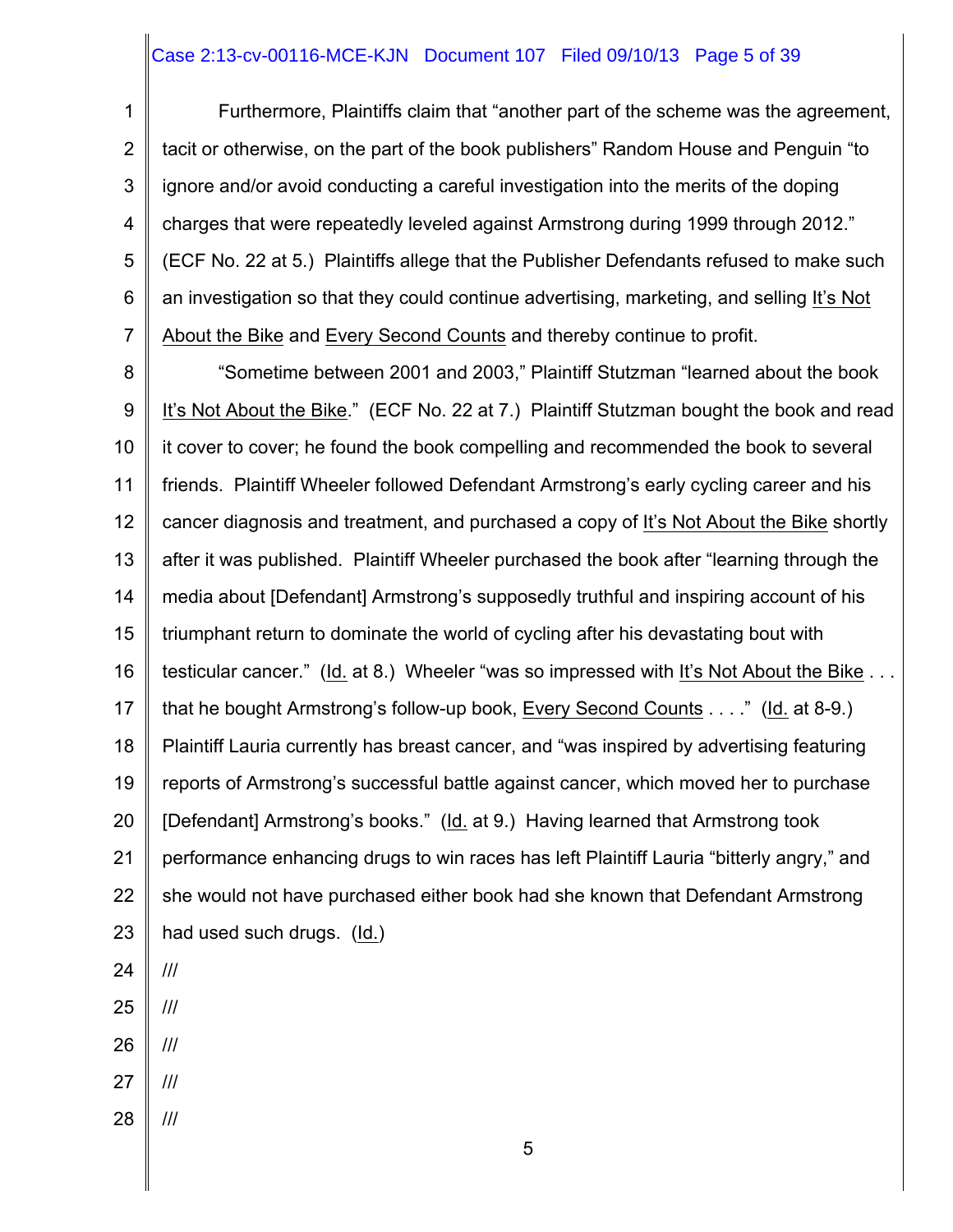# Case 2:13-cv-00116-MCE-KJN Document 107 Filed 09/10/13 Page 6 of 39

| 1              | Plaintiff Reimers purchased It's Not About the Bike after seeing "advertisements"                                             |
|----------------|-------------------------------------------------------------------------------------------------------------------------------|
| 2              | regarding Armstrong's remarkable comeback to 'win' the Tour de France cycling race                                            |
| 3              | after conquering testicular cancer" (Id.) Finally, Plaintiff Scott Armstrong                                                  |
| 4              | ("S. Armstrong") followed Defendant Armstrong's career, found Defendant Armstrong's                                           |
| 5              | career inspiring, and believed Defendant Armstrong's claims that he did not use                                               |
| 6              | performance enhancing drugs. "Relying on Defendant Armstrong's representations as                                             |
| $\overline{7}$ | to his drug-free life and cycling career, [Plaintiff] S. Armstrong purchased and read It's                                    |
| 8              | Not About the Bike." (Id. at 10.) Because Plaintiff S. Armstrong believed that Defendant                                      |
| 9              | Armstrong had told the truth in this book, Plaintiff S. Armstrong recommended the book                                        |
| 10             | to his friends. "[Plaintiff] S. Armstrong also read Every Second Counts due to his belief                                     |
| 11             | in Armstrong's false and misleading representations as to his drug-free life and cycling                                      |
| 12             | career." (Id.) Plaintiff S. Armstrong would not have purchased or read either book had                                        |
| 13             | he known that Armstrong's representations regarding his use of performance enhancing                                          |
| 14             | drugs were false.                                                                                                             |
| 15             |                                                                                                                               |
| 16             | <b>STANDARD</b>                                                                                                               |
| 17             |                                                                                                                               |
| 18             | California's anti-SLAPP (strategic lawsuit against public participation) statute is                                           |
| 19             | designed to discourage suits that "masquerade as ordinary lawsuits but are brought to                                         |
| 20             | deter common citizens from exercising their political or legal rights or to punish them for                                   |
| 21             | doing so." Batzel v. Smith, 333 F.3d 1018, 1024 (9th Cir. 2003). The statute provides:                                        |
| 22             |                                                                                                                               |
|                | A cause of action against a person arising from any act of                                                                    |
| 23             | that person in furtherance of the person's right of petition or<br>free speech under the United States Constitution or the    |
| 24             | California Constitution in connection with a public issue shall<br>be subject to a special motion to strike, unless the court |
| 25             | determines that the plaintiff has established that there is a<br>probability that the plaintiff will prevail on the claim.    |
| 26             | Cal. Civ. Proc. Code § 425.16(b)(1). The anti-SLAPP statute "was enacted to allow early                                       |
| 27             | dismissal of meritless first amendment cases aimed at chilling expression through costly,                                     |
| 28             | time-consuming litigation."                                                                                                   |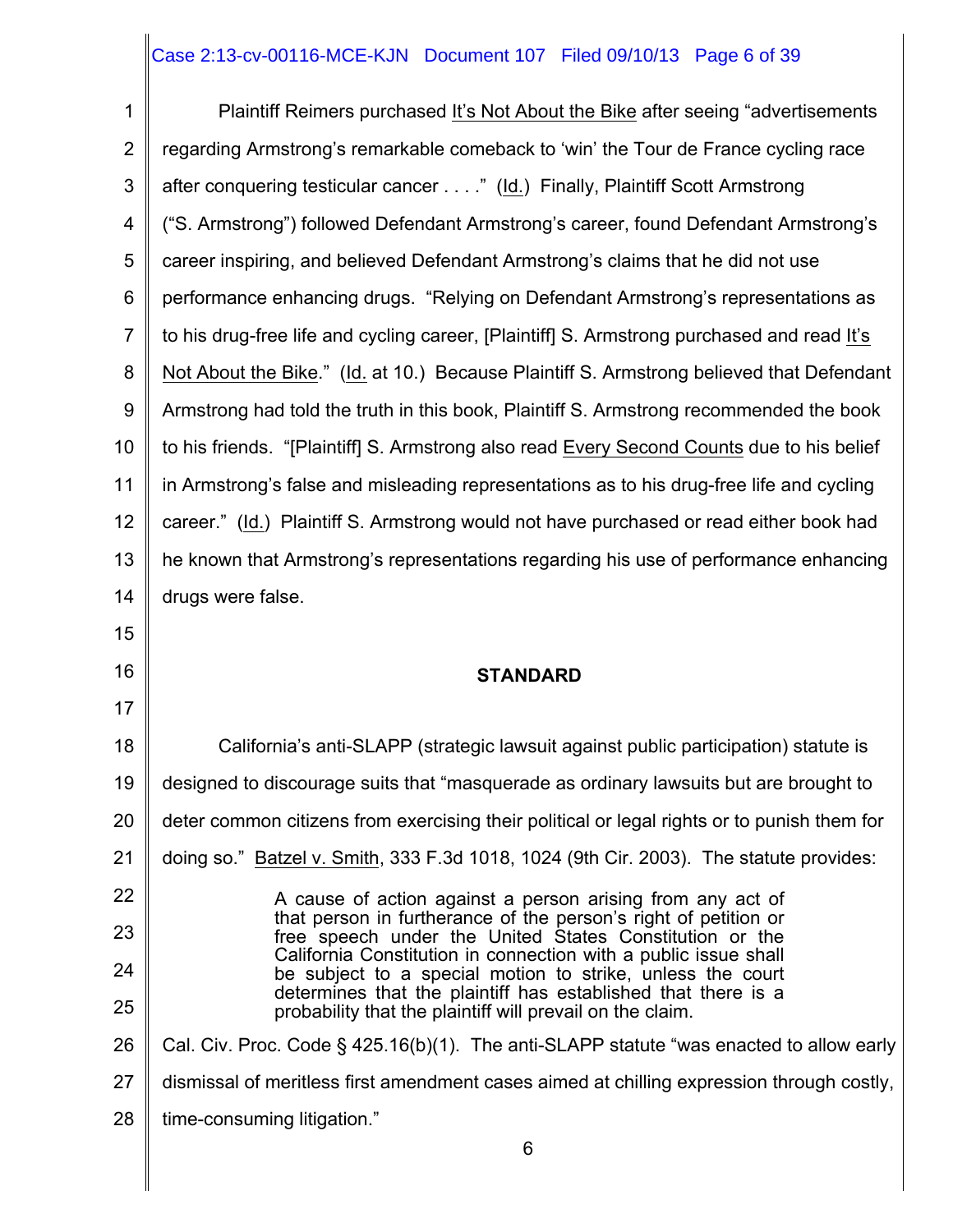|                | Case 2:13-cv-00116-MCE-KJN Document 107 Filed 09/10/13 Page 7 of 39                                                         |
|----------------|-----------------------------------------------------------------------------------------------------------------------------|
| 1              | Metabolife Int'l, Inc. v. Wornick, 264 F.3d 832, 839 (9th Cir. 2001). In particular, the                                    |
| $\overline{2}$ | California Legislature found:                                                                                               |
| 3              | There has been a disturbing increase in lawsuits brought                                                                    |
| 4              | primarily to chill the valid exercise of the constitutional rights<br>of freedom of speech and petition for the redress of  |
| 5              | grievances. The Legislature finds and declares that it is in<br>the public interest to encourage continued participation in |
| 6              | matters of public significance, and that this participation<br>should not be chilled through abuse of the judicial process. |
| $\overline{7}$ | Cal. Civ. Proc. Code § 425.16(a). The California Legislature specifically provided that                                     |
| 8              | the anti-SLAPP statute should be "construed broadly." Id.; see Briggs v. Eden Council                                       |
| 9              | for Hope & Opportunity, 19 Cal. 4th 1106, 1119 (1999).                                                                      |
| 10             | The anti-SLAPP motion is available in federal court. Thomas v. Fry's Elecs., Inc.,                                          |
| 11             | 400 F.3d 1206 (9th Cir. 2005) (per curiam). The court must evaluate an anti-SLAPP                                           |
| 12             | motion in two steps. First, the defendant moving to strike must make "a threshold                                           |
| 13             | showing that the act or acts of which the plaintiff complains were taken 'in                                                |
| 14             | furtherance of the [defendant's] right of petition or free speech under the United States or                                |
| 15             | California Constitution in connection with a public issue,' as defined in [subsection (e) of]                               |
| 16             | the statute." Hilton v. Hallmark Cards, 599 F.3d 894, 903 (9th Cir. 2010) (quoting Cal.                                     |
| 17             | Civ. Proc. Code § 425.16(b)(1)).                                                                                            |
| 18             | Second, "[i]f the court finds that such a showing has been made, it must then                                               |
| 19             | determine whether the plaintiff has demonstrated a probability of prevailing on the                                         |
| 20             | claim." Navellier v. Sletten, 29 Cal.4th 82 (2002); see also U.S. ex rel. Newsham v.                                        |
| 21             | Lockheed Missiles & Space Co., Inc., 190 F.3d 963, 971 (9th Cir. 1999). "Put another                                        |
| 22             | way, the plaintiff must demonstrate that the complaint is both legally sufficient and                                       |
| 23             | supported by a sufficient prima facie showing of facts to sustain a favorable judgment if                                   |
| 24             | the evidence submitted by the plaintiff is credited." Wilson v. Parker, Covert & Chidester,                                 |
| 25             | 28 Cal. 4th 811, 821 (2002) (internal quotation marks omitted); Batzel v. Smith, 333 F.3d                                   |
| 26             | 1018, 1024 (9th Cir. 2003).                                                                                                 |
| 27             | III                                                                                                                         |
| 28             | III                                                                                                                         |
|                | $\overline{7}$                                                                                                              |
|                |                                                                                                                             |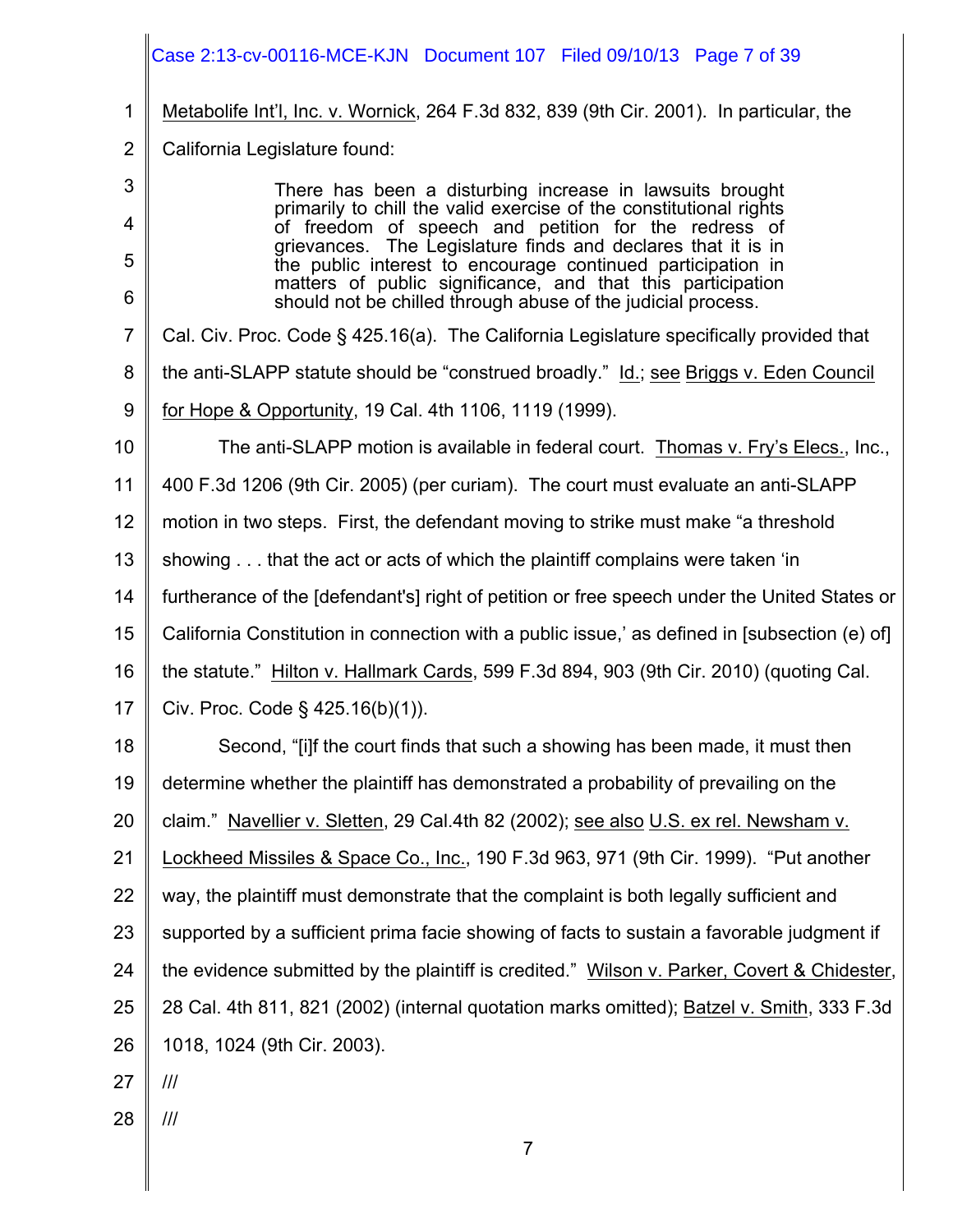# Case 2:13-cv-00116-MCE-KJN Document 107 Filed 09/10/13 Page 8 of 39

1 2 3 4 5 6 7 8 9 10 11 12 13 14 15 16 17 18 19 20 21 22 23 24 25 26 27 28 8 "[T]hough the court does not weigh the credibility or comparative probative strength of competing evidence, it should grant the motion if, as a matter of law, the defendant's evidence supporting the motion defeats the plaintiff's attempt to establish evidentiary support for the claim." Wilson, 28 Cal. 4th at 821; Cal. Civ. Proc. Code § 425.16(b)(2). Thus, "[t]he statute 'subjects to potential dismissal only those actions in which the plaintiff cannot state and substantiate a legally sufficient claim.'" Navellier, 29 Cal. 4th at 92. "Only a cause of action that satisfies both prongs of the anti-SLAPP statute—i.e., that arises from protected speech or petitioning and lacks even minimal merit—is a SLAPP, subject to being stricken under the statute." Navellier, 29 Cal. 4th at 89. **ANALYSIS** In deciding the instant anti-SLAPP motions to strike, the Court must address three major issues. First, the Court must determine whether Defendants have met their burden by making a threshold showing that the acts of which Plaintiffs complain were taken in furtherance of Defendants' right of free speech in connection with a public issue. Second, the Court must address Plaintiffs' contention that the First Amended Complaint is exempt from anti-SLAPP motions pursuant to California Civil Procedure Code § 425.17. Finally, the Court must determine whether Plaintiffs have met their burden of making a threshold showing that Plaintiffs' First Amended Complaint is legally sufficient and supported by a prima facie showing of facts. Each issue is addressed in turn, below. /// /// /// /// ///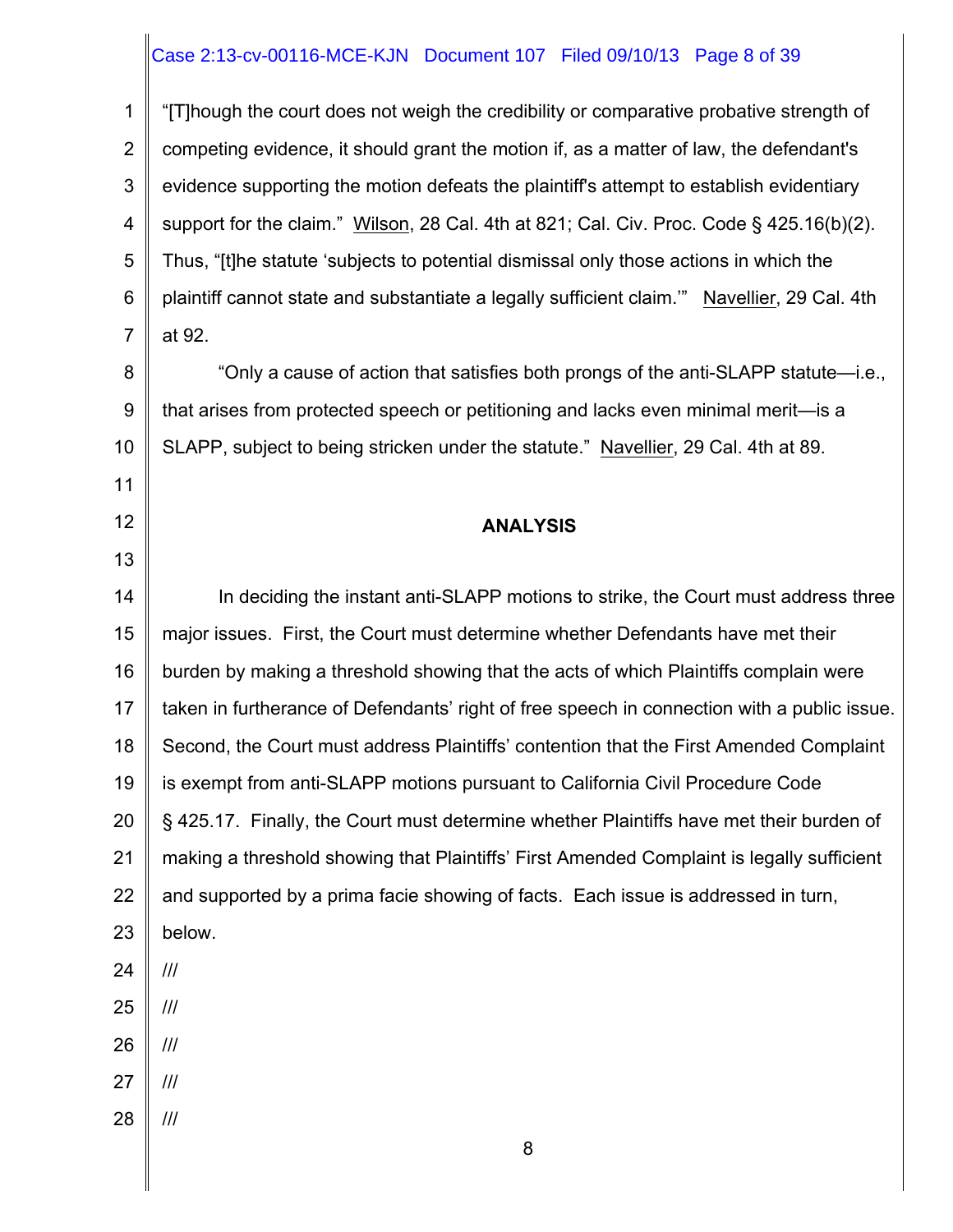#### **A. Defendants' Burden**

2 3

1

# **1. Protected Conduct**

4 5 6 7 8 9 10 First, the activity the plaintiff challenges must have been conducted "in furtherance" of the exercise of free speech rights. Hilton, 599 F.3d at 903. "By its terms, this language includes not merely actual exercises of free speech rights but also conduct that furthers such rights." Id. (citing Cal. Civ. Proc. Code § 425.16(e)(4); Navellier*,* 29 Cal. 4th at 94 ("The [California] [l]egislature did not intend that in order to invoke the special motion to strike the defendant must first establish her actions are constitutionally protected under the First Amendment as a matter of law.")).

11 12 13 14 15 16 17 18 19 20 21 22 As used in the anti–SLAPP statute, an "act in furtherance of a person's right of petition or free speech under the United States or California Constitution in connection with a public issue" includes: (1) any written or oral statement or writing made before a legislative, executive, or judicial proceeding, or any other official proceeding authorized by law; (2) any written or oral statement or writing made in connection with an issue under consideration or review by a legislative, executive, or judicial body, or any other official proceeding authorized by law; (3) any written or oral statement or writing made in a place open to the public or a public forum in connection with an issue of public interest; (4) or any other conduct in furtherance of the exercise of the constitutional right of petition or the constitutional right of free speech in connection with a public issue or an issue of public interest*.* Doe v. Gangland Prods., Inc., 802 F. Supp. 2d 1116, 1119-20 (C.D. Cal. 2011) (quoting Cal. Civ. Proc. Code § 425.16(e)).

23 24 25 26 27 Here, each Defendant contends that the activity alleged by Plaintiffs was "conduct in furtherance of the exercise of . . . the constitutional right of free speech in connection with a public issue or an issue of public interest," thus meeting the fourth type of act in furtherance of the right to free speech in connection with a public issue. See Cal. Civ. Proc. Code § 425.16(e)(4).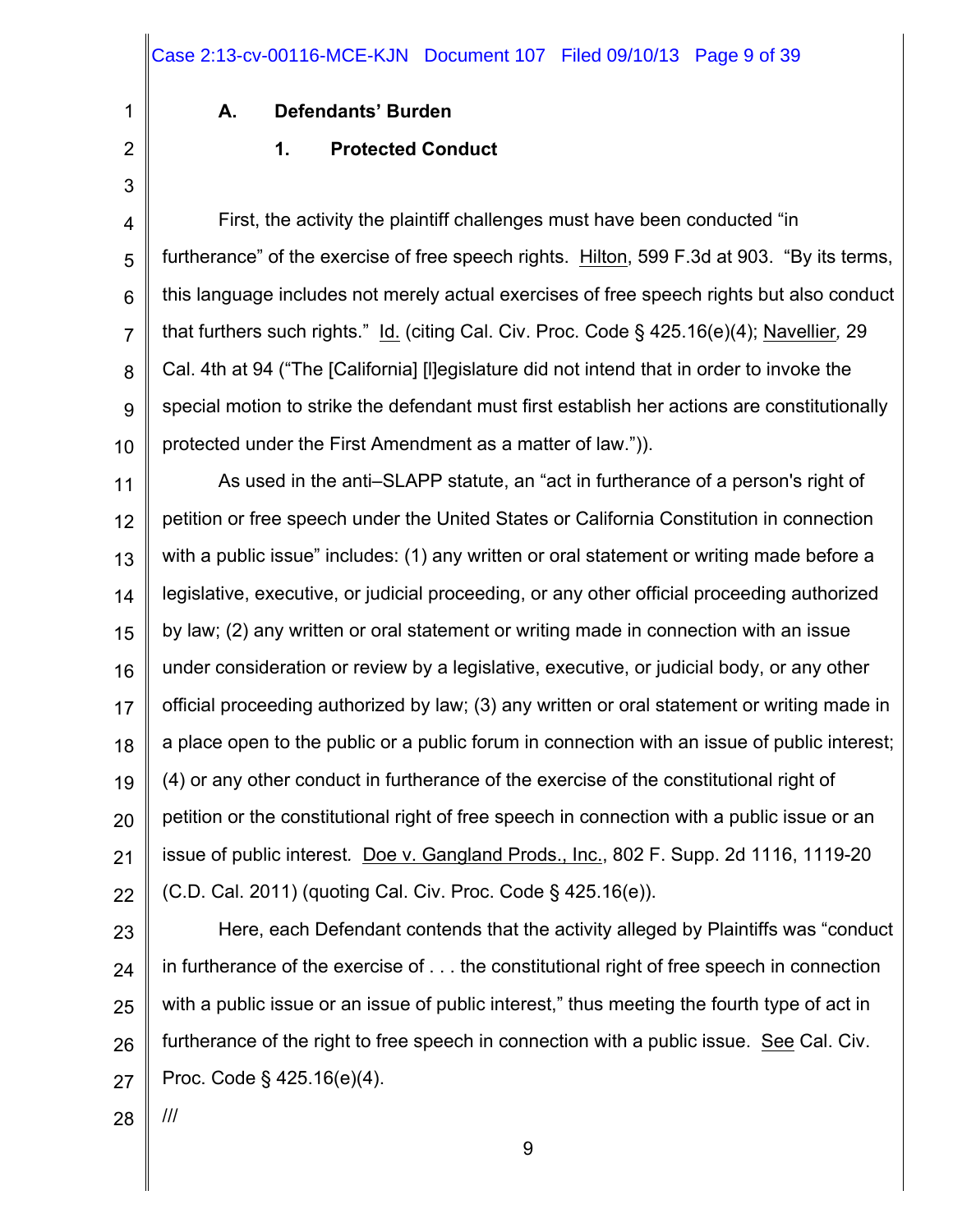# Case 2:13-cv-00116-MCE-KJN Document 107 Filed 09/10/13 Page 10 of 39

| 1              | "Section 425.16 does not define 'public interest' or 'public issue.' Those terms are       |
|----------------|--------------------------------------------------------------------------------------------|
| $\overline{2}$ | inherently amorphous and thus do not lend themselves to a precise, all-encompassing        |
| 3              | definition." E Clampus Vitus v. Steiner, 2:12-CV-01381-GEB, 2012 WL 6608612 (E.D.          |
| 4              | Cal. Dec. 18, 2012) (quoting Cross v. Cooper, 197 Cal. App. 4th 357, 371 (2011)).          |
| 5              | However, "[t]he California intermediate appellate courts have developed multiple tests to  |
| 6              | determine whether a defendant's activity is in connection with a public issue." Hilton,    |
| $\overline{7}$ | 599 F.3d at 906. In Hilton, the Ninth Circuit applied two tests: one from Rivero v.        |
| 8              | American Federation of State, County, and Municipal Employees, AFL–CIO, 105 Cal.           |
| 9              | App. 4th 913 (2003), a case from the Court of Appeal for the First District, and one from  |
| 10             | Weinberg v. Feissal, 110 Cal. App. 4th 1122 (2003), a case from the Court of Appeal for    |
| 11             | the Third District. Id.                                                                    |
| 12             | In Rivero, the Court of Appeal for the First District surveyed the appellate cases         |
| 13             | and formulated three categories of public issues: (1) statements "concern[ing] a person    |
| 14             | or entity in the public eye"; (2) "conduct that could directly affect a large number of    |
| 15             | people beyond the direct participants"; (3) "or a topic of widespread, public interest."   |
| 16             | Gangland Prods., 802 F. Supp. 2d at 1123 (citing Rivero, 105 Cal. App. 4th at 924;         |
| 17             | Commw. Energy Corp. v. Investor Data Exch., 110 Cal. App. 4th 26, 33 (2003)                |
| 18             | (describing Rivero as the first systematic treatment of the "public issue-public interest  |
| 19             | aspect" of the anti-SLAPP statute)).                                                       |
| 20             | Here, it is without question that statements concerning Lance Armstrong "concern"          |
| 21             | a person or entity in the public eye" and/or are "a topic of widespread, public interest." |
| 22             | Lance Armstrong is a famous cyclist and his career is a topic of interest worldwide. See   |
| 23             | Hallmark, 599 F.3d at 907 (finding Paris Hilton a "person in the public eye" and a "topic  |
| 24             | of widespread, public interest," and she was before the lawsuit began). The Armstrong      |
| 25             | Books also attained the status of New York Times Bestsellers. The Court therefore          |
| 26             | concludes that the Books, and Defendant Armstrong himself, were a topic of widespread      |
| 27             | public interest.                                                                           |

28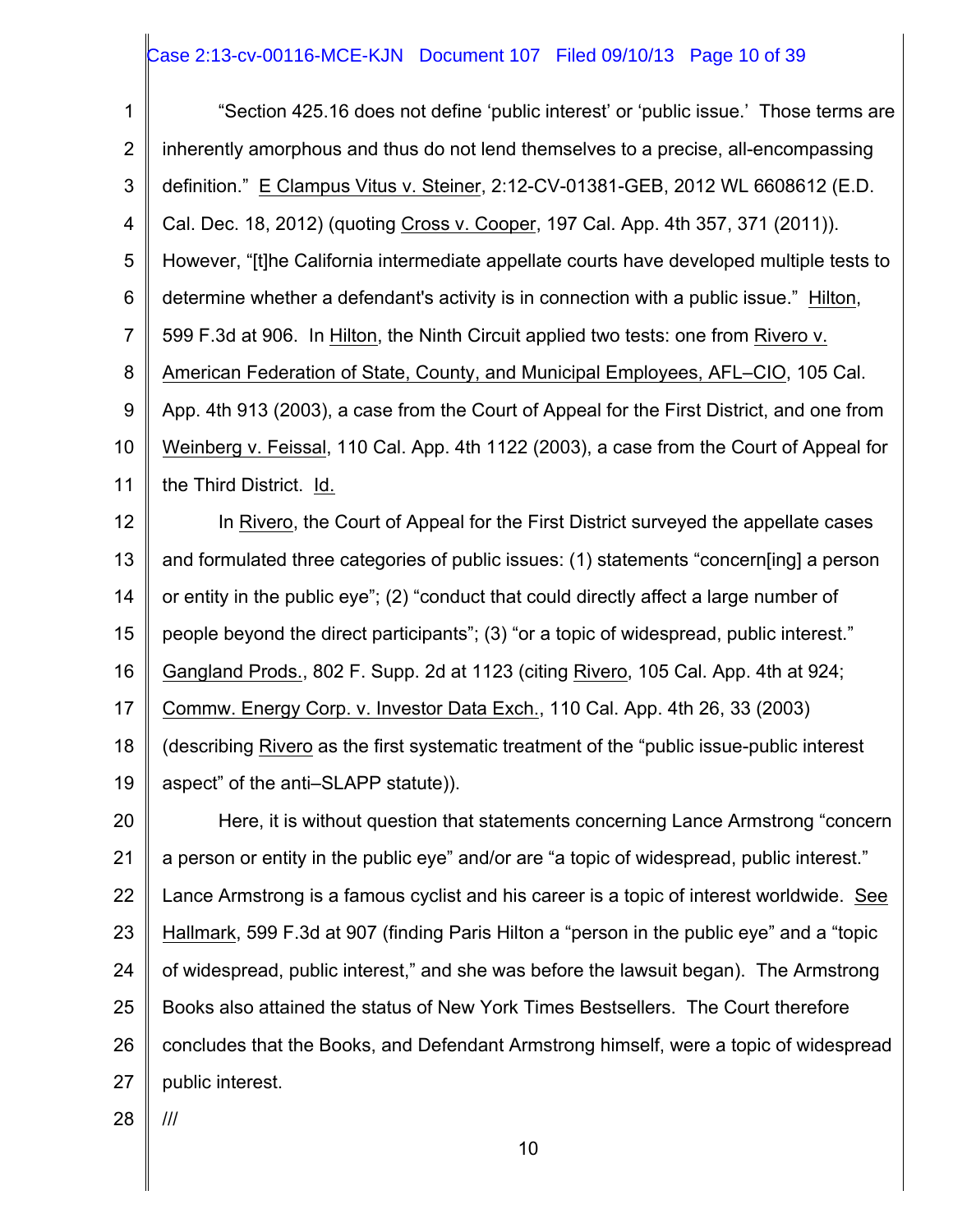# Case 2:13-cv-00116-MCE-KJN Document 107 Filed 09/10/13 Page 11 of 39

| 1              | See Wallace v. Henderson, CIV 09CV1603-L(WMC), 2010 WL 1290911 (S.D. Cal. Mar.                                                             |
|----------------|--------------------------------------------------------------------------------------------------------------------------------------------|
| $\overline{2}$ | 30, 2010) (finding book on New York Times best seller list a topic of widespread public                                                    |
| 3              | interest) (citing Kronemyer v. Internet Movie Data Base, Inc., 150 Cal. App. 4th 941, 949                                                  |
| 4              | (2007) (information about the motion picture "My Big Fat Greek Wedding" was a topic of                                                     |
| 5              | widespread public interest because it was a successful independent motion picture)).                                                       |
| 6              | In Weinberg, the Court of Appeal for the Third District articulated a "somewhat"                                                           |
| $\overline{7}$ | more restrictive test, designed to distinguish between issues of 'public, rather than                                                      |
| 8              | merely private, interest." Hilton, 599 F.3d at 906 (quoting Weinberg, 110 Cal. App. 4th                                                    |
| 9              | at 1132).                                                                                                                                  |
| 10             | First, "public interest" does not equate with mere curiosity. Second,                                                                      |
| 11             | a matter of public interest should be something of concern to a<br>substantial number of people. Thus, a matter of concern to the          |
| 12             | speaker and a relatively small, specific audience is not a matter of<br>public interest. Third, there should be some degree of closeness   |
| 13             | between the challenged statements and the asserted public interest;<br>the assertion of a broad and amorphous public interest is not       |
| 14             | sufficient. Fourth, the focus of the speaker's conduct should be the<br>public interest rather than a mere effort to gather ammunition for |
| 15             | another round of private controversy. Finally,  [a] person cannot<br>turn otherwise private information into a matter of public interest   |
| 16             | simply by communicating it to a large number of people."                                                                                   |
| 17             | Hilton, 599 F.3d at 906-07 (quoting Weinberg, 110 Cal. App. 4th at 1132-33).                                                               |
| 18             | In Hilton, the Ninth Circuit found that it need not decide between these two tests,                                                        |
| 19             | as both were met. The same is true here. As in Hilton, there is no dispute that Lance                                                      |
| 20             | Armstrong's career, and the Books, which he wrote about his career and which                                                               |
| 21             | Defendants published, are "something of concern to a substantial number of people."                                                        |
| 22             | Weinberg, 110 Cal. App. 4th at 1132. The connection between "the challenged"                                                               |
| 23             | statements"—portions of the Books and the promotional materials concerning the Books,                                                      |
| 24             | as well as statements Armstrong and other Defendants made publicly denying his use of                                                      |
| 25             | performance enhancing drugs—and "the asserted public interest"—Armstrong's life,                                                           |
| 26             | image, cycling career, and doping—is direct. See Hilton, 599 F.3d at 907.                                                                  |
| 27             |                                                                                                                                            |
| 28             | $\frac{1}{1}$                                                                                                                              |
|                | 11                                                                                                                                         |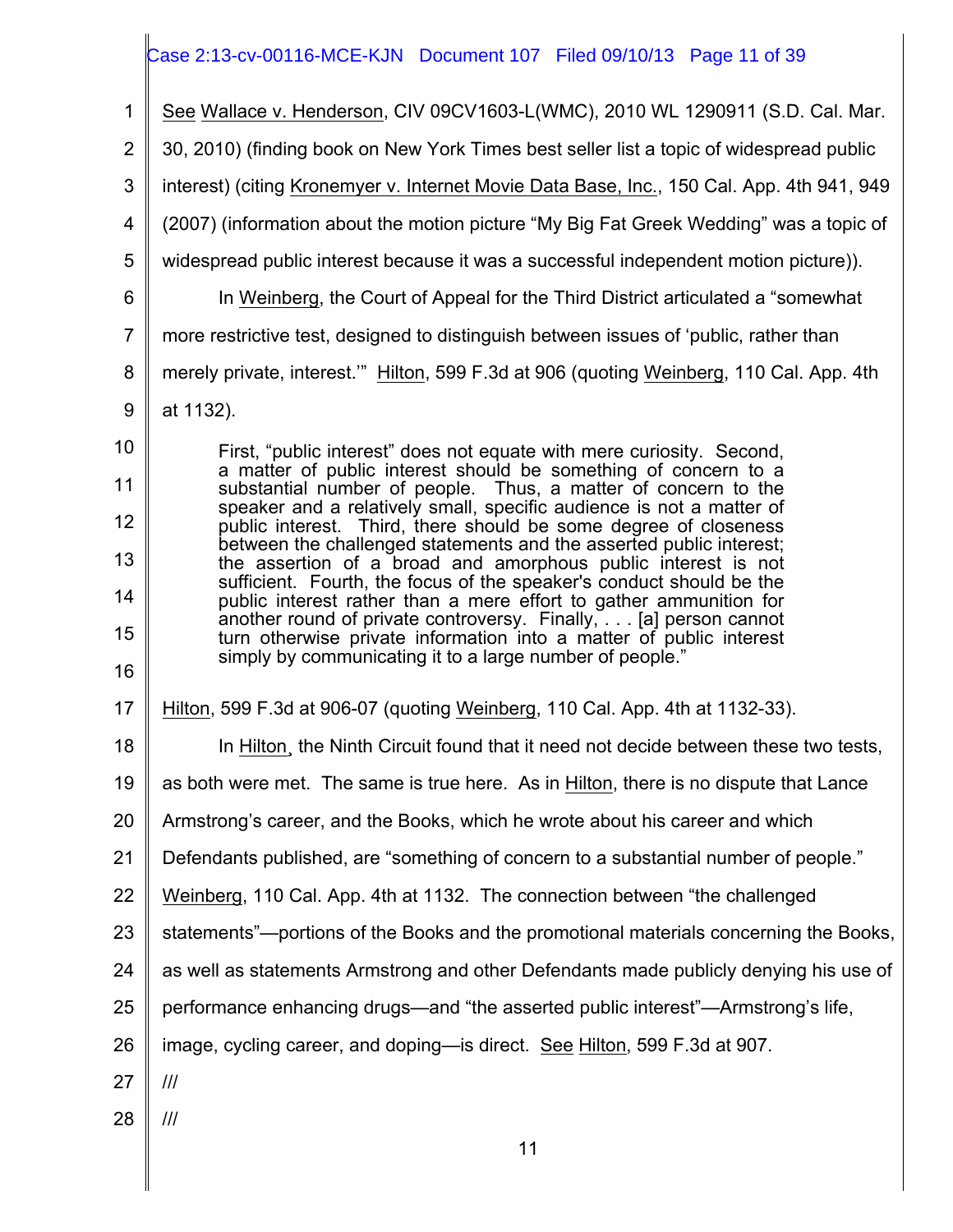# Case 2:13-cv-00116-MCE-KJN Document 107 Filed 09/10/13 Page 12 of 39

1 2 3 4 5 After all, the Books and statements concern Armstrong's public image, career, and the doping issue. Because there was no preexisting controversy between any of Defendants and Plaintiffs, "the fourth and fifth considerations that the Weinberg court considered are inapposite." See Hilton, 599 F.3d at 907 (citing Weinberg, 110 Cal. App. 4th at 1132-33).

6 7 8 9 10 11 12 13 14 15 In Hilton, the Ninth Circuit emphasized that "'public interest' does not equate with mere curiosity." 599 F.3d at 907 (citing 110 Cal. App. 4th at 1132). However, the Ninth Circuit observed that "this warning comes in the context of Weinberg's insistence that courts apply the anti-SLAPP statute only to public, not to private matters. Thus, Weinberg elaborated that "a 'public controversy' does not equate with any controversy of interest to the public." Id. (quoting 110 Cal. App. 4th at 1132). Accordingly, the Ninth Circuit "read this to mean that a private controversy, even between famous people, that interests the public is not enough. Under Weinberg, for the activities of celebrities to be a public issue, the activities, as well as the personages involved must be public." Id. at 907-08 (citing 110 Cal. App. 4th at 1132).

16 17 18 19 20 21 22 23 24 25 This limitation does not apply in this case, however, as the Armstrong Books do not concern only the personal details of Armstrong's life—they concern his public cycling career and cheating in the Tour de France—public activities, "which are the very things that interest people about [him]." See Hilton, 599 F.3d at 908. While the Books do address certain aspects of Armstrong's private life, such as his battle with cancer, his marriage, and the birth of his children, the books focus on Armstrong's cycling career and his return to cycling to win the Tour de France. Thus, Weinberg also supports a finding that the conduct Plaintiffs allege was "in furtherance of the exercise of . . . the constitutional right of free speech in connection with a public issue or an issue of public interest." Cal. Civ. Proc. Code § 425.16(a), (e)(4).

- 27 ///
- 28 ///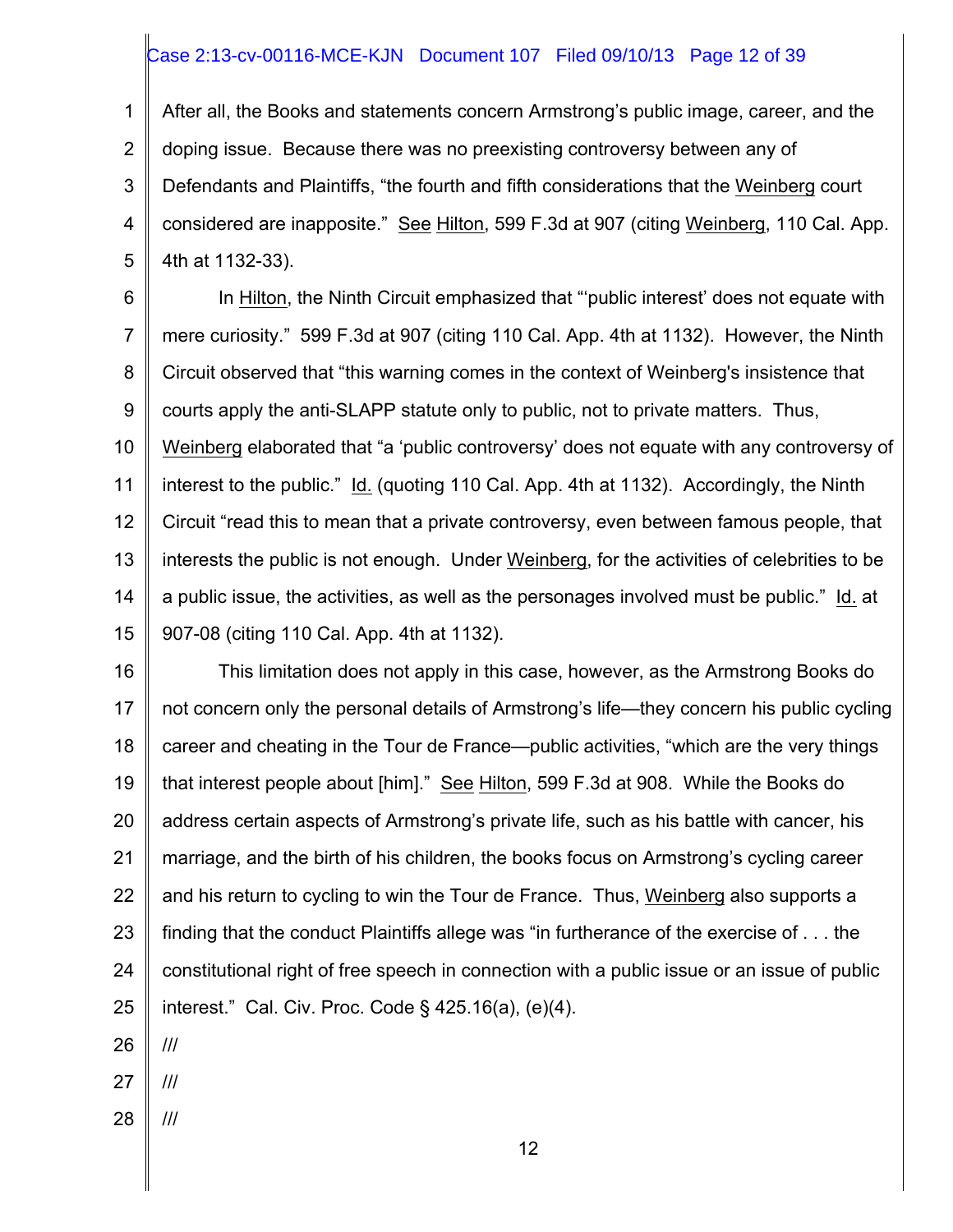# Case 2:13-cv-00116-MCE-KJN Document 107 Filed 09/10/13 Page 13 of 39

1 2 3 4 5 6 7 8 As such, under both tests used by the Ninth Circuit, the alleged conduct including the speech in the Books, about the Books, and the conduct in furtherance of that speech, such as the alleged aiding and abetting by Defendants Weisel and Stapleton—was in furtherance of the exercise of the constitutional right of free speech in connection with a public issue or an issue of public interest. The alleged conduct therefore meets the requirements of California Civil Procedure Code section 425.16(e)(4). As such, Defendants meet their threshold burden under the anti-SLAPP statute.

9 10 11 12 13 Defendants also argue that the actions at issue are written or oral statements or writings made in a place open to the public or in a public forum in connection with an issue of public interest, thus meeting the requirements of section 425.16(e)(3). However, the Court need not analyze whether the requirements of subsection (e)(3) are satisfied, as the requirements of subsection (e)(4) are met. See supra.

14

# 15

#### **2. Illegal Conduct**

16

17 18 19 20 21 22 23 24 25 26 27 28 Plaintiffs contend that California's anti-SLAPP statute does not provide a shield for speech made in furtherance of Armstrong's illegal activity. (ECF No. 64 at 15.) It is true that "the anti-SLAPP statute cannot be invoked by a defendant whose assertedly protected activity is illegal as a matter of law, and for that reason, not protected by constitutional guarantees of free speech and petition." Lauter v. Anoufrieva, 642 F. Supp. 2d 1060, 1108 (C.D. Cal. 2009) (citing Flatley v. Mauro, 39 Cal. 4th 299, 317 (2006)). However, under California state law, conduct that would otherwise come within the scope of the anti-SLAPP statute does not lose its coverage simply because it is alleged to have been unlawful or unethical. Id. (citing Birkner v. Lam, 156 Cal. App. 4th 275, 285 (2007)). The question of whether a defendant's underlying conduct was illegal as a matter of law is preliminary, and unrelated to the second prong question of whether the plaintiff has demonstrated a probability of prevailing.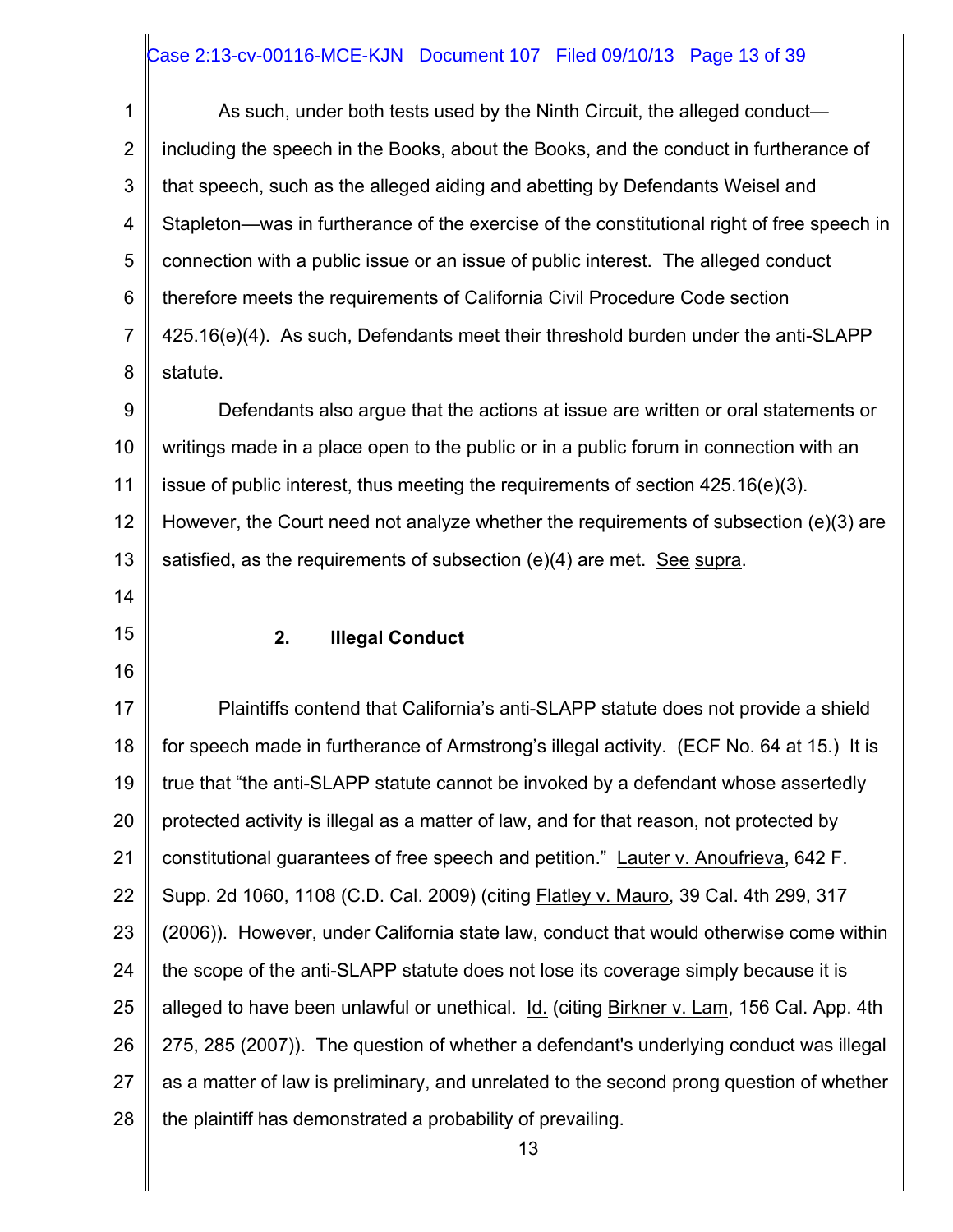# Case 2:13-cv-00116-MCE-KJN Document 107 Filed 09/10/13 Page 14 of 39

1 2 3 4 5 Id. (citing Flatley, 39 Cal. 4th at 320). The asserted protected speech or petition activity loses protection only if it is established through defendant's concession or by uncontroverted and conclusive evidence that the conduct is illegal as a matter of law. Id. at 1109 (citing Flatley, 39 Cal. 4th at 320; Salma v. Capon, 161 Cal. App. 4th 1275, 1287 (2008)).

6 7 8 9 10 11 12 13 14 15 16 17 18 In this case, there are two issues with respect to Plaintiffs' argument that the criminal exception to the anti-SLAPP statute applies. First, Plaintiff argues that the Court must accept as true Plaintiffs' allegations that Armstrong's underlying conduct is illegal. (ECF No. 64 at 16.). However, Plaintiffs fail to provide conclusive evidence that the conduct at issue—Armstrong's statements that he did not dope, the content of the book, and the promotional materials for the book—is criminally illegal. Second, the so-called "criminal exception" applies only if the underlying protected conduct at issue is itself criminal. Plaintiffs focus on Armstrong's illegal conduct in smuggling or trafficking drugs. (ECF No. 64 ("[T]here is already evidence of USADA's uncontested charges of drug trafficking and criminal conspiracy against Armstrong . . . and a national TV interview in which Armstrong confessed to years of lies.").) However, drug trafficking and criminal conspiracy is simply not the conduct at issue in this case. The conduct at issue is the speech about the book and Armstrong's speech about whether he used drugs.

19 Armstrong's lies about his use of drugs are simply not criminal conduct.

20 21 Thus, Plaintiffs' argument that Defendants are not entitled to the protection of the anti-SLAPP statute because the underlying conduct is illegal is without merit.

- 22
- 23 24

# **B. Statutory Exemptions**

25 26 27 28 In 2003, the California Legislature enacted section 425.17 to curb the "disturbing abuse" of the anti-SLAPP statute. Cal. Civ. Proc. Code § 425.17(a). "This exception statute covers both public interest lawsuits, under subdivision (b), and "commercial speech," under subdivision (c)."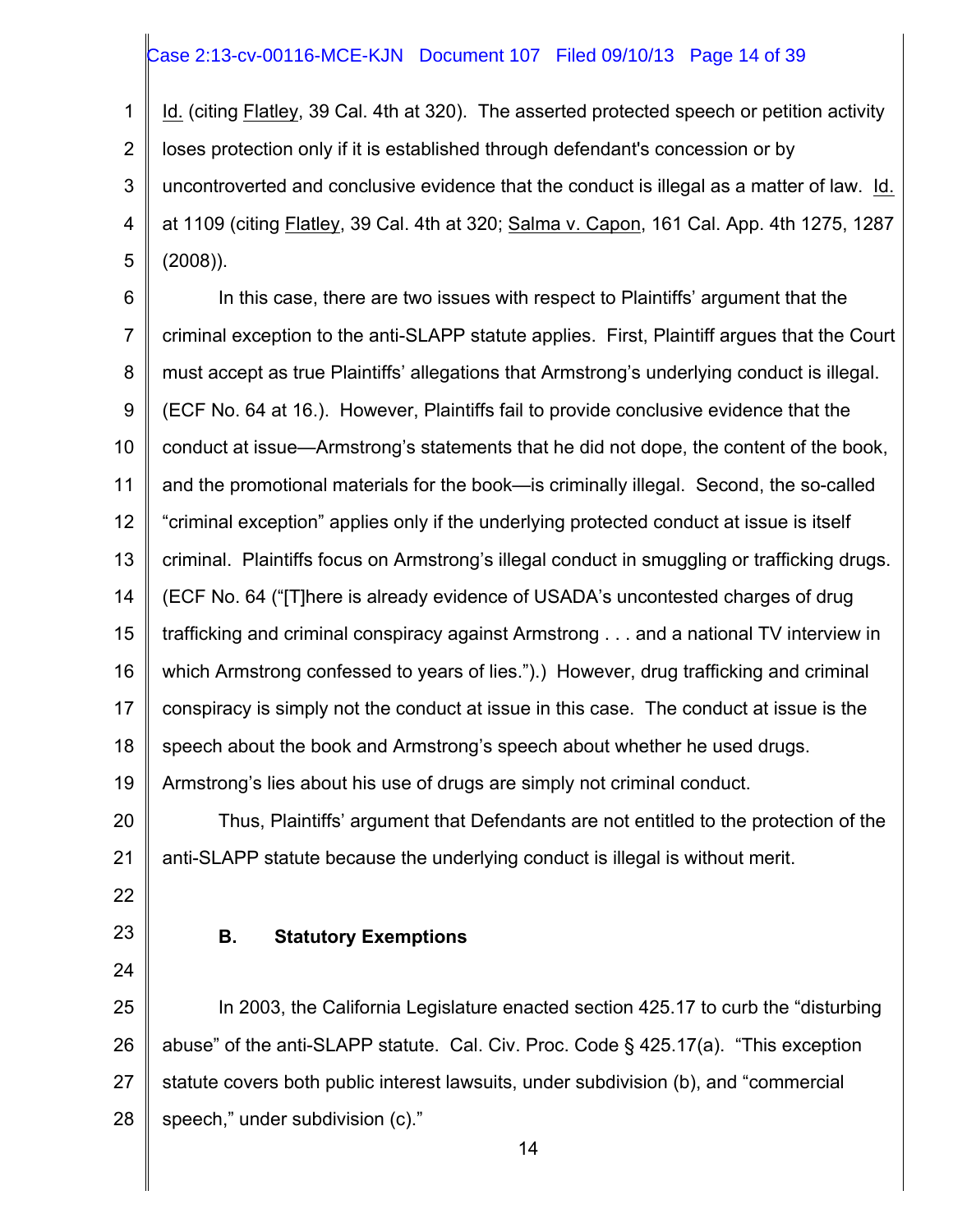# Case 2:13-cv-00116-MCE-KJN Document 107 Filed 09/10/13 Page 15 of 39

| $\mathbf 1$    | Club Members For An Honest Election v. Sierra Club, 45 Cal. 4th 309, 316 (2008). In                                          |
|----------------|------------------------------------------------------------------------------------------------------------------------------|
| 2              | this case, Plaintiffs contend that both section 425.17(b) and (c) exempt Plaintiffs' First                                   |
| 3              | Amended Complaint from an anti-SLAPP motion. However, Defendants respond that                                                |
| 4              | even if these statutory exemptions apply, Defendants meet the statutory exception to the                                     |
| 5              | exemptions, set out in section 425.17(d).                                                                                    |
| 6              | Under California Civil Procedure Code section 425.17(b), the anti-SLAPP                                                      |
| $\overline{7}$ | procedure "does not apply to any action brought solely in the public interest or on behalf                                   |
| 8              | of the general public." Cal. Civ. Proc. Code § 425.17(b). The exemption of section                                           |
| 9              | 425.17(b) applies only if each of the following conditions is met:                                                           |
| 10             | (1) the plaintiff does not seek any relief greater than or                                                                   |
| 11             | different from the relief sought for the general public or a<br>class of which the plaintiff is a member;                    |
| 12             | (2) the action, if successful, would enforce an important right                                                              |
| 13             | affecting the public interest, and would confer a significant<br>benefit, whether pecuniary or nonpecuniary, on the general  |
| 14             | public or a large class of persons; and                                                                                      |
| 15             | (3)<br>private enforcement is necessary and<br>places a<br>disproportionate financial burden on the plaintiff in relation to |
| 16             | the plaintiff's stake in the matter.                                                                                         |
| 17             | Cal. Civ. Proc. Code § 425.17(b). To be exempt, the action must be "brought solely in                                        |
| 18             | the public interest or on behalf of the general public" and meet the three conditions set                                    |
| 19             | forth in section 425.17(b). Strathmann v. Acacia Research Corp., 210 Cal. App. 4th 487,                                      |
| 20             | 499 (2012). "[T]he term 'public interest' is used to define suits brought for the public's                                   |
| 21             | good or on behalf of the public." Id. (quoting Club Members, 45 Cal. 4th at 318). The                                        |
| 22             | term "solely" as used in section 425.17(b) "expressly conveys the Legislative intent that                                    |
| 23             | section 425.17(b) not apply to an action that seeks a more narrow advantage for a                                            |
| 24             | particular plaintiff." Id. (quoting Club Members, 45 Cal. 4th at 316-17).                                                    |
| 25             | III                                                                                                                          |
| 26             | III                                                                                                                          |
| 27             | III                                                                                                                          |
| 28             | $^{\prime\prime\prime}$                                                                                                      |
|                | 15                                                                                                                           |
|                |                                                                                                                              |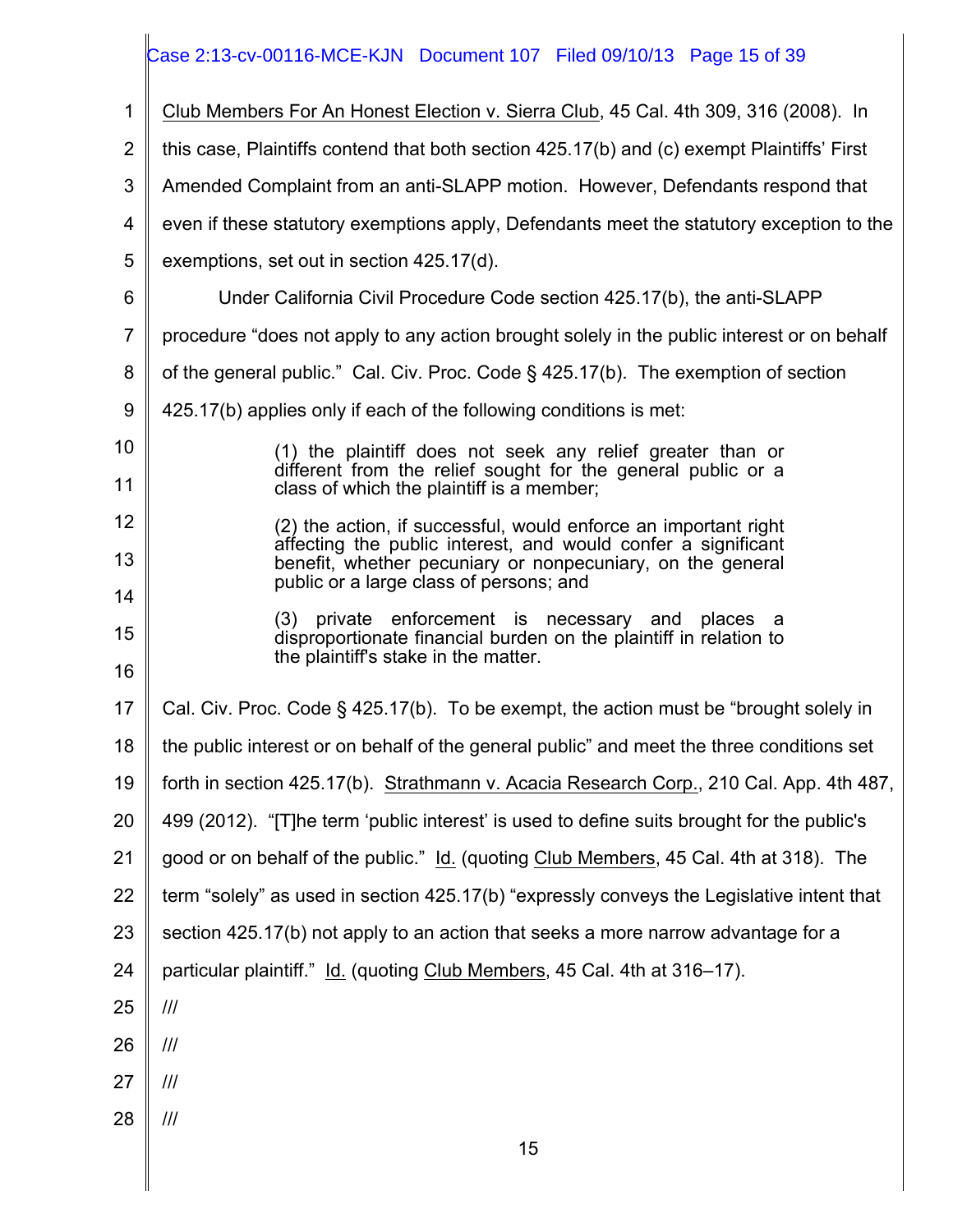#### 1 2 3 4 5 6 7 8 9 10 11 12 13 14 15 16 17 18 19 20 21 22 23 24 25 26 27 28 16 California Civil Procedure Code section 425.17(c) lays out the so-called "commercial speech exemption" to the anti-SLAPP procedure. Cal. Civ. Proc. Code § 425.17(c); see also TYR Sport Inc. v. Warnaco Swimwear Inc., 679 F. Supp. 2d 1120, 1142 (C.D. Cal. 2009); Weiland Sliding Doors & Windows, Inc. v. Panda Windows & Doors, LLC, 814 F. Supp. 1033, 1036 (S.D. Cal. 2011). Under subsection (c), causes of action arising from commercial speech are exempt from the anti-SLAPP law when: 1) The cause of action is against a person primarily engaged in the business of selling or leasing goods or services; 2) The cause of action arises from a statement or conduct by that person consisting of representations of fact about that person's or a business competitor's business operations, goods, or services; 3) The statement or conduct was made either for the purpose of obtaining approval for, promoting, or securing sales or leases of, or commercial transactions in, the person's goods or services or in the course of delivering the person's goods or services; and 4) The intended audience is an actual or potential buyer or customer, or a person likely to repeat the statement to, or otherwise influence, an actual or potential buyer or customer. Weiland Sliding Doors & Windows, Inc., 814 F. Supp. at 1037 (citing Simpson Strong-Tie Co. v. Gore, 49 Cal. 4th 12, 30 (2010)). The exemptions of sections 425.17(b) and (c) do not apply to "any person engaged in the dissemination of ideas or expression in any book or academic journal, while engaged in the gathering, receiving, or processing of information for communication to the public." Cal. Civ. Proc. Code  $\S$  425.17(d)(1). Likewise, subdivisions (b) and (c) do not apply to "[a]ny action against any person or entity based upon the creation, dissemination, exhibition, advertisement, or other similar promotion of any dramatic, literary, musical, political, or artistic work, including, but not limited to, a motion picture or television program, or an article published in a newspaper or magazine of general circulation." Cal. Civ. Proc. Code § 425.17(d)(2). Thus, claims falling within the parameters of subsection (d) are "excepted from the section 425.16 exemption" of subsections (b) and (c). Case 2:13-cv-00116-MCE-KJN Document 107 Filed 09/10/13 Page 16 of 39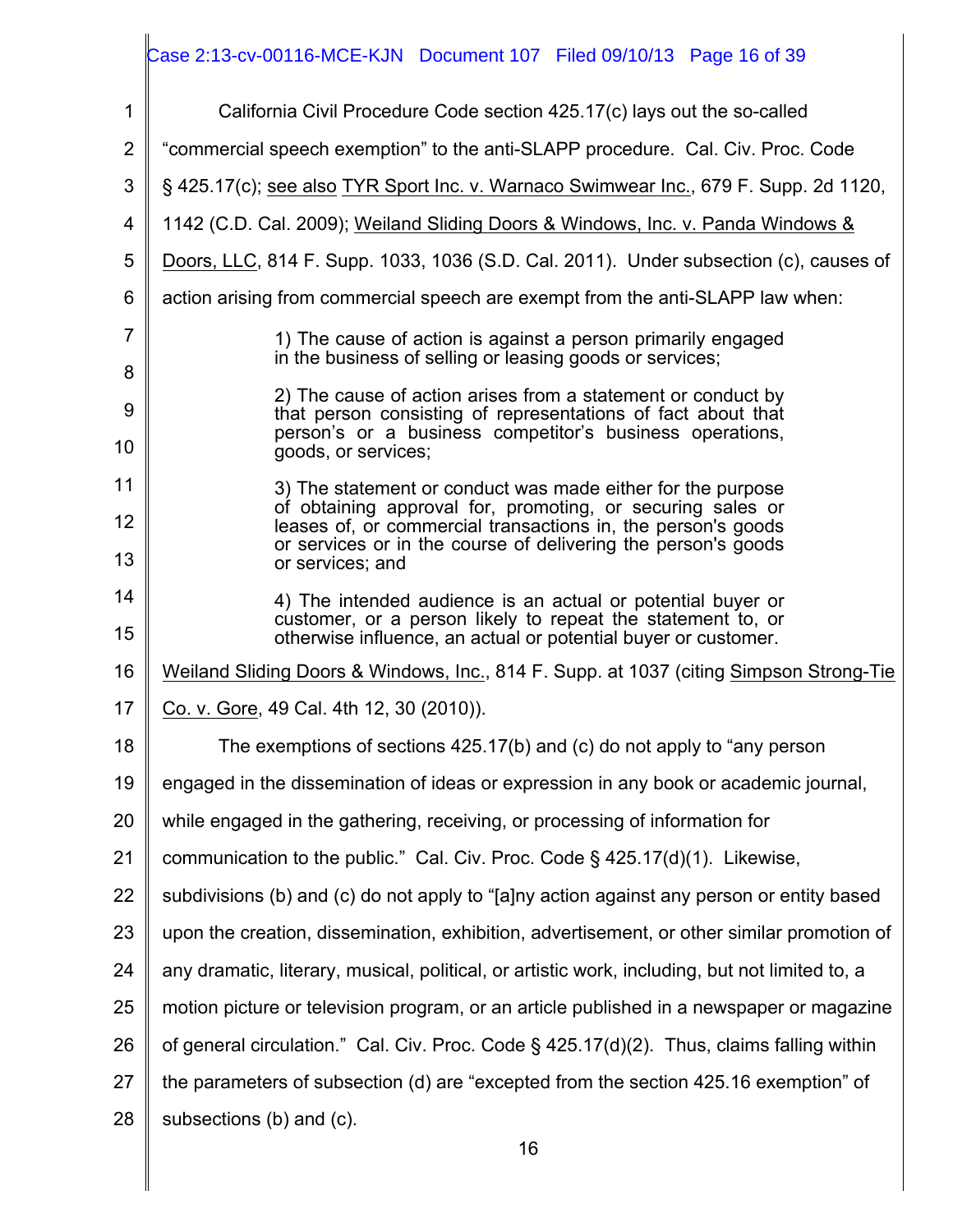# Case 2:13-cv-00116-MCE-KJN Document 107 Filed 09/10/13 Page 17 of 39

1 2 Ingels v. Westwood One Broadcasting Services, Inc., 129 Cal. App. 4th 1050, 1067 (2005); see also Club Members, 45 Cal. 4th at 320 n.9.

3 4 5 6 7 8 9 10 11 12 13 14 15 16 17 18 19 20 Few cases have dealt with the application of subsection (d), and the parties present no cases determining whether subsection (d) applies to publishers and individuals connected with the creation and distribution of a published book. Where there is no binding authority, a court must undertake to ascertain the meaning of the statute by use of statutory interpretation. See, e.g., Tello v. McMahon, 677 F. Supp. 1436, 1441 (E.D. Cal. 1988). Thus, the issue before the Court is the proper interpretation of this statute. Major v. Silna, 134 Cal. App. 4th 1485, 1493 (2005) (citing R&P Capital Resources, Inc. v. Cal. State Lottery, 31 Cal. App. 4th 1033, 1036 (1995)). More specifically, the question before the Court is the scope of subsection (d)(2). "Statutes must be interpreted, if possible, to give each word some operative effect." Walters v. Metro Educ. Enters., Inc., 519 U.S. 202, 209 (1007). In the Ninth Circuit, a federal court applying state law must utilize the tools of statutory interpretation prescribed by the relevant state supreme court. See Or. Advocacy Ctr. v. Mink, 322 F.3d 1101, 1114 n.7 (9th Cir. 2003) (applying interpretive framework announced by Oregon Supreme Court to Oregon statute); Nike, Inc. v. McCarthy, 379 F.3d 576, 581 n. 4 (9th Cir. 2004) (same). The California Supreme Court has set forth the following principles of statutory construction: Under settled canons of statutory construction, in construing

21 22 23 24 25 26 27 a statute we ascertain the Legislature's intent in order to effectuate the law's purpose. We must look to the statute's words and give them their usual and ordinary meaning. The statute's plain meaning controls the court's interpretation unless its words are ambiguous. If the words in the statute do not, by themselves, provide a reliable indicator of legislative intent, statutory ambiguities often may be resolved by examining the context in which the language appears and adopting the construction which best serves to harmonize the statute internally and with related statutes. [...] If the statute is ambiguous, we may consider a variety of extrinsic aids, including legislative history, the statute's purpose, and public policy.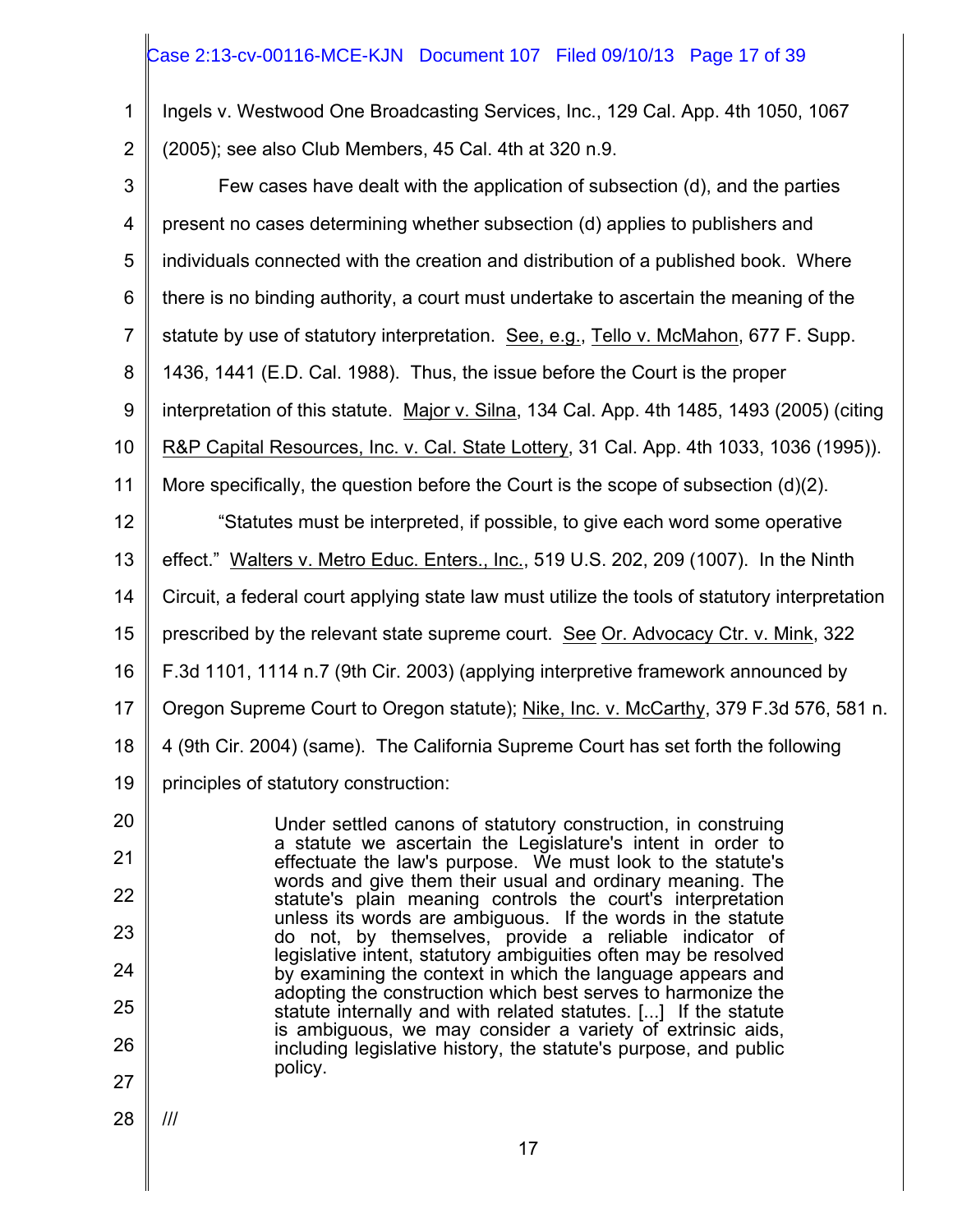# Case 2:13-cv-00116-MCE-KJN Document 107 Filed 09/10/13 Page 18 of 39

1 2 3 People v. Arias, 45 Cal.4th 169, 177 (2008) (internal citations and quotations omitted). "To determine the most reasonable interpretation of a statute, we look to its legislative history and background." Goodman v. Lozano, 47 Cal.4th 1327, 1332 (2010).

5

6

4

#### **1. Plain Meaning**

7 8 9 10 11 12 The Court's interpretation begins with the text of the statute. Campbell, 6642 F.3d at 826 (citing Martinez, 109 Cal.Rptr.3d 514; Jimenez v. Quarterman, 555 U.S. 113, 129 (2009)). The statute's words must be assigned their "usual and ordinary meanings" and evaluated in context. Id. (quoting Martinez, 109 Cal. Rptr. 3d 514). "If this plain meaning is unambiguous, the inquiry ends there and we need not consider further interpretive aids (e.g., drafting history)." Id.

13 14 15 16 17 18 19 20 21 22 23 24 25 26 27 Here, the questions the Court must resolve in interpreting the statute is the meaning of the word "work" as it is used in subsection (d)(2), and whether the Armstrong Books are included within that meaning. In interpreting subsection (d)(2), the Second District for the California Court of Appeal stated that "[t]he word 'work,' as ordinarily understood, means 'something produced or accomplished by effort, exertion, or exercise of skill,' or 'something produced by the exercise of creative talent or expenditure of creative effort.'" Major, 134 Cal. App. 4th at 1494 (quoting Merriam–Webster's Collegiate Dict. (10th ed. 1995)) (analyzing whether (d)(2) applies to actions against individuals engaged in the distribution of political literature during an election campaign). Under the plain meaning of the word "work," that the Books at issue are "works" within the meaning of the statute. Both It's Not About the Bike and Every Second Counts are books—literature—produced by the efforts and exercise of literary skill of Sally Jenkins and Lance Armstrong. Likewise, the Books were produced by the exercise of their authors' creative talent or expenditure of their creative effort. ///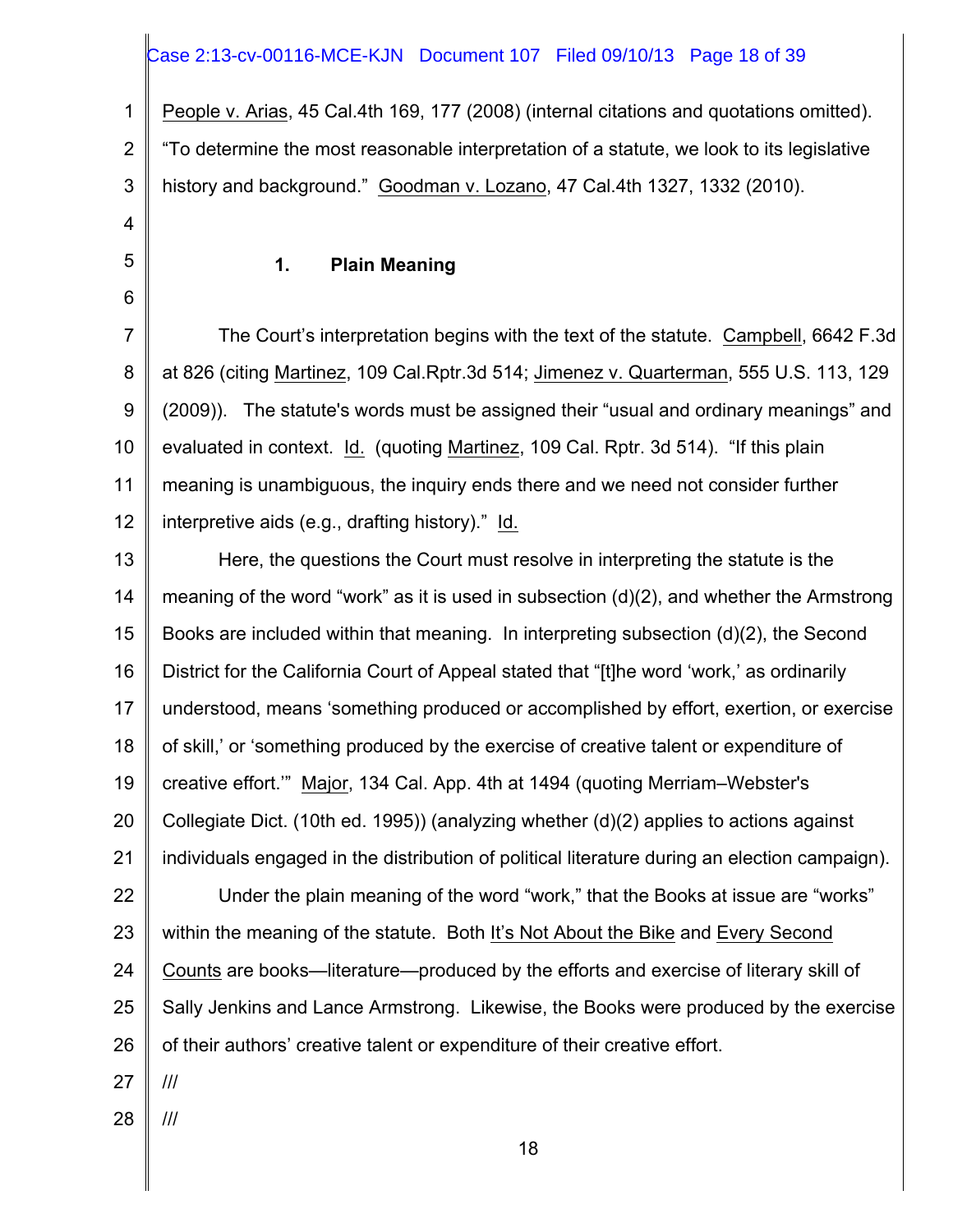# Case 2:13-cv-00116-MCE-KJN Document 107 Filed 09/10/13 Page 19 of 39

1 2 3 This description fits the literary works at issue regardless of Plaintiffs' allegations that the Books are in fact works of fiction, since works of fiction, like works of non-fiction or biography, involve the expenditure of creative effort.

4 5 6 7 8 9 10 11 12 13 14 15 However, because the Legislature has accompanied the word 'work' with descriptive terms and illustrative examples, the Court's analysis does not end at considering the meaning of the word "work." Rather, the doctrine of ejusdem generis<sup>5</sup> must guide the Court's inquiry into the scope of the word 'work' as it is used in this statute. Id. The California Supreme Court explained in Kraus v. Trinity Management Services, Inc., 23 Cal.4th 116, 141 (2000), that "[e]jusdem generis applies whether specific words follow general words in a statute or vice versa. In either event, the general term or category is restricted to those things that are similar to those which are enumerated specifically." Id. (quoting Kraus). "The canon presumes that if the Legislature intends a general word to be used in its unrestricted sense, it does not also offer as examples peculiar things or classes of things since those descriptions then would be surplusage." Id.

16 17 18 19 20 21 Subdivision (d)(2) includes "any dramatic, literary, musical, political, or artistic work, including, but not limited to, a motion picture or television program, or an article published in a newspaper or magazine of general circulation." Cal. Civ. Proc. Code § 425.17(d)(2). "The phrase 'including, but not limited to' is a term of enlargement, and signals the Legislature's intent that subdivision (d)(2) applies to items not specifically listed in the provision." Major, 134 Cal. App. 4th at 1495.

22 ///

- 23 ///
- 24 ///
- 25 ///
- 26

<sup>27</sup> 28 <sup>5</sup> "Meaning literally, 'of the same kind,' the doctrine of ejusdem generis is of ancient vintage." Major, 134 Cal. App. 4th at 1495 (quoting Engelmann v. State Bd. of Educ., 2 Cal. App. 4th 47, 56, n.11 (1991)).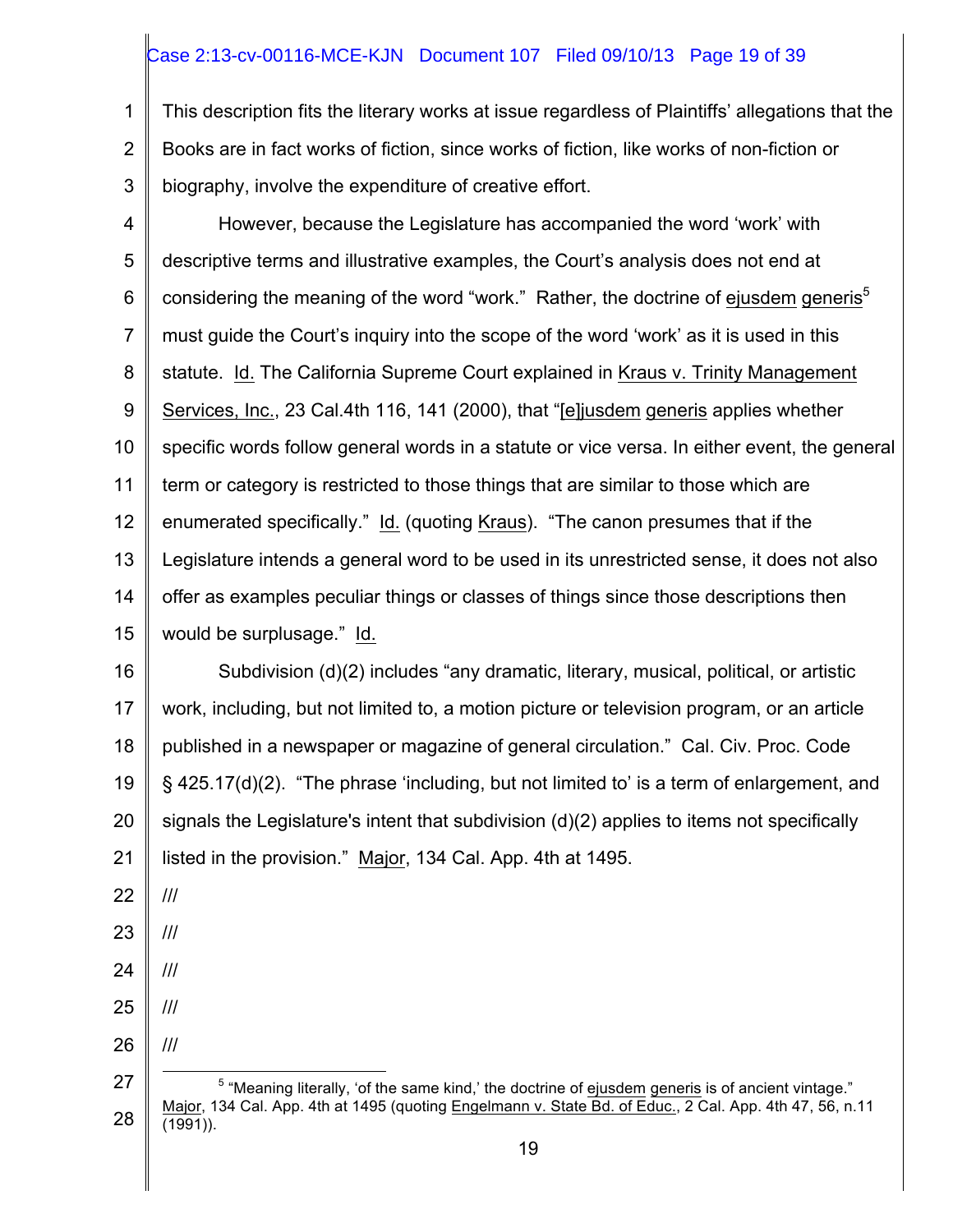# Case 2:13-cv-00116-MCE-KJN Document 107 Filed 09/10/13 Page 20 of 39

1 2 3 4 5 6 7 8 9 10 Viewed in the context of the anti-SLAPP statute, the Armstrong Books are no different from the illustrative examples listed in subsection (d)(2). These books are "literary works" within the meaning of the statute; although "books" are not specifically listed in subsection (d)(2), books are similar to those things that are specifically enumerated in the statute—"a motion picture or television program, or an article published in a newspaper or magazine of general circulation." Cal. Civ. Proc. Code § 425.17(d)(2); Kraus, 23 Cal.4th at 141 (definition of ejusdem generis). Indeed, a book is "conduct in furtherance of the exercise of . . . the constitutional right of free speech" just as is a motion picture, television program, or newspaper or magazine article. Cal. Civ. Proc. Code § 425.16(e)(4).

11 12 13 14 15 16 17 18 19 20 21 22 23 24 25 26 27 Other cases analyzing the scope of subsection (d)(2) have reached results that support the Court's conclusion. In Ingels v. Westwood One Broadcasting Services, Inc., the Court of Appeal for the Second District concluded that subsection (d)(2) encompassed an action against a radio broadcasting corporation and its employees based on allegations that the plaintiff had been improperly excluded from participating in a call-in talk show. 129 Cal. App. 4th at 1067-68. The Ingels court held that "radio stations," although not specifically listed in subsection (d), are included in the group of "news media and other media defendants" listed therein. Id. at 1068. The court noted that the radio show at issue "is designed and produced to elicit viewpoints from members of the public on issues of public interest which are contemporaneously aired to the public at large. We see no distinction in this and the gathering and dissemination of news by other media organizations which are identified in the exception." Id. In Major v. Silna, discussed above, the Court of Appeal for the Second District held that letters and advertisements, mailed by the defendant, which advocated support for certain political candidates on the basis of their political positions, and which were distributed by mail in Malibu, were "political works" within the meaning of subsection (d)(2). 134 Cal. App. 4th at 1495.

28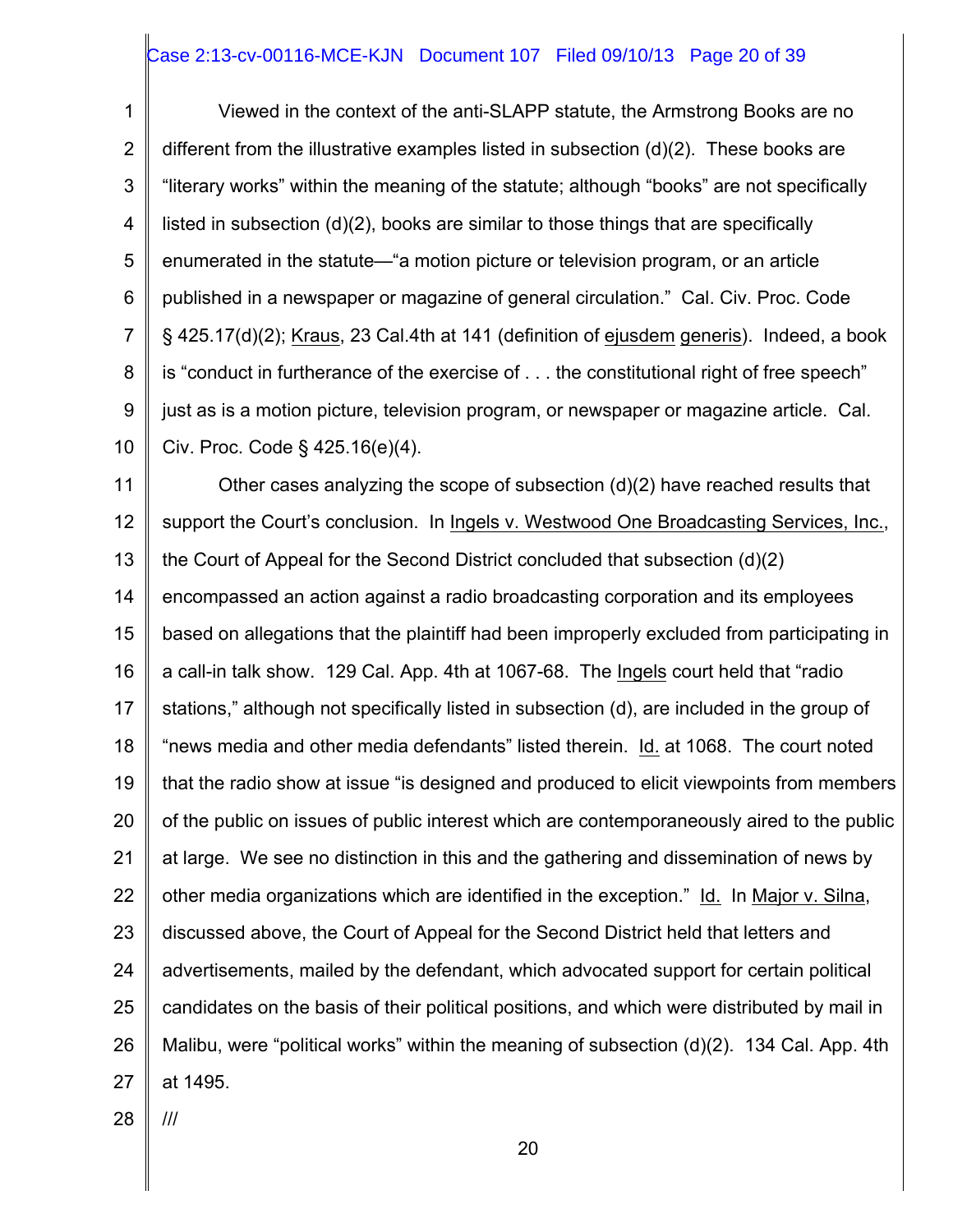|                | Case 2:13-cv-00116-MCE-KJN Document 107 Filed 09/10/13 Page 21 of 39                                                              |
|----------------|-----------------------------------------------------------------------------------------------------------------------------------|
| 1              | Accordingly, under the plain meaning of the statute, this case falls within the ambit                                             |
| $\overline{2}$ | of subsection $(d)(2)$ .                                                                                                          |
| 3              |                                                                                                                                   |
| 4              | 2.<br><b>Legislative History and Public Policy</b>                                                                                |
| 5              |                                                                                                                                   |
| 6              | An examination of the legislative history further supports the Court's conclusion                                                 |
| $\overline{7}$ | that this action is within the ambit of section 425.17(d). The California Senate bill                                             |
| 8              | analysis includes the following explanation for subsection (d):                                                                   |
| 9              | Proposed subdivision (d) of newly added section 425.17                                                                            |
| 10             | would exempt the news media and other media defendants<br>(such as the motion picture industry) from the bill when the            |
| 11             | underlying act relates to news gathering and reporting to the<br>public with respect to the news media or to activities involving |
| 12             | the creation or dissemination of any works of a motion picture<br>or television studio. For claims arising from these activities, |
| 13             | the current SLAPP motion would remain available to these<br>defendants.                                                           |
| 14             | Ingels, 129 Cal. App. 4th at 1067-68 (quoting Sen. Com. on Judiciary, Analysis of Sen.                                            |
| 15             | Bill No. 515 (2003–2004 Reg. Sess.)). "[T]he reason for these exemptions is simple.                                               |
| 16             | Newspapers and other media are in the business of disseminating information to the                                                |
| 17             | public." Sen. Com. on Judiciary, Analysis of Sen. Bill No. 515 (2003–2004 Reg. Sess.)                                             |
| 18             | In the Assembly Committee on the Judiciary hearing analyzing the proposed                                                         |
| 19             | subsection (d) amendment, the Assembly Committee stated:                                                                          |
| 20             | [t]he bill exempts, and thereby continues to allow, the anti-                                                                     |
| 21             | SLAPP motion to be used by all persons and entities<br>engaged in the press or broadcast media, publishing of books               |
| 22             | and journals, and all those who are sued for protected<br>activities based upon creative and promotional activities               |
| 23             | regarding dramatic, literary, musical, political, or artistic<br>works.                                                           |
| 24             | Assembly Com. on Judiciary, Anti-SLAPP Motions: Ensuring Appropriate Use of the                                                   |
| 25             | Procedure, Sen. Bill No. 789 (2001-2002 Reg. Sess.). The Assembly Committee on the                                                |
| 26             | Judiciary's analysis also states:                                                                                                 |
| 27             | $\frac{1}{1}$                                                                                                                     |
| 28             | III                                                                                                                               |
|                | 21                                                                                                                                |
|                |                                                                                                                                   |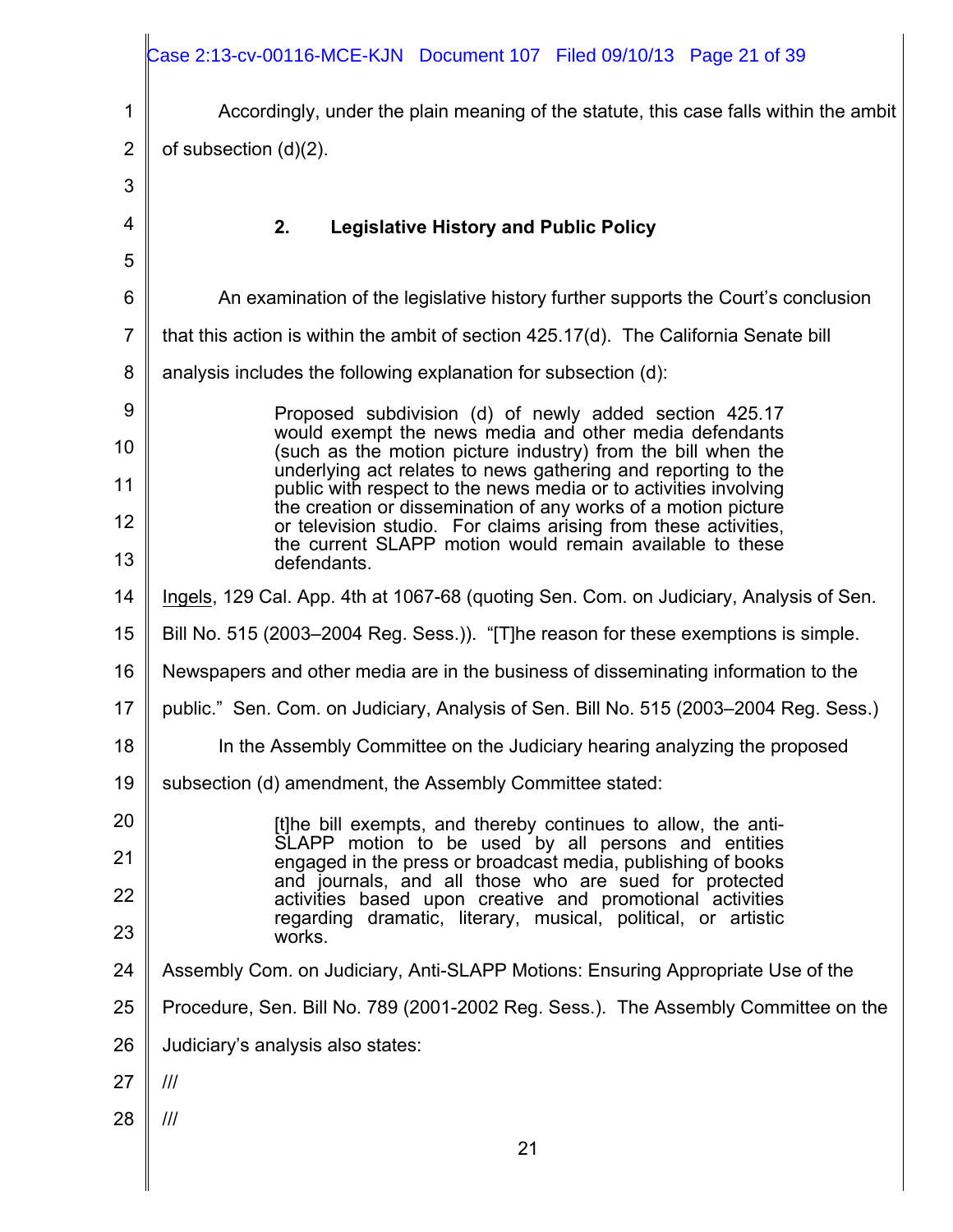|                | Case 2:13-cv-00116-MCE-KJN Document 107 Filed 09/10/13 Page 22 of 39                                                           |
|----------------|--------------------------------------------------------------------------------------------------------------------------------|
| 1              | In order to preserve the anti-SLAPP motion for the protection                                                                  |
| $\overline{2}$ | of those frequent targets it was intended to protect, this bill<br>excludes from the foregoing exemptions (subsections (b) and |
| 3              | (c)] specified persons and entities, such as those engaged in<br>speech-related activities, specified nonprofits, and actions  |
| 4              | against persons or entities based on the creation or<br>promotion of constitutionally protected artistic works and the         |
| 5              | like.                                                                                                                          |
| 6              | Assembly Com. on Judiciary, Anti-SLAPP Motions: Appropriate Use of the Procedure,                                              |
| $\overline{7}$ | Sen. Bill No. 515 (2003-2004 Reg. Sess.).                                                                                      |
| 8              | This legislative history makes clear that subsection (d) was intended to ensure                                                |
| 9              | that anti-SLAPP motions remained available to persons or entities engaged in the                                               |
| 10             | "publishing of books" and "all those sued for protected activities based upon creative                                         |
| 11             | and promotional activities regarding literary works." Assembly Com. on                                                         |
| 12             | Judiciary, Anti-SLAPP Motions: Ensuring Appropriate Use of the Procedure, Sen. Bill                                            |
| 13             | No. 789 (2001-2002 Reg. Sess.). Although the legislative history specifically discusses                                        |
| 14             | the motion picture industry as a "media defendant," this statement does not preclude                                           |
| 15             | publishers from being counted as "media defendants," as Plaintiffs suggest. Indeed, the                                        |
| 16             | legislative history from the Assembly Committee on the Judiciary makes clear that those                                        |
| 17             | engaged in publishing books are considered media defendants for purposes of this                                               |
| 18             | statute. As such, the Publisher Defendants are protected from the application of                                               |
| 19             | subsections (b) and (c), and may still bring an anti-SLAPP motion. Likewise, the                                               |
| 20             | individual Defendants in this case—Armstrong, Stapleton, and Weisel—are "sued for                                              |
| 21             | [their] protected activities based upon creative and promotional activities regarding                                          |
| 22             | literary works." Id. More specifically, Defendant Armstrong is sued based on his                                               |
| 23             | creative and promotional activities regarding the Armstrong Books, which are literary                                          |
| 24             | works under the meaning of the statute, while Defendants Stapleton and Weisel are                                              |
| 25             | sued for their alleged promotional activities regarding these literary works.                                                  |
| 26             | ///                                                                                                                            |
| 27             | $\mathcal{H}$                                                                                                                  |
| 28             | $\mathcal{H}$                                                                                                                  |
|                | 22                                                                                                                             |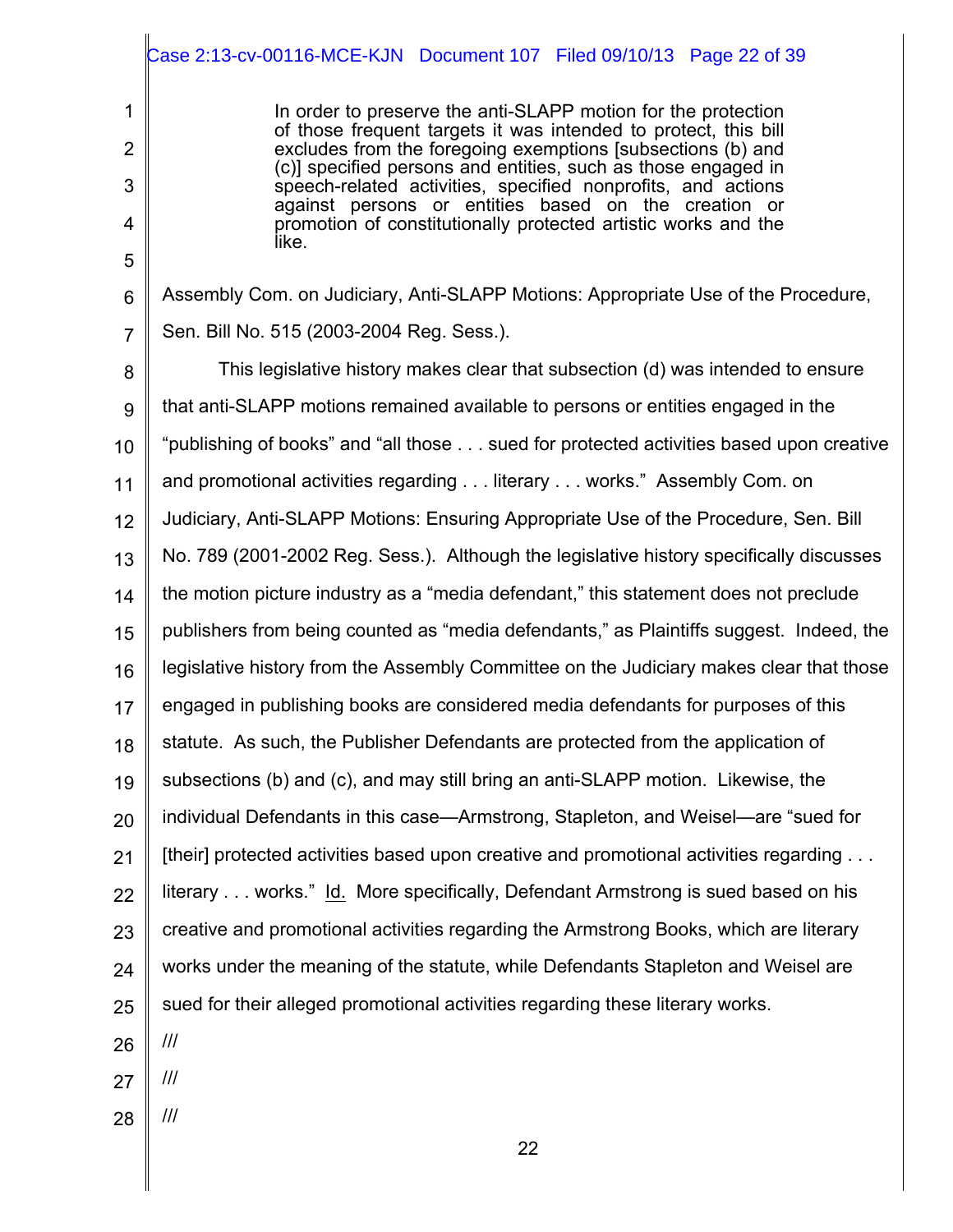# Case 2:13-cv-00116-MCE-KJN Document 107 Filed 09/10/13 Page 23 of 39

1 2 3 4 Public policy also weighs in favor of allowing Defendants to bring an anti-SLAPP motion. As the legislative history notes, these Defendants are specifically the type of defendants that the Legislature sought to protect by enacting subsection (d)—"those engaged in speech-related activities." See supra.

5 6 7 8 9 10 11 Thus, the instant action is an "action" against "person[s] or entit[ies] based upon the creation, dissemination, . . . advertisement, or other similar promotion of" a "literary" "work." Cal. Civ. Proc. Code § 425.17(d)(2). As such, the Court need not determine whether the action also falls within the ambit of subsections (b) and (c), as the action is exempt from these statutory exemptions to the anti-SLAPP statute. Defendants are therefore entitled to bring an anti-SLAPP motion, and have met their initial burden under the statutory framework.<sup>6</sup>

- 12
- 13

# **C. Plaintiffs' Burden**

14

15 16 17 18 19 20 21 22 23 24 "[T]he [anti-SLAPP] statute does not bar a plaintiff from litigating an action that arises out of the defendant's free speech or petitioning; it subjects to potential dismissal only those actions in which the plaintiff cannot state and substantiate a legally sufficient claim." Hilton, 599 F.3d at 908 (quoting Navellier, 29 Cal. 4th 82). Accordingly, "[o]nce it is determined that an act in furtherance of protected expression is being challenged, the plaintiff must show a 'reasonable probability' of prevailing in its claims for those claims to survive dismissal." Metabolife Int'l, 264 F.3d at 840 (citing § 425.16(b)). "To do this, the plaintiff must demonstrate that 'the complaint is legally sufficient and supported by a prima facie showing of facts to sustain a favorable judgment if the evidence submitted by the plaintiff is credited.'" Id. (quoting Wilcox, 33 Cal. Rptr. 2d at 454).

25

26 27 28  $6$  Contrary to Plaintiffs' contention, Defendants do not argue, and the Court does not hold, that because subsection (d) applies, Defendants may bypass the first step of the Anti-SLAPP analysis. The fact that this action falls within the meaning of subsection (d) merely allows Defendants to bring the anti-SLAPP motion; it's application does not exempt Defendants from meeting the requirements of section 425.16. However, as set forth in Section A of the Court's Order, Defendants have met the requirements of section 425.16(e)(4). Thus, the burden shifts to Plaintiffs to show a reasonable probability of prevailing on their claims.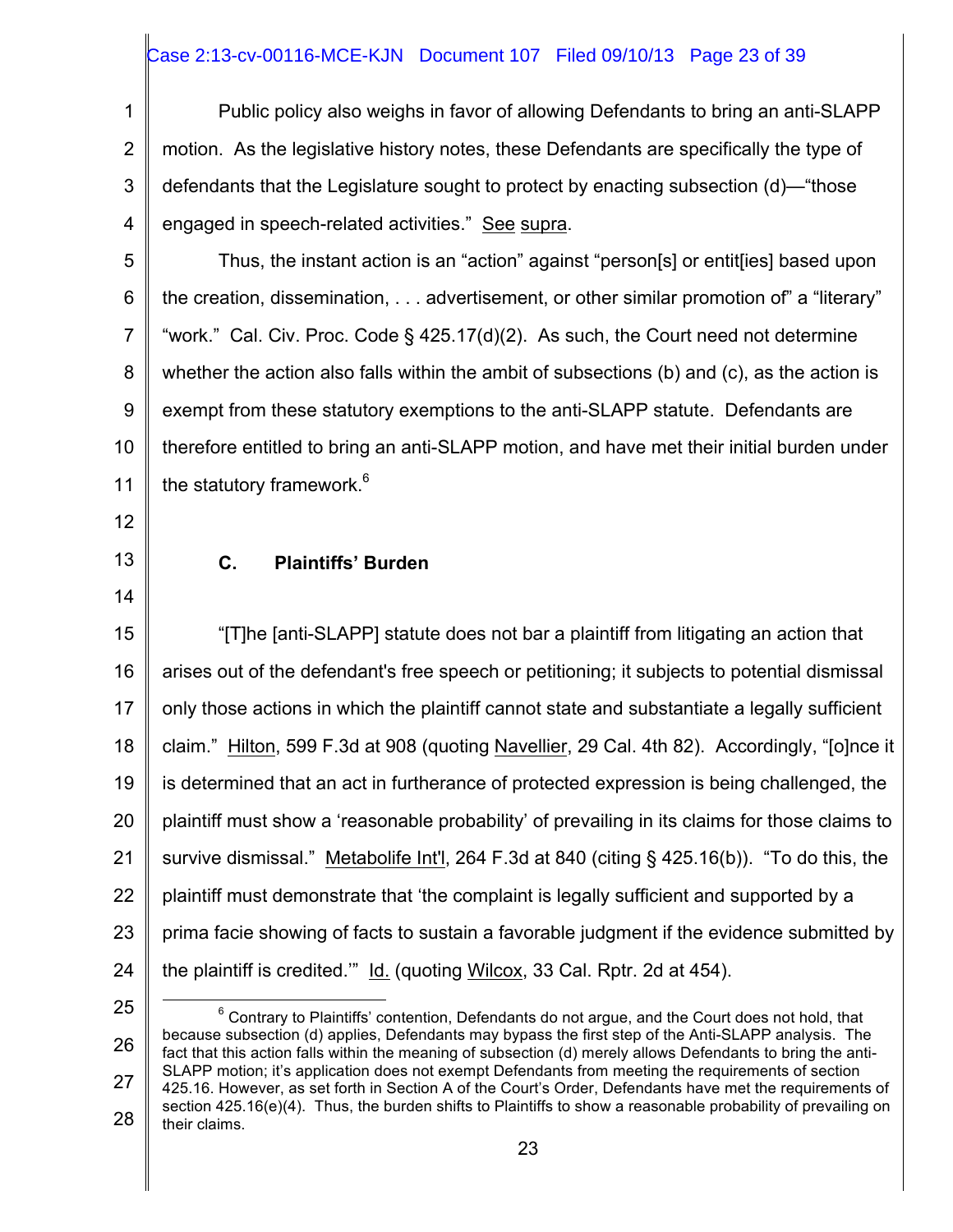# Case 2:13-cv-00116-MCE-KJN Document 107 Filed 09/10/13 Page 24 of 39

1 2 3 4 5 6 7 8 Thus, a defendant's anti-SLAPP motion should be granted when a plaintiff presents an insufficient legal basis for the claims or "when no evidence of sufficient substantiality exists to support a judgment for the plaintiff." Metabolife Int'l, 264 F.3d at 840 (citing Wilcox, 33 Cal. Rptr.3d at 457). "At this second step of the anti-SLAPP inquiry, the required probability that [Plaintiffs] will prevail need not be high." Hilton, 599 F.3d at 908. "The California Supreme Court has sometimes suggested that suits subject to being stricken at step two are those that 'lack even minimal merit.'" Id. (quoting Navellier, 29 Cal. 4th 82).

9 10 11 12 13 14 Here, because Defendants have met their initial burden under the anti-SLAPP statute, and because the action is not subject to a statutory exemption, the burden shifts to Plaintiffs to show a reasonable probability of prevailing on their claims. Defendant Armstrong contends only that Plaintiffs cannot establish a probability of proving their UCL, FAL, and CLRA claims. All other Defendants move to strike each of Plaintiffs' claims.

15

16 17

#### **1. UCL, FAL, and CLRA Claims**

18 19 20 21 22 23 24 25 26 27 28 Defendants raise the First Amendment as a defense to Plaintiffs UCL, FAL, and CLRA claims, arguing that their alleged conduct is protected by the First Amendment. "California's consumer protection laws, like the unfair competition law, govern only commercial speech." Rezec v. Sony Pictures Entm't, Inc., 116 Cal. App. 4th 135, 140 (2004) (discussing UCL, FAL, and CLRA claims) (citing Kasky, 27 Cal.4th at 953–956, 962, 969–970; Keimer v. Buena Vista Books, Inc., 75 Cal. App. 4th 1220, 1230–31 (1999); O'Connor v. Super. Ct., 177 Cal. App. 3d 1013, 1018–20 (1986)). "Noncommercial speech is beyond their reach." Id. Thus, "lawsuits premised on section 17200 are subject to being stricken because they are barred by the First Amendment where the speech complained of is not commercial speech." New.Net, Inc. v. Lavasoft, 356 F. Supp. 2d 1090, 1110 (C.D. Cal. 2004).

24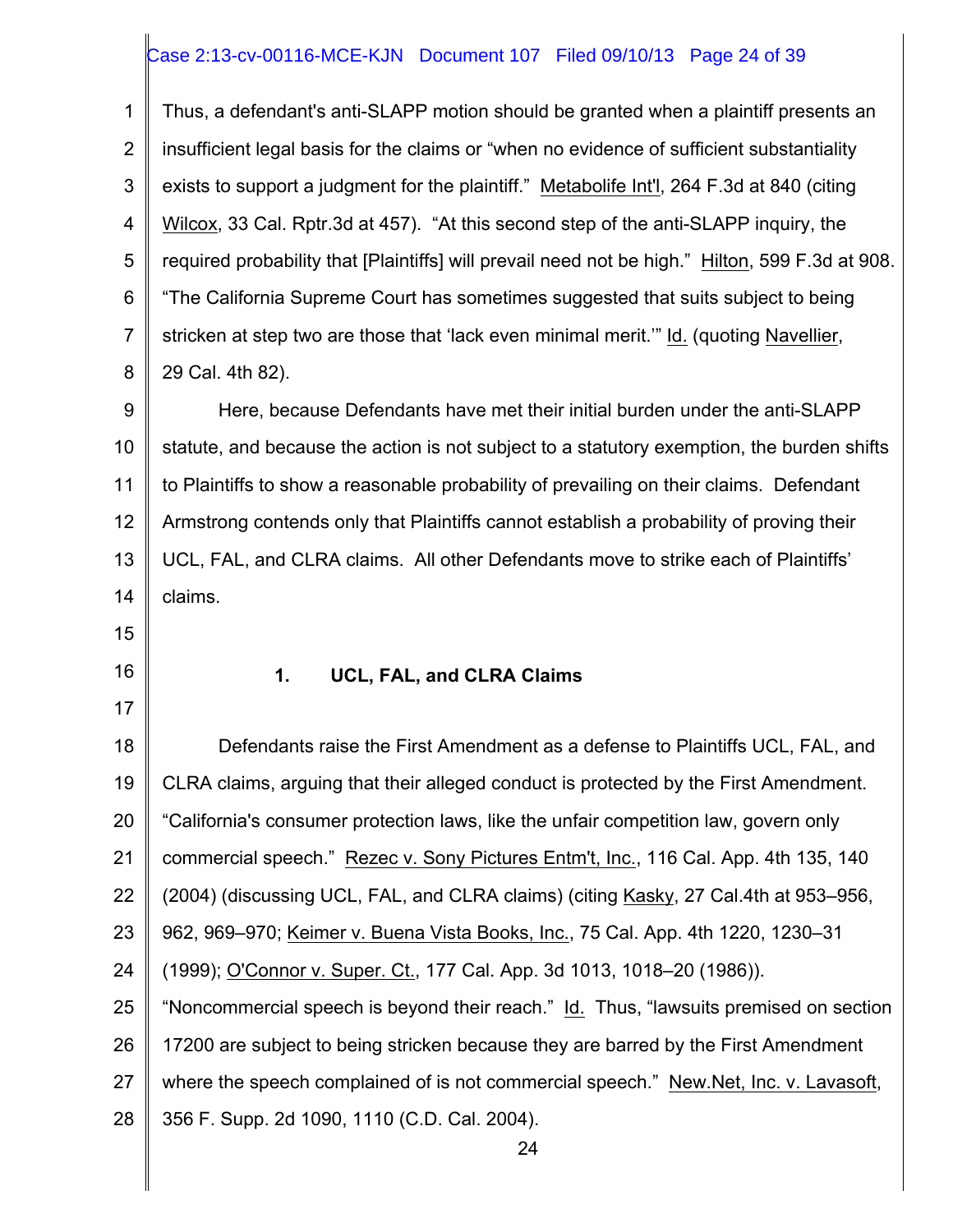# Case 2:13-cv-00116-MCE-KJN Document 107 Filed 09/10/13 Page 25 of 39

1 2 3 4 5 6 7 8 9 10 11 12 13 14 15 "As a general matter, the First Amendment means that government has no power to restrict expression because of its message, its ideas, its subject matter, or its content." Bolger v. Youngs Drug Prods. Corp., 463 U.S. 60, 65 (1983) (quoting Police Dep't v. Mosley, 408 U.S. 92, 95 (1972)). The Supreme Court has repeatedly held that civil liability for speech, even in the context of private civil litigation, is an interference with speech and therefore must meet First Amendment scrutiny. See New York Times v. Sullivan, 376 U.S. 254 (1964). "The First Amendment affords protection to both commercial and noncommercial speech." Dex Media W., Inc. v. City of Seattle, 696 F.3d 952, 956-67 (9th Cir. 2012) (citing Bigelow v. Virginia, 421 U.S. 809 (1975)). However, the strength of First Amendment protection afforded "depends on whether the activity sought to be regulated constitutes commercial or noncommercial speech." Bolger, 463 U.S. at 65; Dex Media, 696 F.3d at 957. Commercial speech that is false or misleading is afforded no First Amendment protection at all. Hoffman v. Capital Cities/ ABC, Inc., 255 F.3d 1180, 1184 (9th Cir. 2011) (citing Florida Bar v. Went For It, Inc., 515 U.S. 618, 623-24 (1995)).

16 17 18 19 20 The Ninth Circuit has adopted a three-pronged analysis based on Supreme Court precedent to determine whether speech is commercial. First, the court considers whether the publication fits within the "core notion of commercial speech." Dex Media, 696 F.3d at 957. "Core" commercial speech is "speech which does no more than propose a commercial transaction." Id. at 957 (quoting Bolger, 463 U.S. at 66).

21 22 23 24 25 26 If speech does more than propose a commercial transaction, but contains "mixed content"—that is, both commercial and non-commercial elements—the Ninth Circuit applies the Supreme Court's Bolger test. Dex Media, 696 F.3d at 957. In Bolger, "the Supreme Court held that speech could properly be characterized as commercial when (1) the speech is admittedly advertising, (2) the speech references a specific product, and (3) the speaker has an economic motive for engaging in the speech."

- 27 ///
- 28 ///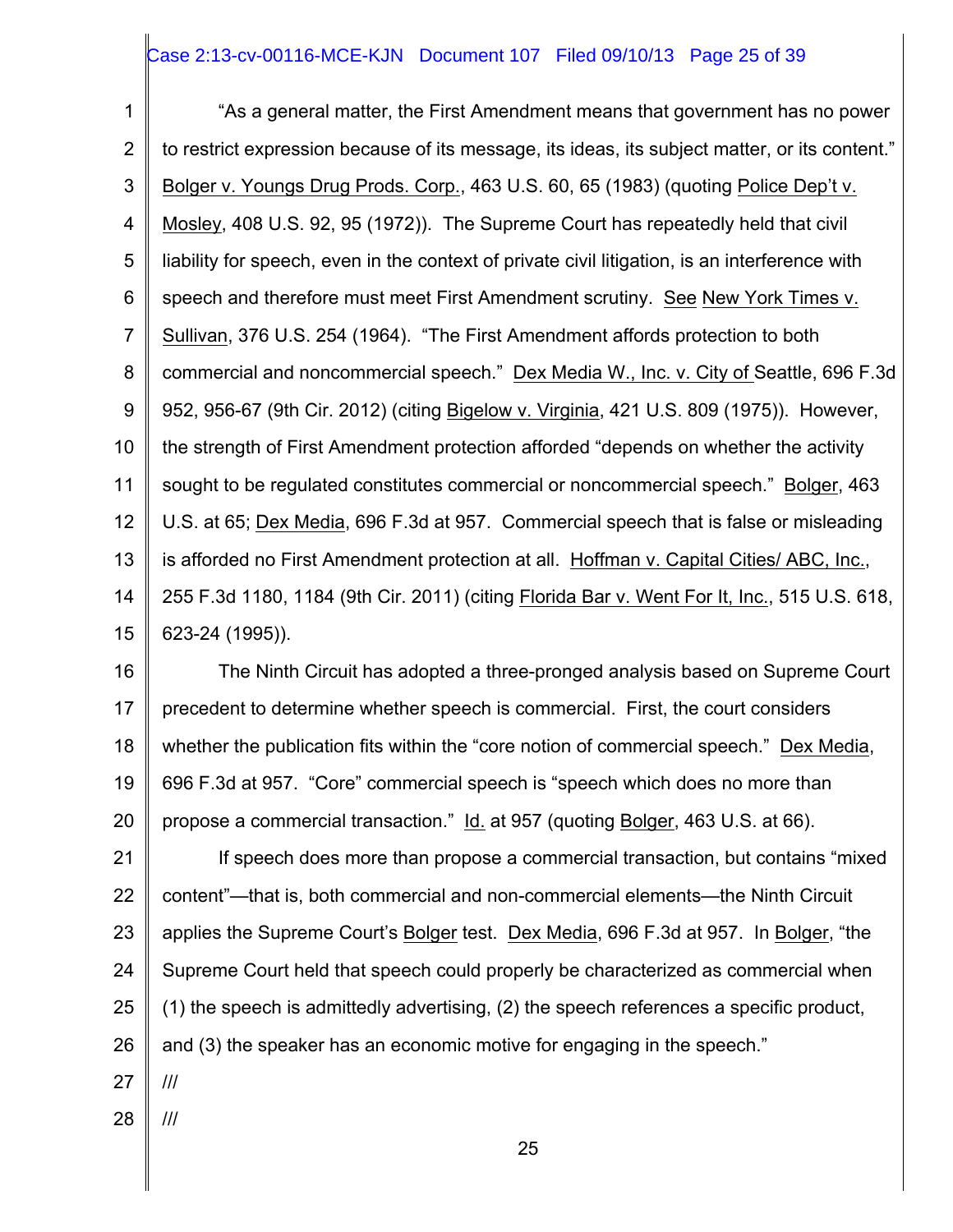# Case 2:13-cv-00116-MCE-KJN Document 107 Filed 09/10/13 Page 26 of 39

1 2 3 4 5 6 7 Am. Acad. of Pain Mgmt. v. Joseph, 353 F.3d 1099, 1106 (9th Cir. 2004) (citing Bolger, 463 U.S. at 66-67; Assoc. of Nat'l. Advertisers, Inc. v. Lungren, 44 F.3d 726, 728 (9th Cir. 1994) (stating Bolger factors)). The Supreme Court made clear that these three factors are not dispositive, but the "combination of all these characteristics . . . provides strong support for the . . . conclusion that the [publication at issue is] properly characterized as commercial speech." Dex Media, 696 F.3d at 958 (quoting Bolger, 463 U.S. at 67).

8 9 10 11 12 13 14 15 Finally, even if the publication meets this threshold commercial speech classification, courts must determine whether the speech still receives full First Amendment protection, because the commercial aspects of the speech are "inextricably intertwined" with otherwise fully protected speech, such that the publication sheds its commercial character and becomes fully protected speech. Id. at 958 (citing Riley v. Nat'l Fed'n of the Blind, 487 U.S. 781, 796 (1988)). "In other words, the inextricably intertwined test operates as a narrow exception to the general principle that speech meeting the Bolger factors will be treated as commercial speech." Id.

16 17 18 19 20 21 22 In this case, the speech at issue can be divided into three types or categories. The first type includes those statements contained within the Books themselves. The second type includes statements relating to the Books, including promotional statements made by Defendants about the book and the statements contained on the flyleaves and covers of the Books. The third type contains those statements made by Armstrong and Stapleton relating to Armstrong's use of performance enhancing drugs, but which do not specifically reference the Books or promote the Books.

23

Statements Contained Within the Books

24 25 26 27 First, the Court must ask whether the statements contained within the Armstrong Books fit within the "core notion of commercial speech." Dex Media, 696 F.3d at 957. It is obvious that the statements contained within the book do more than propose a commercial transaction.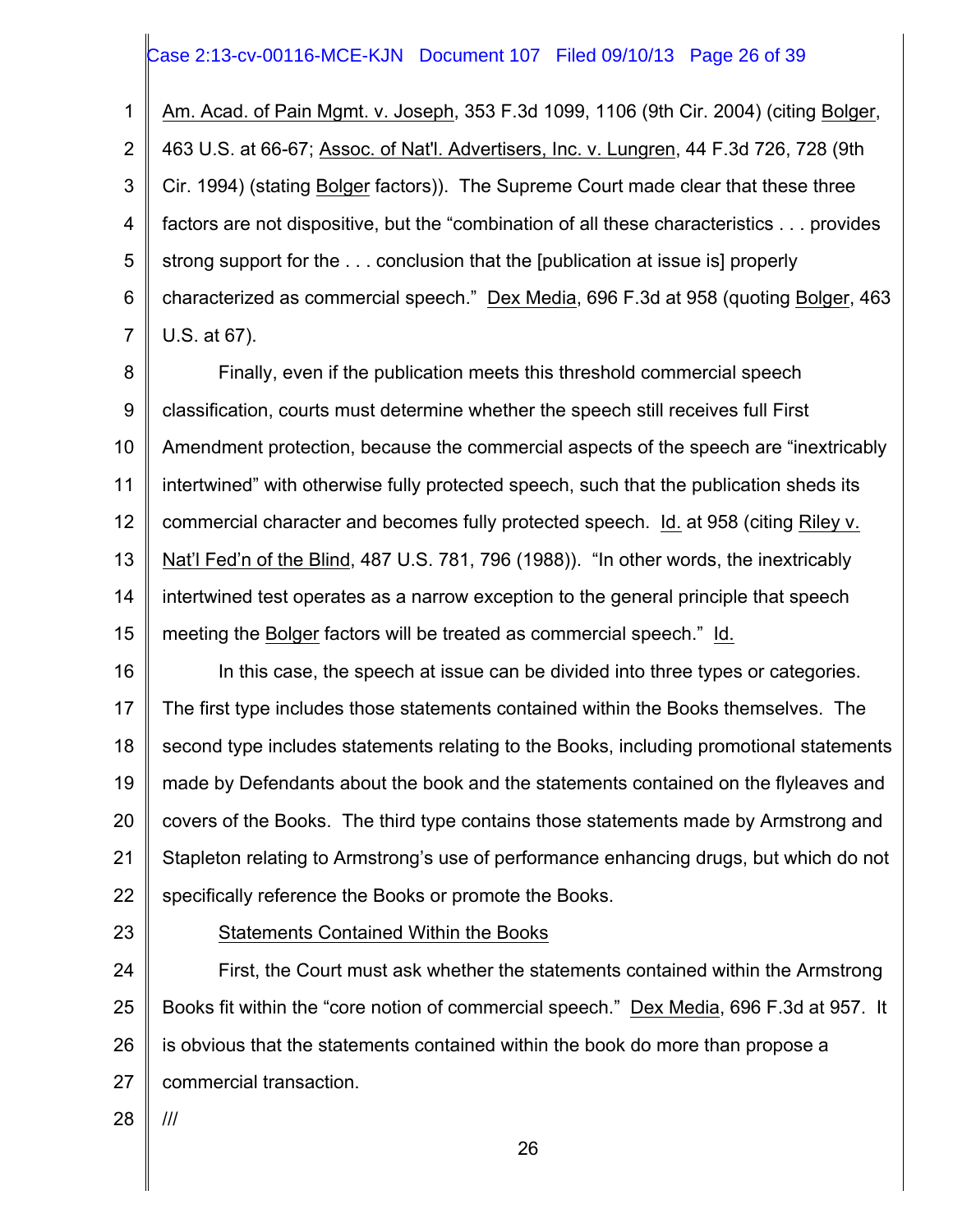#### Case 2:13-cv-00116-MCE-KJN Document 107 Filed 09/10/13 Page 27 of 39

1 2 3 4 5 6 7 The content of the Armstrong Books is not an advertisement for a product; rather, the statements are Armstrong's account, albeit partially untruthful, of his life and cycling career. The Books discuss, among other things, Defendant Armstrong's childhood, his personal relationships, his battle with cancer, and his cycling career. The Court need not go further in analyzing the commercial nature of this speech, as the first prong of the Ninth Circuit's analysis is not met, and the statements contained within the Books are not "mixed content." See Dex Media, 696 F.3d at 957.

8 9 10 11 12 13 Indeed, as the Court of Appeal noted in Keimer v. Buena Vista Books, Inc., which Plaintiffs heavily relied upon in both their briefs and oral argument, "no one involved in modern jurisprudence can reasonably dispute [that] the content of [the] books is entitled to the full protection of the First Amendment." 75 Cal. App. 4th 1220, 1231 (1999). Keimer reached this conclusion although it found that the statements made about the book in promotional materials were unprotected commercial speech. See id. at 1230-31.

14 15 16 17 18 19 20 21 22 23 24 25 26 27 While Plaintiffs in this case do not go so far as to ignore "modern jurisprudence" and dispute that the content of the Books is entitled to full First Amendment protection, they come quite close. During oral argument, the Court asked Plaintiffs' counsel a very basic and direct question about whether, in general, a book standing alone is entitled to the protections of the First Amendment. Plaintiffs' counsel either could not or would not answer the Court's question as to whether in general, a book is entitled to full First Amendment protection. Plaintiffs' counsel chose instead to avoid answering the Court's direct question with a direct answer, and said instead: "Your hypothetical is interesting, but the fact of the matter is that's not how books are sold nowadays." (Mot. Hr'g Tr. 33, Aug. 8, 2013.) As defense counsel then observed, "[The Court's] hypothetical and the way it was responded to [by Plaintiffs] is telling because you get the same tap dance that we got in the papers." (Id. at 37.) Defense counsel is correct; Plaintiffs' inability to respond to a direct and very basic question from the Court on the First Amendment illuminates the glaring lack of merit in Plaintiffs' position on this point.

28

///

27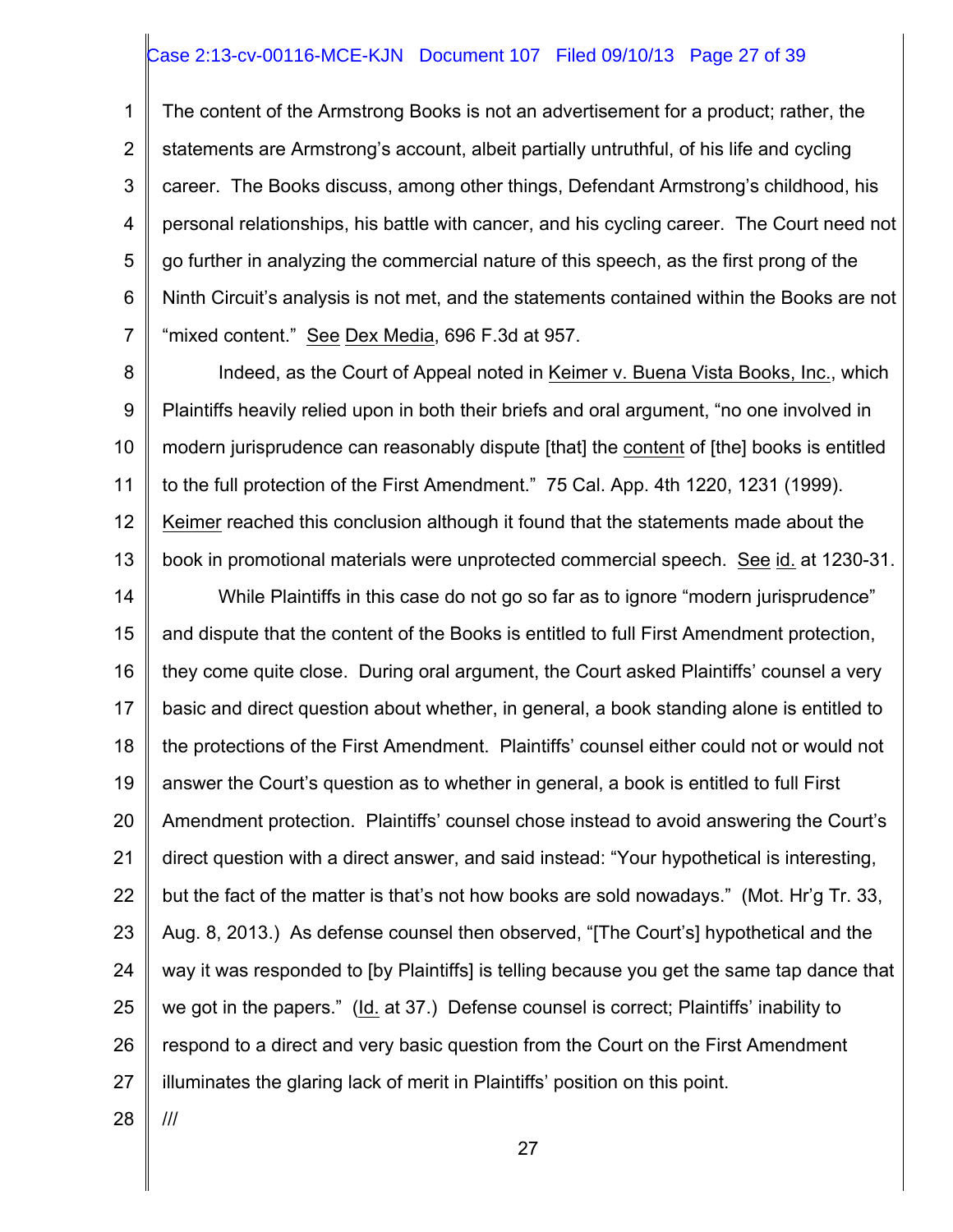# Case 2:13-cv-00116-MCE-KJN Document 107 Filed 09/10/13 Page 28 of 39

1 2 3 4 5 6 7 8 9 10 11 12 Thus, the Court concludes, despite Plaintiffs' allegations that the Armstrong Books contained false and misleading statements, that the content of the Books is afforded full First Amendment protection. As stated in Keimer, "no one involved in modern jurisprudence can reasonably dispute" this conclusion. 75 Cal. App. 4th at 1231. The Court reaches this conclusion in keeping with the strong protections afforded of the First Amendment, by which courts give "near absolute protection . . . to false but nondefamatory statements of fact outside the commercial realm." See United States v. Alvarez, 638 F.3d 666, 670 (9th Cir. 2011) (Smith, J., concurring in denial of rehearing petition) (quoting Elena Kagan, Private Speech, Public Purpose: The Role of Governmental Motive in First Amendment Doctrine, 63 U. Chi. L. Rev. 413, 477 (1996)). Accordingly, with respect to the statements contained within the Books, the analysis ends here—the speech is not commercial, and is afforded full First Amendment

13 14 protection. The UCL, FAL, and CLRA claims targeted at this speech therefore fail as a matter of law, and Plaintiffs cannot show a likelihood of success on these claims.

15 16 17 18 19 Statements About Defendant Armstrong's Use of Performance Enhancing Drugs Likewise, the statements related to Defendant Armstrong's use of PEDs do more than propose a commercial transaction. Simply put, these statements propose no commercial transaction at all. As such, under the Ninth Circuit's analysis, the inquiry should end here.

20 21 22 23 24 25 26 27 However, assuming, for the sake of thorough analysis, that the statements contain "mixed content"—that is, contain both commercial and non-commercial elements—the Court must next consider the three Bolger factors. First, Armstrong's and other Defendants' public statements regarding his use of performance enhancing drugs are clearly not advertisements, and do not refer to a specific product. While it appears that Plaintiffs ask the Court to find that Lance Armstrong himself is a "brand" or "product" (see ECF No. 22), the Court declines to stretch the meaning of "product" this far. ///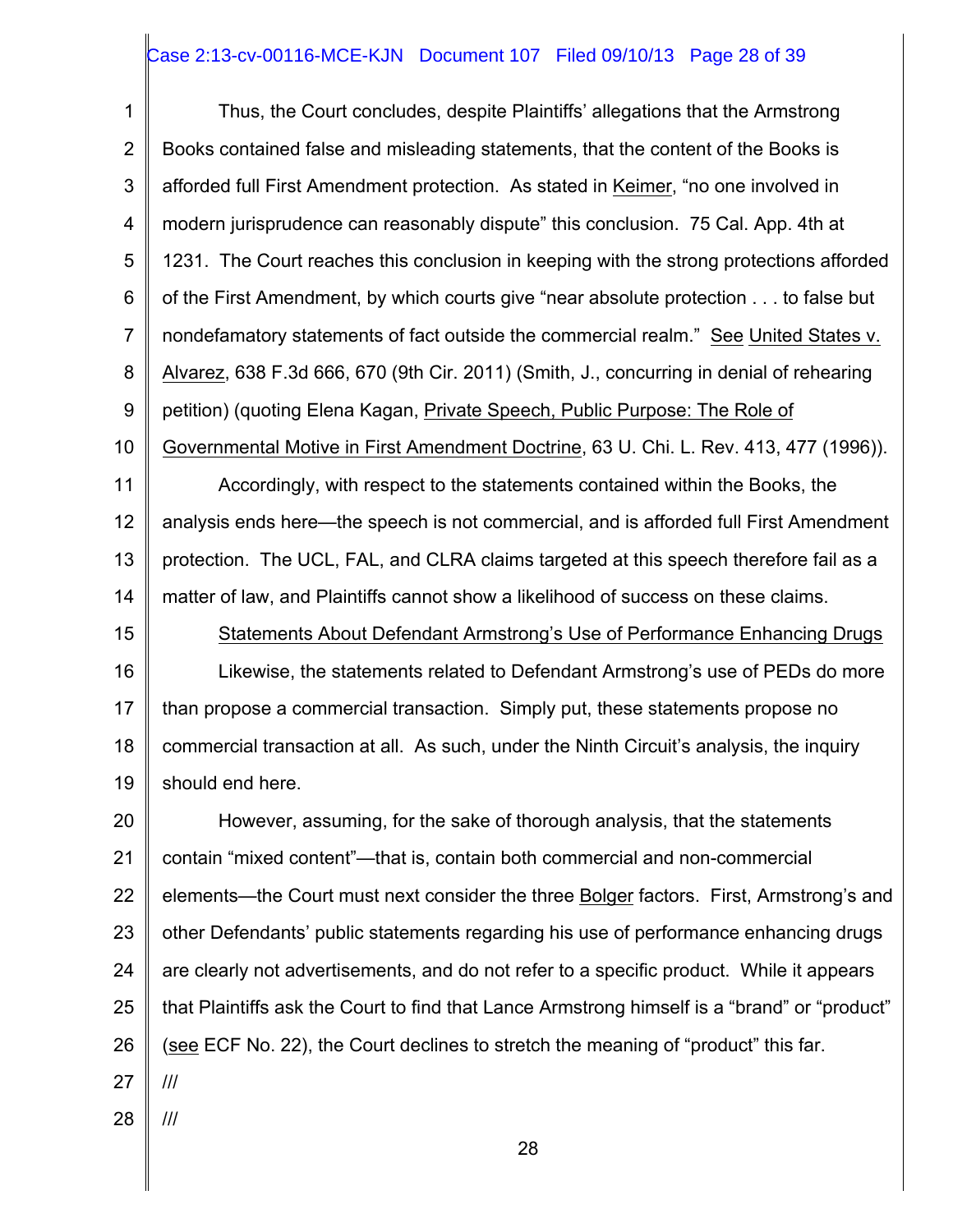# Case 2:13-cv-00116-MCE-KJN Document 107 Filed 09/10/13 Page 29 of 39

1 2 3 4 5 6 7 8 9 10 11 Cf. Bolger, 463 U.S. at 66 ("products" referred to were contraceptives available at drug stores); Hunt v. City of L.A., 638 F.3d 703, 714-15 (9th Cir. 2011) ("products" referred to by speech at issue were shea butter and incense). Thus, the first two Bolger factors weigh against finding that the speech, outside of the book, related to Defendant Armstrong's use of performance enhancing drugs, is commercial. However, Armstrong and the other individual defendants quite likely had underlying economic motives when making comments denying that Armstrong used performance enhancing drugs. To this end, Plaintiffs allege that Defendants financially benefitted from convincing the public that Armstrong did not use performance enhancing drugs. Thus, at best, these public statements satisfy only one of the three Bolger factors, which is insufficient to meet the threshold commercial speech classification.

12 13 14 15 16 Accordingly, the Court finds that Defendants' public statements regarding Armstrong's use of performance enhancing drugs do not constitute commercial speech. Thus, the UCL, FAL, and CLRA claims targeted at this speech fail as a matter of law, and Plaintiffs therefore fail to show a likelihood of success on these claims as to this particular type of speech.

17

#### Promotional Statements Relating to the Armstrong Books

18 19 20 21 22 23 24 25 26 Finally, the Court must assess the commercial nature of the statements on the flyleaves, covers, and book jackets of the Armstrong Books, as well as other promotional materials for the Books. According to Plaintiffs, Defendants made promotional statements about the Armstrong Books, including the representations that each of the Books is a "nonfiction 'biography'" about the "Tour De France Winner" or the "Five Time Tour de France Winner." (ECF No. 22 at 17-18.) Plaintiffs allege that these "false and misleading statements" were made "in media press kits, during television and newspaper interviews, on Internet websites, and at personal appearances made by Armstrong." (Id. at 18.)

- 27 ///
- 28 ///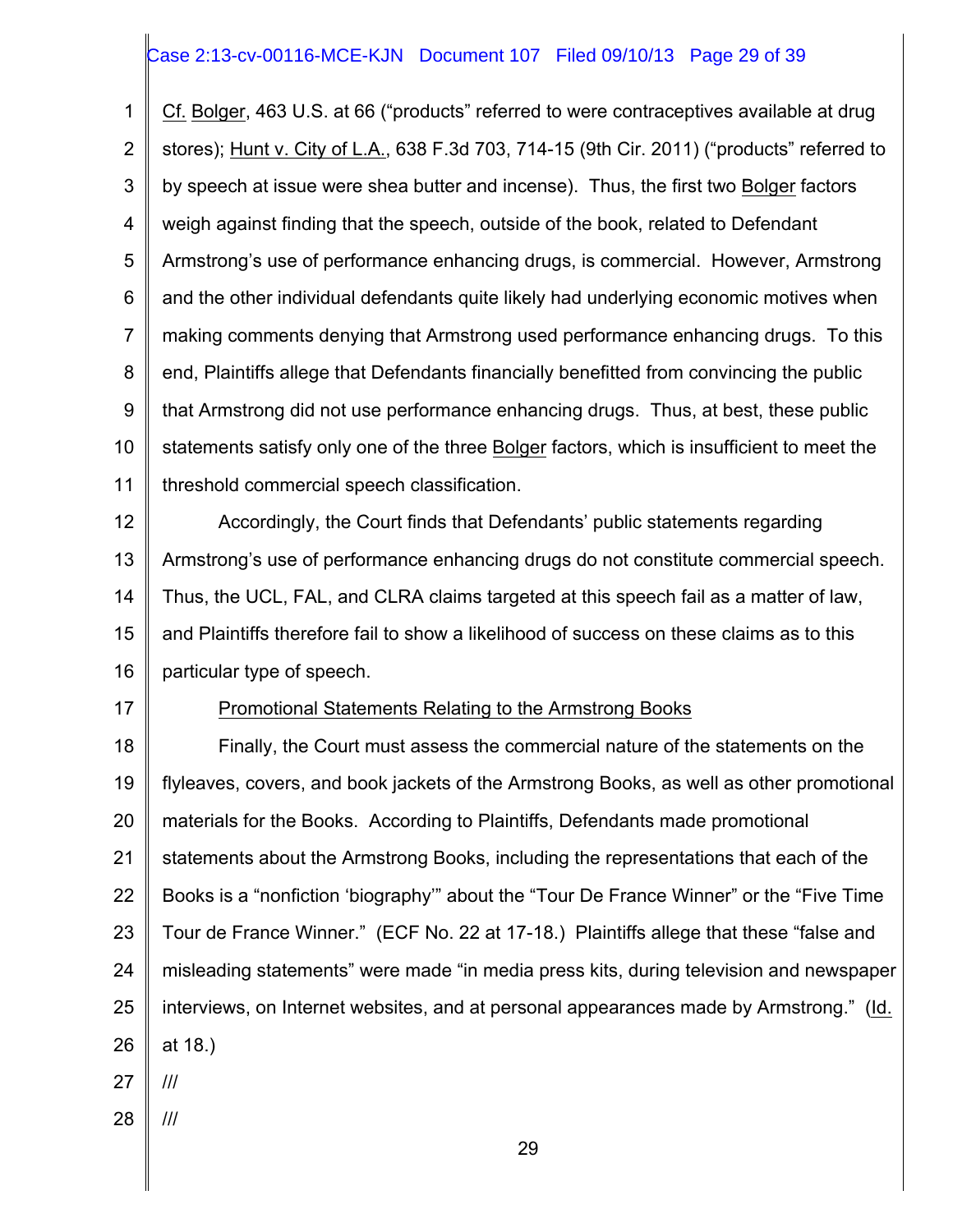#### Case 2:13-cv-00116-MCE-KJN Document 107 Filed 09/10/13 Page 30 of 39

1 2 3 4 5 6 7 8 9 The speech at issue does more than merely propose a commercial transaction, because it describes the contents of the Books, the Books' classification as a biography, and describes one of the Books' authors, Lance Armstrong. Given that the speech does more than propose a commercial transaction, the Court must consider whether the speech contains mixed content—that is, both commercial and non-commercial elements. Dex Media, 696 F.3d at 957. In this case, it is readily apparent that the promotional statements regarding the Armstrong Books, along with the flyleaves to the Armstrong Books, contain components of both commercial and noncommercial speech, as these materials and statements both seek to inform and seek to promote the Books for sale.

10 11 12 13 14 15 16 17 18 19 20 21 22 23 24 25 26 27 Thus, the Court examines these statements under the three Bolger factors. First, the statements on the flyleaves and other promotional materials made by Defendants about the Books are by no means "admittedly an advertisement." Am. Acad. of Pain Mgmt., 353 F.3d at 1106. Indeed, Defendants vehemently deny that these statements constitute advertisements or commercial speech. The first prong of the Bolger analysis is therefore not met. Second, these promotional statements reference specific products, as they clearly refer to, and describe, the Armstrong Books. Accordingly, the second Bolger factor is met. Third, these promotional statements have an underlying economic motive—while Defendants contend that these statements are made merely to inform readers about the Armstrong Books, these statements are also undoubtedly made to sell the Books. That being said, the Court is mindful that the fact that "books, newspapers, and magazines are published and sold for profit does not prevent them from being a form of expression whose liberty is safeguarded by the First Amendment." Joseph Burstyn, Inc. v. Wilson, 343 U.S. 495 (1952). Indeed, "economic motive in itself is insufficient to characterize a publication as commercial . . . ." Dex Media, 696 F.3d at 960 (citing Bolger, 463 U.S. at 67). Thus, while the third Bolger factor is satisfied, the Court, in order to balance the concerns of the First Amendment, does not afford this factor great weight.

28 ///

30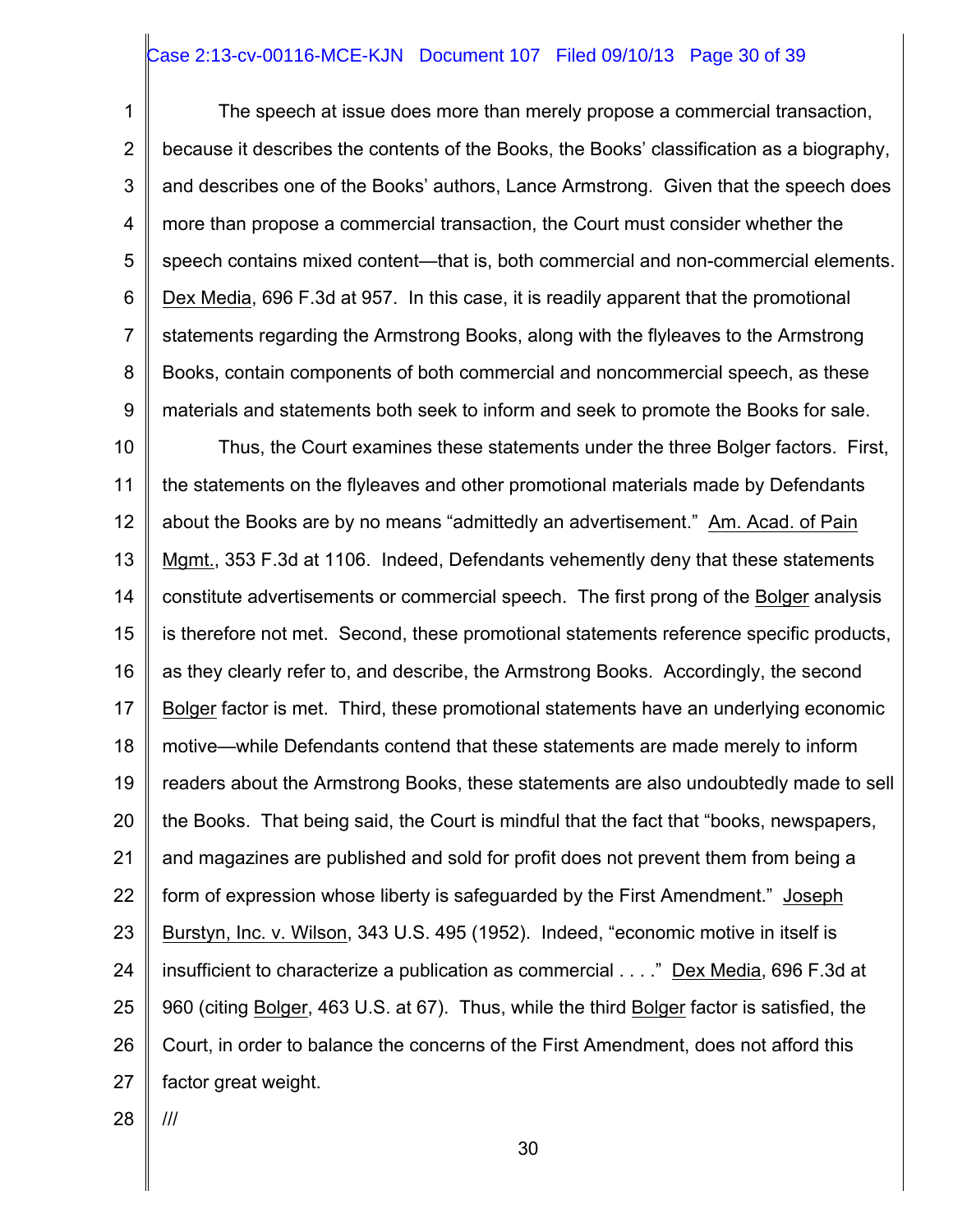# Case 2:13-cv-00116-MCE-KJN Document 107 Filed 09/10/13 Page 31 of 39

1 2 3 4 5 6 7 The Court therefore assumes that two of the three Bolger factors are met, which weighs in favor of finding that this speech is commercial speech. Bolger, 463 U.S. at 67 (the "combination of all these characteristics provides strong support for the . . . conclusion that the [speech is] properly characterized as commercial speech."). However, the Court need not decide whether the speech at issue is definitively commercial speech under the Bolger test, as the third prong of the Bolger analysis operates to afford these promotional statements full protection. See infra.

8 9 10 11 12 13 14 The third prong of the Bolger framework requires the Court to examine whether this speech may "still receive[] full First Amendment protection because the commercial aspects of the speech are 'inextricably intertwined' with otherwise fully protected speech, such that [it] sheds its commercial character and becomes fully protected speech." Dex Media, 696 F.3d at 958 (citing Riley, 487 U.S. at 795-96 (finding that speech does not "retain its commercial character when it is inextricably intertwined with otherwise fully protected speech.")).

15 16 17 18 19 20 21 22 23 24 25 26 27 Here, the commercial aspects of the book, and the promotional statements made about the book, are inextricably bound to the non-commercial contents of the books. See Riley, 487 U.S. at 796 (refusing to separate commercial components of charitable speech from the fully protected whole); Dex Media, 696 F.3d at 963 (finding yellow pages' commercial content inextricably intertwined with noncommercial content). In Dex Media, the Ninth Circuit stated that "[t]he full First Amendment protection of newspapers, magazines, television shows, radio programs, and the like demonstrates that the inclusion of commercial material does not support treating those publications and broadcasts as commercial speech entitled to less First Amendment protection." 696 F.3d at 963. Although the Ninth Circuit was concerned in that case with the economic reality that advertising is required to keep newspapers, magazines, and telephone directories afloat, the same is true of books and publishers. See id. ///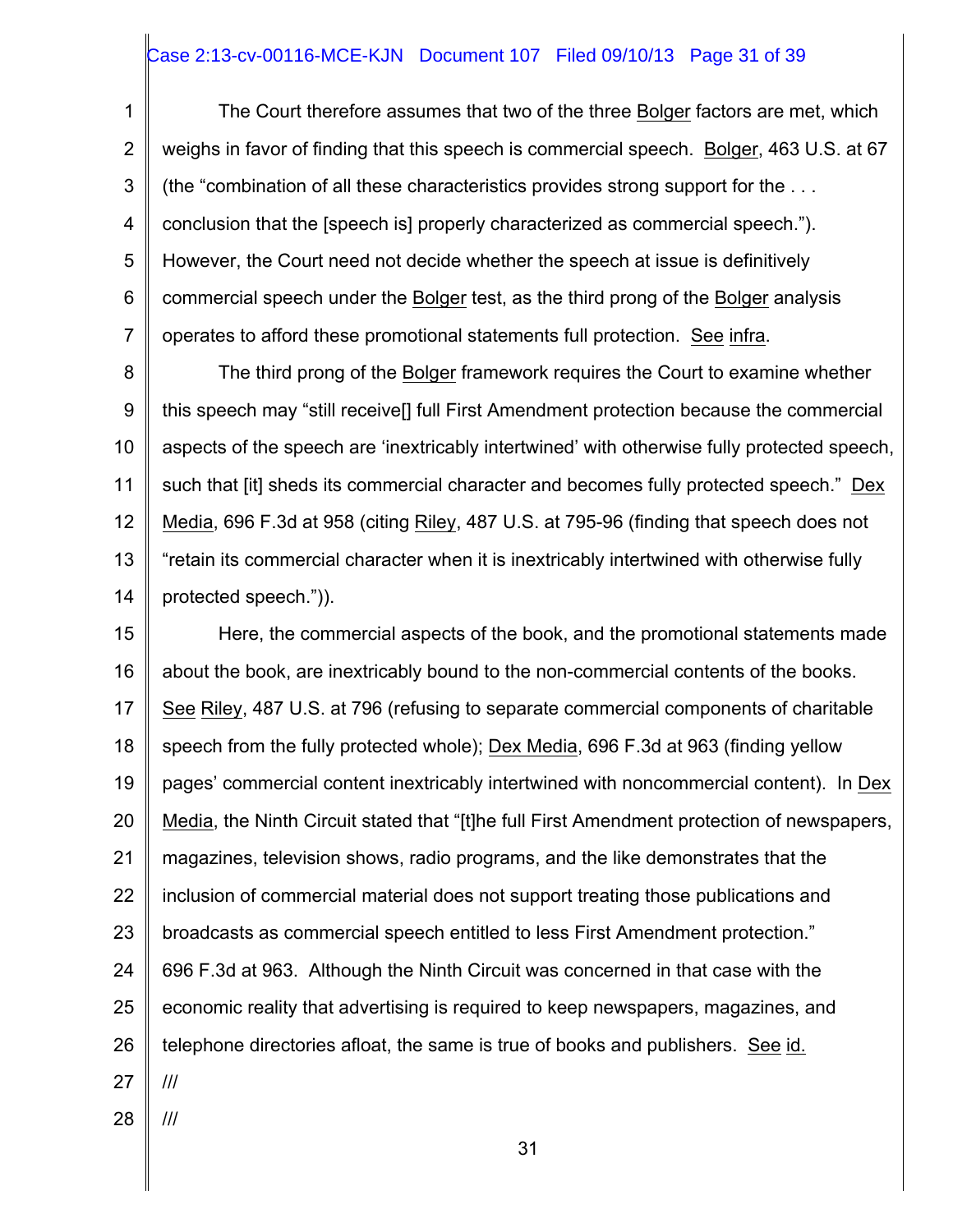# Case 2:13-cv-00116-MCE-KJN Document 107 Filed 09/10/13 Page 32 of 39

1 2 3 4 5 6 7 8 9 10 11 12 13 14 15 16 17 18 19 20 21 22 23 24 25 26 27 28 In short, the economic reality in this age of technology is that publishing companies and authors must promote the books they publish and write in order to sell them, if publishing houses are to continue to operate and books are to continue to be sold in paper and hard copies. As Plaintiffs themselves suggested at oral argument, it is nearly impossible to separate the promotional materials for the Books from the Books themselves.<sup>7</sup> (Mot. Hr'g Tr. 33, Aug. 8, 2013.) As such, the promotional materials relating to the Books are inextricably intertwined with the Books' contents, which is non-commercial speech. Thus, these promotional materials are also entitled to full First Amendment protection as noncommercial speech. As set forth above, UCL, FAL, and CLRA claims targeting noncommercial speech fail as a matter of law. Plaintiffs therefore cannot show a likelihood of success on the merits as to these causes of action. Defendants' anti-SLAPP motions to strike Plaintiffs' UCL, FAL, and CLRA claims are therefore GRANTED. **2. Fraud** The Publisher Defendants, Stapleton, and Weisel also move to strike Plaintiffs' fraud claims. Under California law, the elements of fraud are: "(a) misrepresentation (false representation, concealment, or nondisclosure); (b) knowledge of falsity (or 'scienter'); (c) intent to defraud, i.e., to induce reliance; (d) justifiable reliance; and (e) resulting damage." Tom Trading, Inc. v. Better Blue, Inc., 26 F. App'x 733, 736 (9th Cir. 2002) (citing Lovejoy v. AT & T Corp., 92 Cal. App. 4th 85, 93 (2001)). The Publisher Defendants contend that there is no misrepresentation on their part, as the only statements specifically attributed to the Publisher Defendants are that the book is a "biography" and "nonfiction" and Armstrong is the Tour de France "winner."  $<sup>7</sup>$  When asked whether the Books, standing alone, were entitled to full First Amendment protection,</sup> Plaintiffs' counsel responded, "The fact of the matter is that's not how books are sold nowadays." (Mot. Hr'g Tr. 33, Aug. 8, 2013.)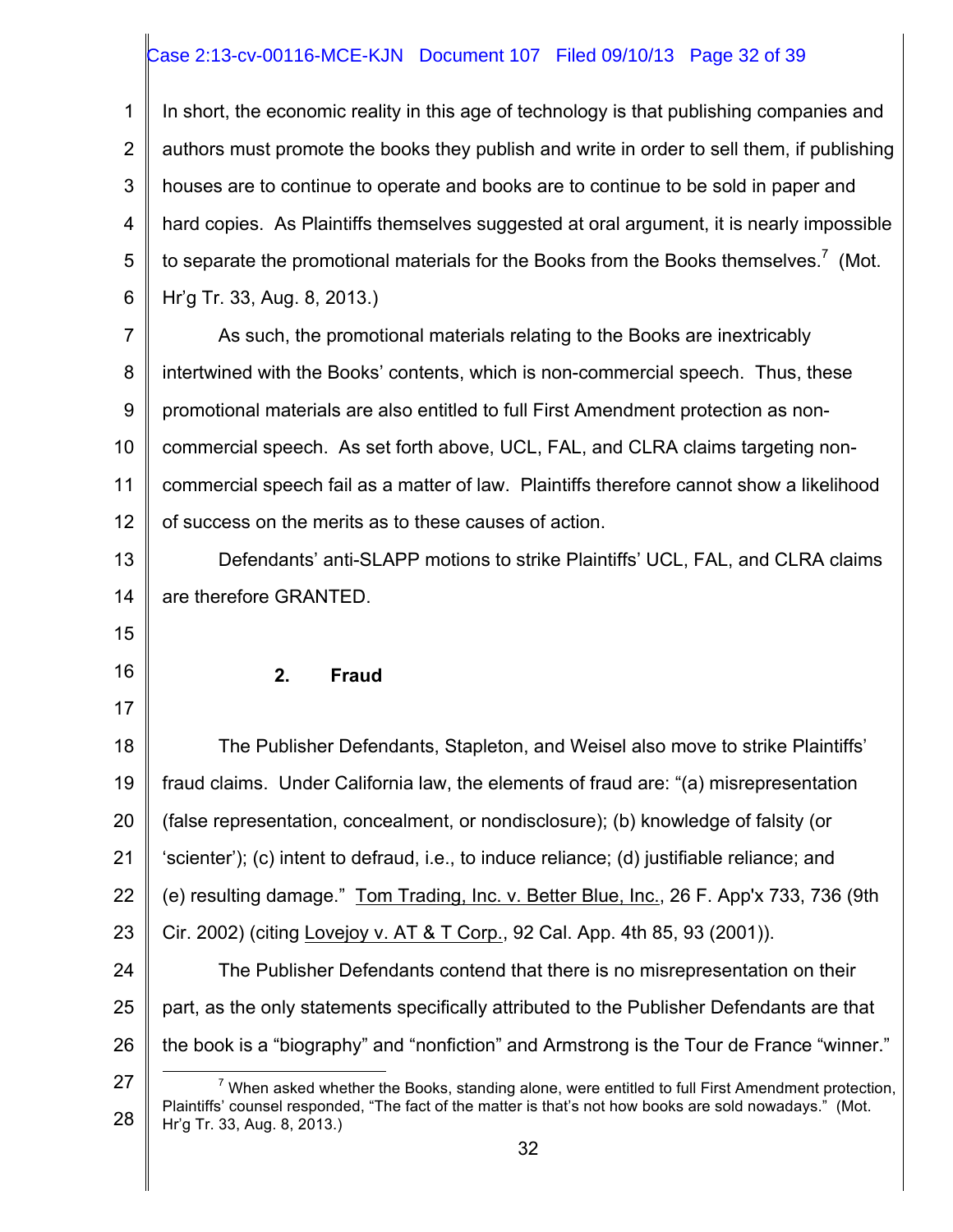#### Case 2:13-cv-00116-MCE-KJN Document 107 Filed 09/10/13 Page 33 of 39

1 2 3 4 Defendants contend that these statements are in fact true—Defendant Armstrong did win the Tour de France, even though these victories were later taken away from him, and the book is a biography and nonfiction, even though it is now apparent that the book contains false statements.

5 6 7 8 9 10 11 12 13 14 15 16 Other courts have held that "the term nonfiction only means that the literature is based on true stories or events, not that every statement is in fact demonstrably true." Greenspan v. Random House, Inc., 859 F. Supp. 2d 206, 220 (D. Mass. 2012), aff'd, 2012 WL 5188792 (1st Cir. 2012). Indeed, "[s]peaking about oneself is precisely when people are most likely to exaggerate, obfuscate, embellish, omit key facts, or tell tall tales." Alvarez, 638 F.3d at 674 (Kozinski, C.J., concurring in denial of rehearing petition). Plaintiffs here provide absolutely no authority for the notion that the words "biography" and "nonfiction" are guarantees that the work contains only statements that are one hundred percent factual, and the Court is aware of none. Plaintiffs therefore have not shown that they can meet even the first prong of the fraud analysis as to the Publisher Defendants. Thus, Plaintiffs fail to satisfy the second prong of the anti-SLAPP procedure, and the fraud claims against the Publisher Defendants are stricken.

17 18 19 20 21 22 23 24 25 26 27 28 As to Defendants Stapleton and Weisel, the Court addresses only the most glaring issue at this point. First, nowhere do Plaintiffs plead that they relied on Stapleton's allegedly fraudulent statements in purchasing the Books. Moreover, Plaintiffs do not allege a single statement by Defendant Weisel, much less allege that Plaintiffs relied on a statement by Defendant Weisel in purchasing the Books. Plaintiffs instead allege that Plaintiff Stutzman "learned about the book It's Not About the Bike" "sometime between 2001 and 2003." (ECF No. 22 at 7.) Plaintiff Wheeler alleges that he purchased the book after "learning through the media about [Defendant] Armstrong's supposedly truthful and inspiring account of his triumphant return to dominate the world of cycling after his devastating bout with testicular cancer." (ECF No. 22 at 8.) Wheeler "was so impressed with It's Not About the Bike . . . that he bought Armstrong's follow-up book, Every Second Counts . . . ." (Id. at 8-9.)

33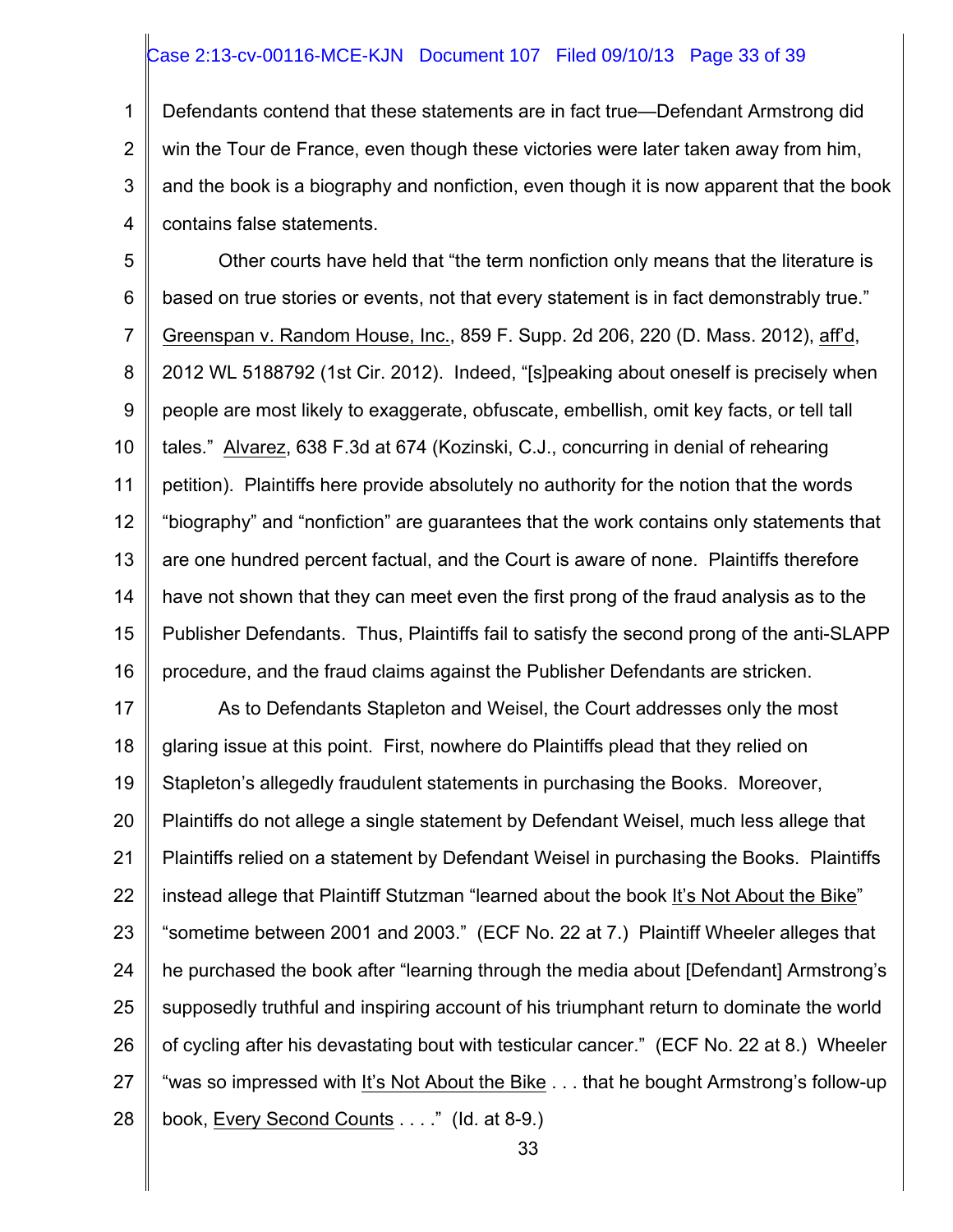# Case 2:13-cv-00116-MCE-KJN Document 107 Filed 09/10/13 Page 34 of 39

1 2 3 4 5 6 7 8 9 Plaintiff Lauria "was inspired by advertising featuring reports of Armstrong's successful battle against cancer, which moved her to purchase [Defendant] Armstrong's books." (Id. at 9.) Plaintiff Reimers purchased It's Not About the Bike after seeing "advertisements regarding Armstrong's remarkable comeback to 'win' the Tour de France cycling race after conquering testicular cancer . . . ." (Id.) Plaintiff S. Armstrong "rel[ied] on Defendant Armstrong's representations as to his drug-free life and cycling career, [and] purchased and read It's Not About the Bike." (Id. at 10.) "[Plaintiff] S. Armstrong also read Every Second Counts due to his belief in Armstrong's false and misleading representations as to his drug-free life and cycling career." (Id.)

10 11 12 13 Reliance must be pled to state a claim for fraud. Tom Trading, Inc., 26 F. App'x at 736. As set forth above, Plaintiffs make no allegations that in purchasing the Books, they relied on Defendant Stapleton's statements about Defendant Armstrong or the Armstrong Books. Plaintiffs therefore fail to state a claim for fraud.

14 15 16 17 18 19 20 21 22 23 24 25 26 Finally, Plaintiffs make only vague allegations regarding Defendants Weisel and Stapleton. Plaintiffs allege that Defendant Stapleton, along with Defendant Weisel, "counseled, assisted, and encouraged . . . Armstrong" for the purpose of "building and maintaining the Lance Armstrong 'brand' that this trio conceived during 1997-1999." (ECF No. 22 at 22.) Plaintiffs cite to interviews that Defendant Stapleton gave in which he discusses the Lance Armstrong brand. However, these interviews do not discuss the Armstrong Books. Plaintiffs make the generalized, repeated allegation that Defendants Armstrong, Weisel, and Stapleton "built, expanded, maintained, and defended" the "Lance Armstrong brand." (ECF No. 22 at 24.) Plaintiffs also allege that Defendant Weisel conspired with, or aided and abetted, his co-Defendants in writing, publishing, and marketing the Armstrong Books. The majority of the allegations regarding Defendant Weisel individually concern Defendant Weisel's involvement with the United States Postal Service cycling team as a financial backer.

- 27 ///
- 28 ///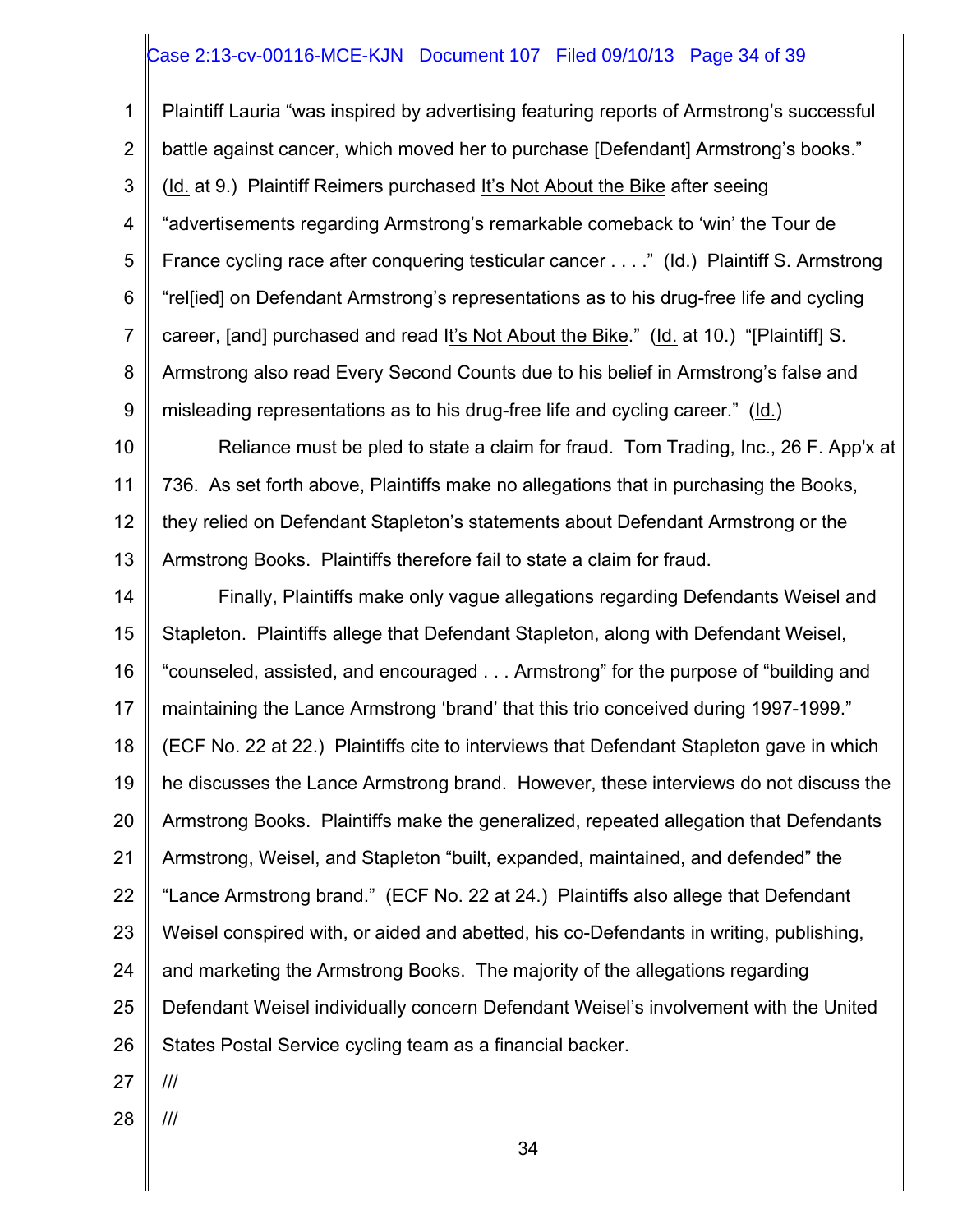# Case 2:13-cv-00116-MCE-KJN Document 107 Filed 09/10/13 Page 35 of 39

1 2 3 4 5 6 7 8 9 10 11 12 13 14 Plaintiffs fail to allege sufficient facts showing that Defendants Weisel or Stapleton engaged in any fraudulent conduct. Under Federal Rule of Civil Procedure 9(b), a plaintiff pleading a claim of fraud, or any claim that is "grounded in fraud" must "state with particularity the circumstances constituting fraud or mistake." Fed. R. Civ. P. 9(b). Rule 9(b) requires the plaintiff to set forth with particularity the "who, what, when, where, and how of the misconduct charged." Vess v. Ciba-Geigy Corp. USA, 317 F.3d 1097, 1106 (9th Cir. 2003). The Rule 9(b) standard applies to assessing claims under an anti-SLAPP motion. Tuck Beckstoffer Wines LLC v. Ultimate Distributors, Inc., 682 F. Supp. 2d 1003, 1019 (N.D. Cal. 2010). Because Plaintiffs fail to state a legally cognizable claim against Defendants Stapleton and Weisel, their motions to strike Plaintiffs' fraud claims are GRANTED. **3. Negligent Misrepresentation**

15 16 17 18 19 20 California's cause of action for "negligent misrepresentation" requires: (1) "a misrepresentation of a past or existing material fact"; (2) "without reasonable grounds for believing it to be true"; (3) "with intent to induce another's reliance on the fact misrepresented"; (4) "justifiable reliance thereon by the party to whom the misrepresentation was directed"; and (5) "damages." Petersen v. Allstate Indem. Co., 281 F.R.D. 413, 417 (C.D. Cal. 2012).

21 22 23 24 25 26 27 28 The Publisher Defendants assert that Plaintiffs cannot state a viable claim against them for negligent misrepresentation because the Ninth Circuit has held that publishers "owe[] no duty to investigate the accuracy of the contents of the books it publishes." Winter v. G.P. Putnam's Sons, 938 F.2d 1033, 1037 (9th Cir. 1991) (finding that claims of copyright, libel, misrepresentation, negligent misrepresentation, negligence, and mistake failed because publisher had no duty to investigate the accuracy of book on mushrooms) (citing numerous cases holding publishers not required to guarantee truth or accuracy of books).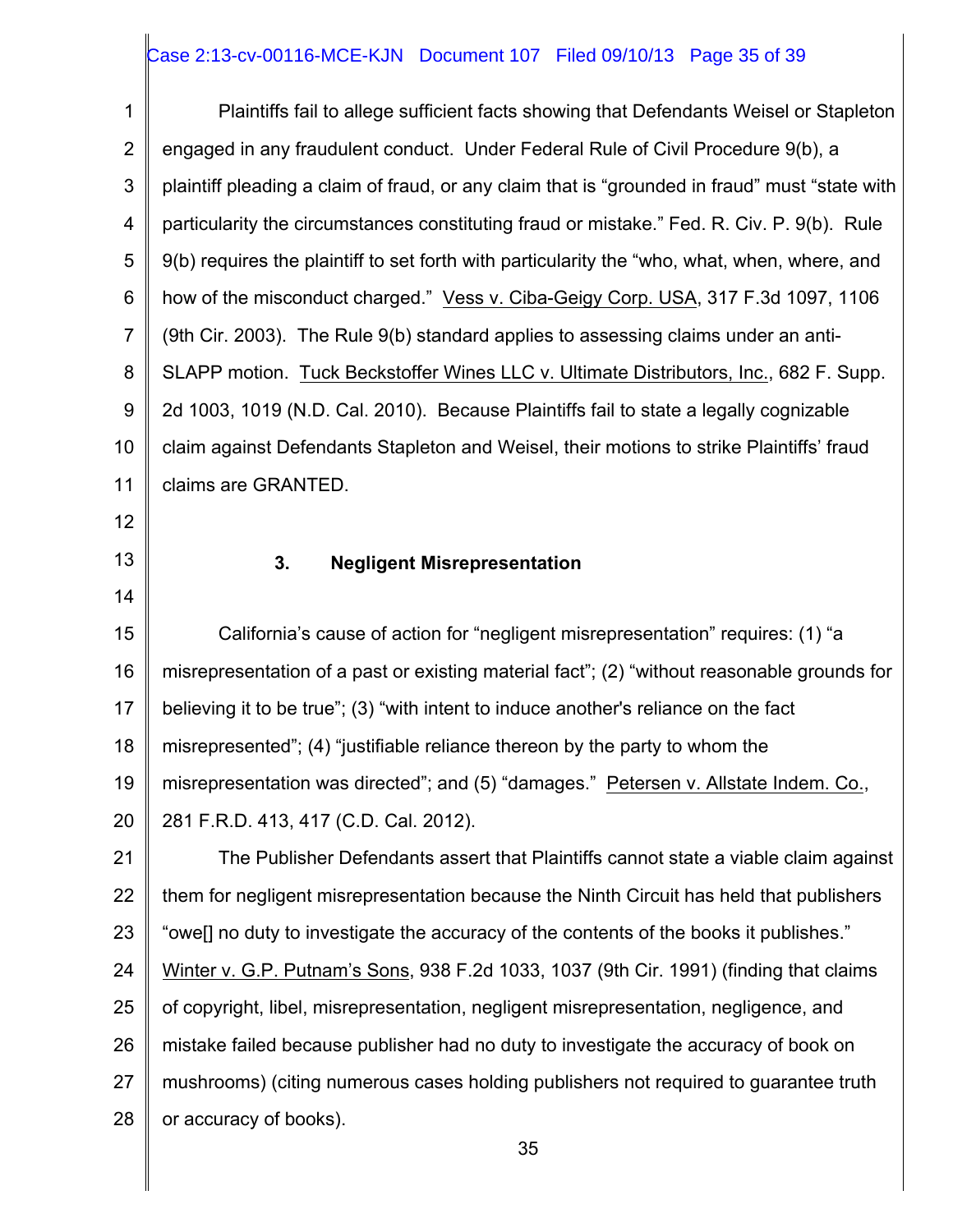#### Case 2:13-cv-00116-MCE-KJN Document 107 Filed 09/10/13 Page 36 of 39

1 2 3 4 5 6 7 8 9 10 11 12 13 14 15 16 Other courts have observed that "[t]o require a book publisher to check, as a matter of course, every potentially defamatory reference might raise the price of nonfiction works beyond the resources of the average man. This result would, we think, produce just such a chilling effect on the free flow of ideas as First Amendment jurisprudence has sought to avoid." Barden v. Harpercollins Publishers, Inc., 863 F. Supp. 41, 45 (D. Mass. 1994). Similarly, in Lacoff v. Buena Vista Publishing, Inc., the court stated that "[t]o promote society's overriding interest in the untrammeled dissemination of knowledge and free expression, the First Amendment strictly limits the imposition of liability on publishers for the contents of books." 705 N.Y.S.2d 183 (Sup. Ct. 2000). Indeed, to protect the right to free speech and the free flow of ideas that the First Amendment seeks to guard, even some falsehoods—including those published in a book—must be protected. See id. (citing Gertz v. Robert Welch, Inc., 418 U.S. 323, 340 (1974)); see also Sullivan, 376 U.S. at 278-79 ("If the bookseller is criminally liable without knowledge of the contents . . . he will tend to restrict the books he sells to those he has inspected . . . and the bookseller's burden would become the public's burden, for by restricting him the public's access to reading matter would be restricted.")

17 18 19 20 21 22 23 24 Thus, "the gentle tug of the First Amendment and the values embodied therein . . . remind us of the social cost" were the Court to create such a duty for publishers, and allow publishers to be held liable for allegedly false statements contained within a book. Winter, 938 F.2d at 1037. To this end, although Plaintiffs assert that the public interest in this case weighs in favor of protecting consumers from books that contain false statements, the case law makes clear that the public interest swings in the opposite direction, towards closely guarding the right to free speech and the free flow of ideas that the First Amendment seeks to protect.

25 26 27 28 As such, Plaintiffs cannot show that they have a probability of success on their claim for negligent misrepresentation against the Publisher Defendants. Thus, the Publisher Defendants' anti-SLAPP motion to strike the claim for negligent misrepresentation is GRANTED.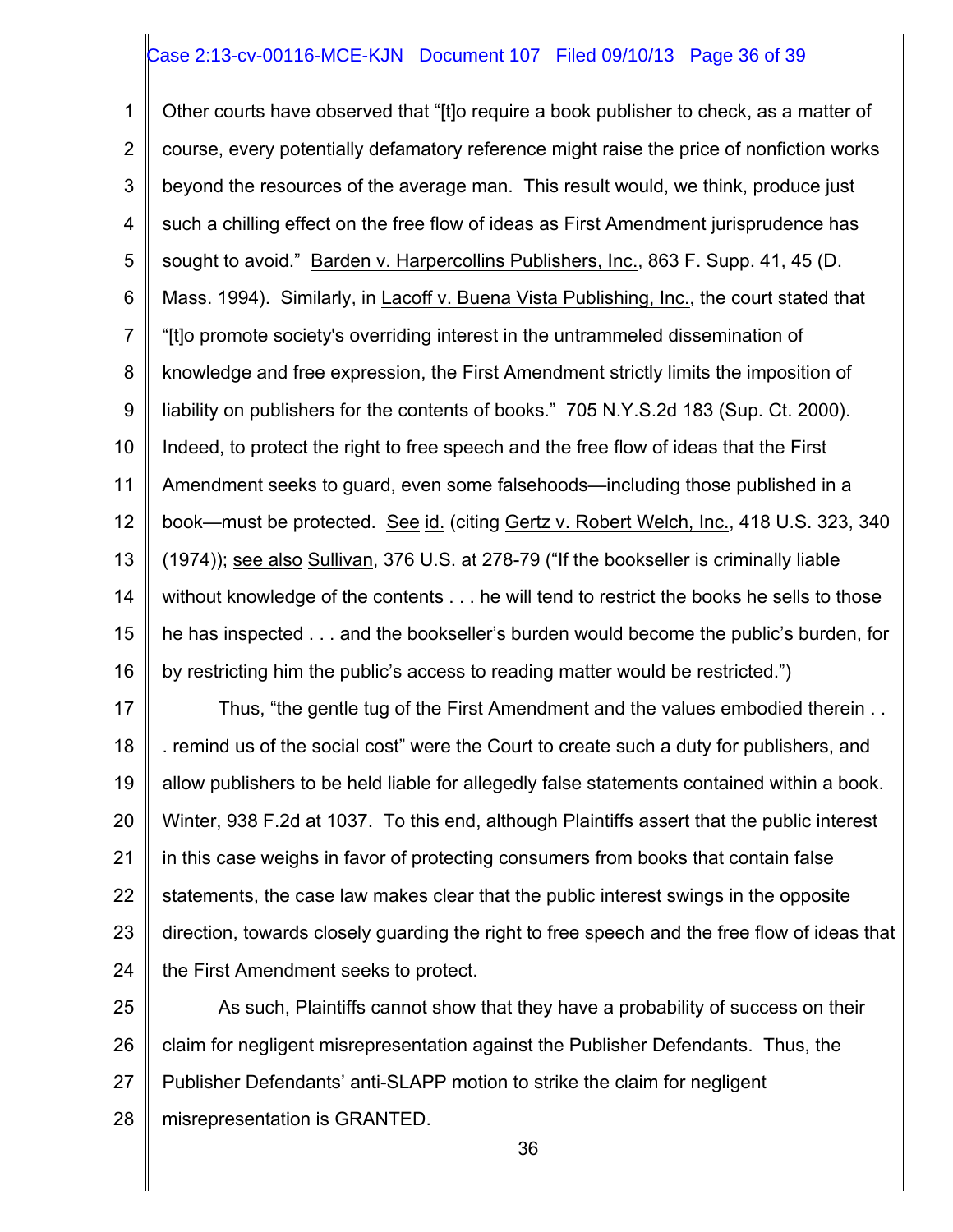# Case 2:13-cv-00116-MCE-KJN Document 107 Filed 09/10/13 Page 37 of 39

1 2 3 4 5 6 7 8 Plaintiffs also fail to state a legally cognizable negligent misrepresentation claim against Defendants Weisel and Stapleton. As set forth above, Plaintiffs do not allege a single statement made by Defendant Weisel. Rather, Plaintiffs make conclusory allegations that Defendant Weisel aided and abetted the actions of the other Defendants. Defendant Weisel therefore has made no "misrepresentation of a past or existing material fact." Petersen, 281 F.R.D. at 417. Plaintiffs likewise make no prima facie showing of facts to even suggest that this element of the claim is met as to Defendant Weisel.

9 10 11 12 13 14 Moreover, the First Amended Complaint is devoid of allegations that Plaintiffs relied on misrepresentations by either Defendant Weisel or Defendant Stapleton. See supra (discussing allegations by Plaintiffs regarding their motives for purchasing the Armstrong Books). Plaintiffs therefore fail to plead "justifiable reliance thereon by the party to whom the misrepresentation was directed . . . . " See Petersen, 281 F.R.D. at 417.

15 16 17 Therefore, it is clear that Plaintiffs have not shown a likelihood of success on this claim against either Defendant Weisel or Defendant Stapleton. As such, their motion to strike Plaintiffs' claim for negligent misrepresentation is GRANTED.

18

19 20

# **D. Leave to Amend**

21 22 23 24 25 The Ninth Circuit has clearly stated that "granting a defendant's anti-SLAPP motion to strike a plaintiff's initial complaint without granting the plaintiff leave to amend would directly collide with Federal Rule of Civil Procedure 15(a)'s policy favoring liberal amendment." Verizon Del., Inc. v. Covad Commc'ns Co., 377 F.3d 1081, 1091 (9th Cir. 2004). Accordingly, Plaintiffs are granted leave to amend their complaint.

26 ///

27 ///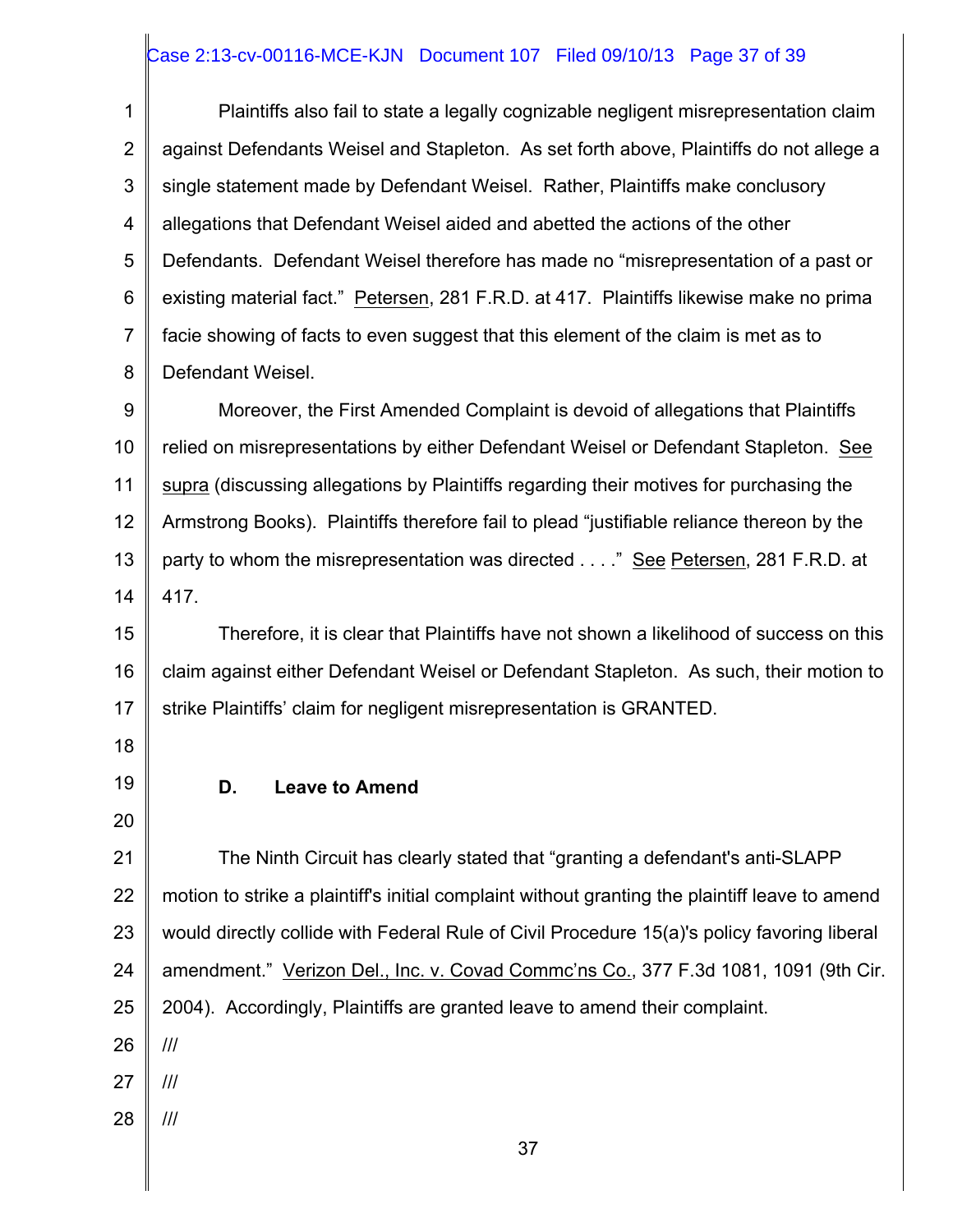# Case 2:13-cv-00116-MCE-KJN Document 107 Filed 09/10/13 Page 38 of 39

| 1              |    | Each Defendant has requested attorneys' fees and costs incurred in bringing their            |
|----------------|----|----------------------------------------------------------------------------------------------|
| $\overline{2}$ |    | respective anti-SLAPP motions. California's anti-SLAPP statute provides a mechanism          |
| 3              |    | for a defendant to strike civil actions or claims brought primarily to chill the exercise of |
| 4              |    | free speech. Cal. Civ. Proc. Code § 425.16(b)(1). In order to deter such chilling, "a        |
| 5              |    | prevailing defendant on a special motion to strike shall be entitled to recover his or her   |
| 6              |    | attorney's fees and costs." Id. § 425.16(c). However, when a plaintiff is granted leave to   |
| $\overline{7}$ |    | amend the complaint, a defendant whose anti-SLAPP motion is granted is not a                 |
| 8              |    | "prevailing party" for purposes of the anti-SLAPP statutory framework. See Thornbrough       |
| $9\,$          |    | v. W. Placer Unified Sch. Dist., 2:09-CV-02613-GEB, 2010 WL 3069321 (E.D. Cal. Aug.          |
| 10             |    | 3, 2010) (citing Brown v. Electronic Arts, Inc., 2010 WL 2757774, at *6-8 (C.D. Cal. July    |
| 11             |    | 13, 2010) (holding that defendant was not a prevailing party where anti-SLAPP motion         |
| 12             |    | was granted but plaintiff was provided leave to amend complaint)).                           |
| 13             |    | Accordingly, Defendants' requests for attorneys' fees are DENIED.                            |
| 14             |    |                                                                                              |
| 15             |    | <b>CONCLUSION</b>                                                                            |
|                |    |                                                                                              |
| 16             |    |                                                                                              |
| 17             |    | For the reasons set forth above, it IS HEREBY ORDERED THAT:                                  |
| 18             | 1. | Defendant Random House's Anti-SLAPP Motion Strike is GRANTED as to                           |
| 19             |    | each of Plaintiffs' causes of action (ECF No. 36);                                           |
| 20             | 2. | Defendant Penguin's Anti-SLAPP Motion to Strike is GRANTED as to each                        |
| 21             |    | of Plaintiffs' causes of action (ECF No. 42);                                                |
| 22             | 3. | Defendant Armstrong's Anti-SLAPP Motion to Strike is GRANTED as to                           |
| 23             |    | Plaintiffs' First, Second, Third, Fourth, Fifth, and Sixth causes of action                  |
| 24             |    | (ECF No. 47);                                                                                |
| 25             | 4. | Defendant Weisel's Anti-SLAPP Motion to Strike is GRANTED as to each                         |
| 26             |    | of Plaintiffs' causes of action (ECF No. 55);                                                |
| 27             | 5. | Defendant Stapleton's Anti-SLAPP Motion to Strike is GRANTED as to                           |
| 28             |    | each of Plaintiffs' causes of action (ECF No. 57);                                           |
|                |    | 38                                                                                           |